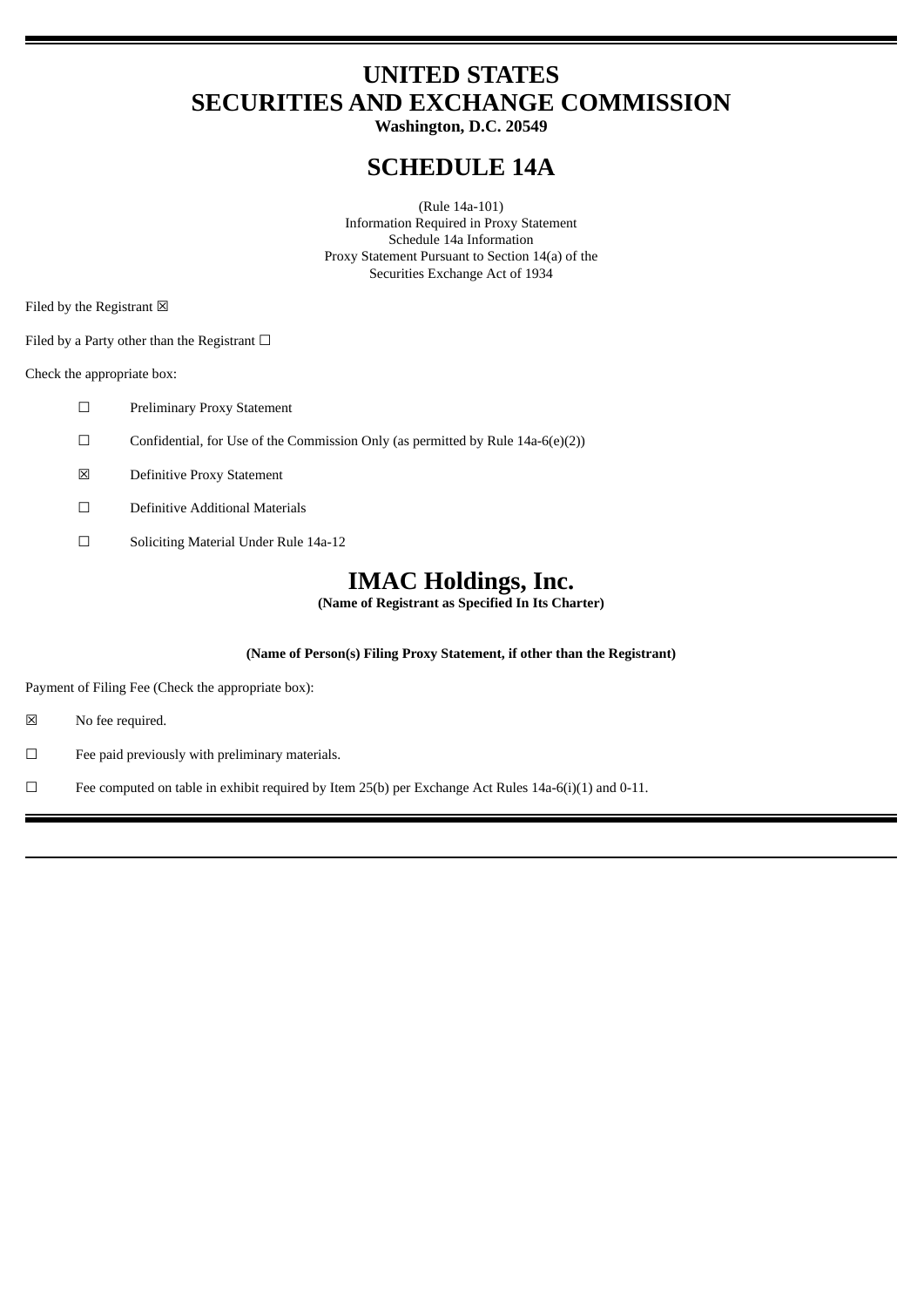## **IMAC HOLDINGS, INC.**

# **NOTICE OF ANNUAL MEETING OF STOCKHOLDERS July 6, 2022**

To our Stockholders:

The annual meeting of stockholders (the "Annual Meeting") of IMAC Holdings, Inc. ("IMAC" or the "Company") will be held on Wednesday, July 6, 2022, at our offices located at 1605 Westgate Circle, Brentwood, Tennessee 37027, at 11:00 a.m., local time. At the Annual Meeting, you will be asked to consider and vote on:

- 1. the election of five directors to the board of directors of the Company to serve for one year;
- 2. the amendment to the Company's certificate of incorporation to increase the number of authorized shares of common stock to 60,000,000 shares from 30,000,000 shares;
- 3. the amendment of the Company's 2018 Incentive Compensation Plan increasing the number of shares of common stock reserved for issuance thereunder by 1,000,000 shares;
- 4. the ratification of the appointment of Cherry Bekaert LLP as auditors of the Company for 2022; and
- 5. the approval, on an advisory (non-binding) basis, of the compensation of the Company's named executive officers.

Action will also be taken on any other matters that properly come before the Annual Meeting. If you are a stockholder of record at the close of business on May 10, 2022, you are entitled to vote at the meeting or at any adjournment or postponement of the meeting.

# **THE BOARD OF DIRECTORS UNANIMOUSLY RECOMMENDS THAT YOU VOTE "FOR" EACH OF THE PROPOSALS IN THE PROXY STATEMENT AND "FOR" THE ELECTION OF EACH OF THE DIRECTOR NOMINEES.**

# **IMPORTANT NOTICE REGARDING THE AVAILABILITY OF PROXY MATERIALS FOR THE ANNUAL MEETING TO BE HELD ON JULY 6, 2022, AT 11:00 A.M., LOCAL TIME.**

As permitted by the "Notice and Access" rules of the Securities and Exchange Commission (the "SEC"), the Notice of Annual Stockholder Meeting, our Proxy Statement, a form of the proxy card and our Annual Report on Form 10-K for the year ended December 31, 2021 (the "Annual Report") are available online at **https://ir.imacregeneration.com**.

This Proxy Statement and the accompanying form of proxy are dated May 16, 2022. On or about May 16, 2022, we commenced mailing to our stockholders a Notice of Internet Availability of Proxy Materials (the "Notice of Internet Availability") that contains instructions on how stockholders may access and review all of the proxy materials and how to vote. Also, on or about May 16, 2022, we began mailing printed copies of the proxy materials to stockholders that previously requested printed copies. If you received a Notice of Internet Availability by mail, you will not receive a printed copy of the proxy materials in the mail unless you request a copy. If you received a Notice of Internet Availability by mail and would like to receive a printed copy of our proxy materials, you should follow the instructions for requesting such materials included in the Notice of Internet Availability.

All stockholders of the Company are cordially invited to attend the Annual Meeting in person. To assure your representation at the Annual Meeting, however, you are urged to mark, sign and return the proxy as promptly as possible. If you later desire to revoke your proxy for any reason, you may do so in the manner provided in the accompanying Proxy Statement. Your shares of the Company's common stock will be voted in accordance with the instructions you give in your proxy. You will find more instructions on how to vote in the accompanying Proxy Statement and the Notice of Internet Availability.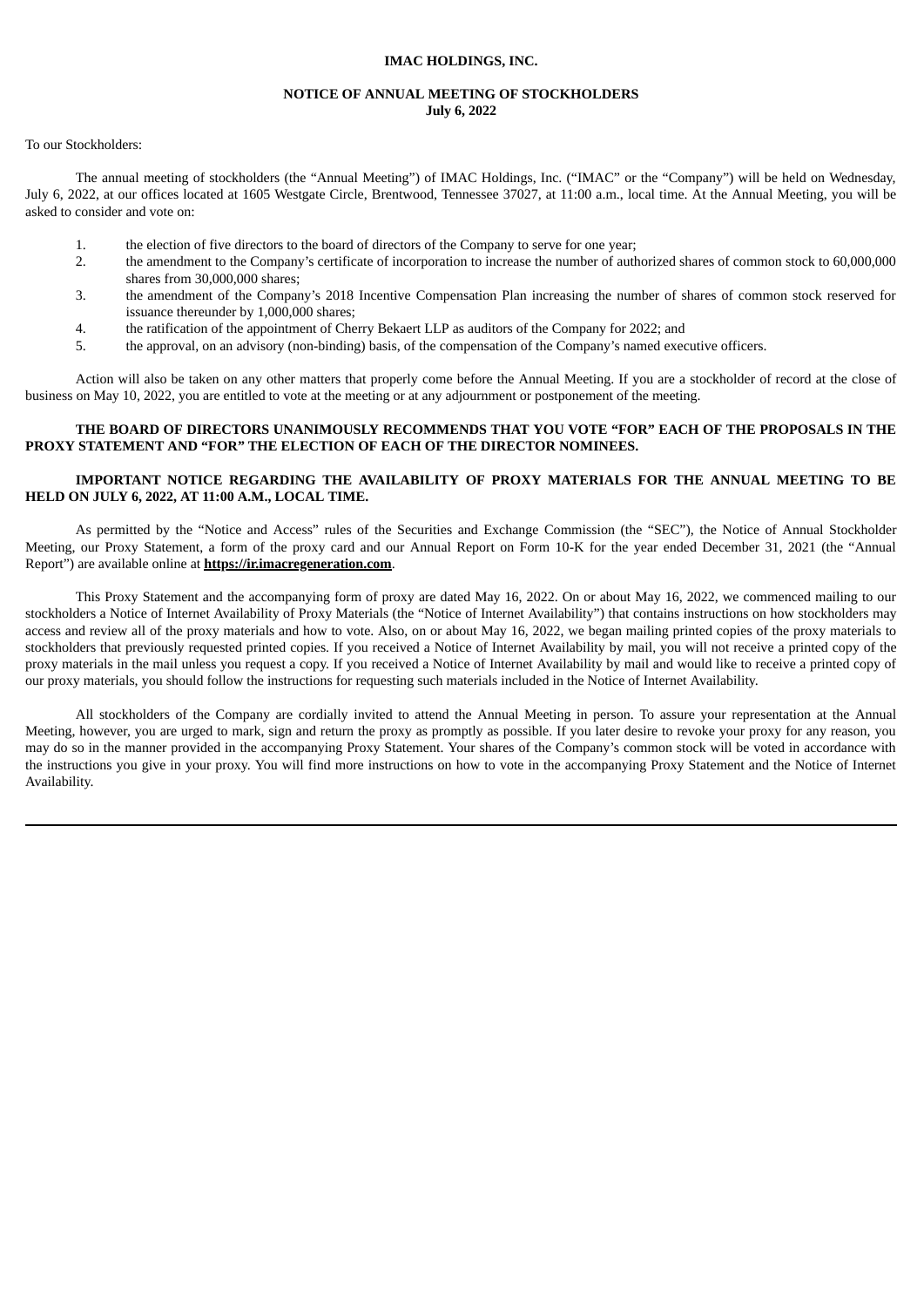You may submit a proxy for your shares by mail, fax, email or via the internet no later than 7:00 p.m., Eastern time, on July 5, 2022 (as directed on the proxy card). If you choose to submit your proxy card by mail, the Company has enclosed an envelope for your use, which is prepaid if mailed in the United States. If you attend the Annual Meeting and your shares are registered in your name, you may also vote in person at the Annual Meeting until voting is closed. If your shares are held through a bank, broker or other nominee, because you are not the stockholder of record, you may not vote your shares in person at the Annual Meeting unless you request and obtain a valid proxy in your name from your broker, bank or other nominee.

Accompanying this Notice of Annual Meeting to the Company's stockholders are (a) the Proxy Statement, and (b) a form of proxy (or a voting instruction form if you hold shares of common stock through a broker or other intermediary).

# **YOUR VOTE IS IMPORTANT REGARDLESS OF THE NUMBER OF SHARES YOU OWN.**

The enclosed materials require the Company's stockholders to make important decisions with respect to the Company. Please read carefully the accompanying Proxy Statement, as these documents contain detailed information relating to, among other things, the dissolution of the Company. If you are in doubt as to how to make these decisions, please consult your financial, legal or other professional advisors.

**NEITHER THE UNITED STATES SECURITIES AND EXCHANGE COMMISSION NOR ANY STATE SECURITIES REGULATORY** AGENCY HAS APPROVED OR DISAPPROVED ANY OF THE MATTERS TO BE ACTED UPON AT THE ANNUAL MEETING, PASSED UPON THE MERITS OR FAIRNESS OF SUCH MATTERS OR PASSED UPON THE ADEQUACY OR ACCURACY OF THE DISCLOSURE **IN THIS PROXY STATEMENT. ANY REPRESENTATION TO THE CONTRARY IS A CRIMINAL OFFENSE.**

If you have any questions, or need assistance in voting your shares, please contact our transfer agent, which is assisting us in the solicitation of proxies:

> **EQUITY STOCK TRANSFER 237 West 37th Street, Suite 602 New York, NY 10018 Tel: (212) 575-5757 Fax: (646) 201-9006 Attention: Shareholder Services**

> > By Order of the Board of Directors,

Jeffrey S. Ervin *Chairman of the Board and Chief Executive Officer*

Brentwood, Tennessee May 16, 2022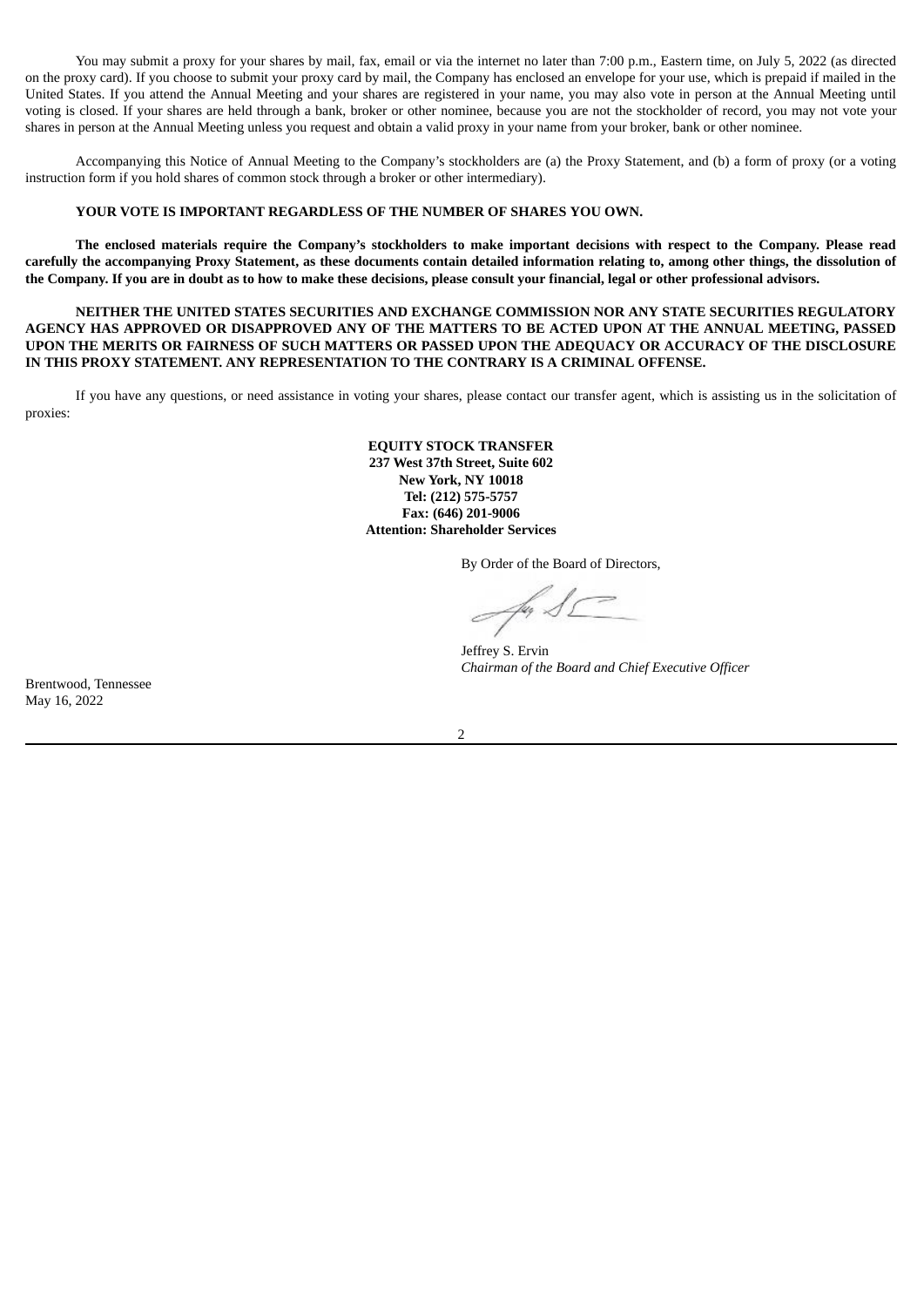# **Important Notice Regarding the Availability of Proxy Materials for the Annual Meeting of Stockholders to be Held on July 6, 2022:**

# This Notice of Annual Meeting of the Company's Stockholders, the Proxy Statement for the Annual Meeting (along with related materials) and the Company's Annual Report on Form 10-K for the year ended December 31, 2021 are available on the Company's website, available at **https://ir.imacregeneration.com.**

Special COVID-19 Note: IMAC Holdings, Inc. is monitoring the impact of the coronavirus pandemic (COVID-19). The health and well-being of our employees and stockholders is paramount. If public health conditions warrant, we may need to change the location of the Annual Meeting or switch to a virtual meeting format. Any such change will be announced via press release and the filing of additional proxy materials with the Securities and Exchange Commission.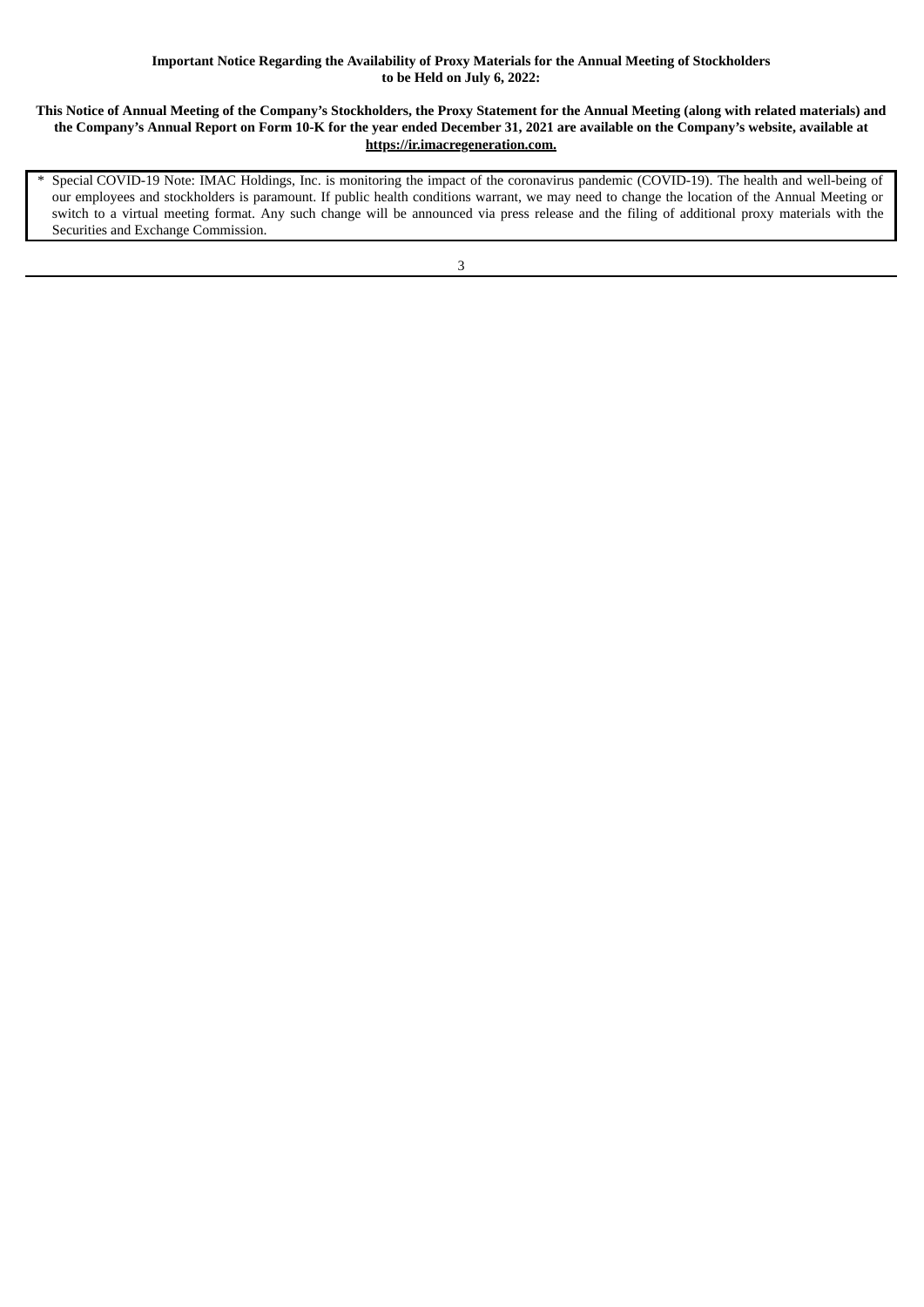# **IMAC HOLDINGS, INC. 1605 Westgate Circle Brentwood, Tennessee 37027**

# **PROXY STATEMENT**

# **ANNUAL MEETING OF STOCKHOLDERS Wednesday, July 6, 2022**

The annual meeting of stockholders (the "Annual Meeting") of IMAC Holdings, Inc. ("IMAC," the "Company," "us," "we" or "our") will be held on Wednesday, July 6, 2022, at our offices located at 1605 Westgate Circle, Brentwood, Tennessee 37027, at 11:00 a.m., local time.

Our board of directors (the "Board of Directors") is soliciting your proxy to vote your shares of common stock at the Annual Meeting or any adjournments of that meeting. This Proxy Statement, which was prepared by our management for the Board of Directors, contains information about the matters to be considered at the Annual Meeting or any adjournments or postponements of the Annual Meeting. All proxies will be voted in accordance with the instructions they contain. If you do not specify your voting instructions on the proxy you submit for the Annual Meeting, it will be voted in accordance with the recommendation of the Board of Directors. You may revoke your proxy at any time before it is exercised at the Annual Meeting by giving our Secretary written notice to that effect. This Proxy Statement and our annual report are first being sent to stockholders on or about May 16, 2022.

# **ABOUT THE MEETING**

#### *What is being considered at the annual Meeting?*

You will be voting for:

- 1. the election of five directors to the Board of Directors to serve for one year;
- 2. the amendment to the Company's certificate of incorporation to increase the number of authorized shares of common stock to 60,000,000 shares from 30,000,000 shares;
- 3. the amendment of the Company's 2018 Incentive Compensation Plan increasing the number of shares of common stock reserved for issuance thereunder by 1,000,000 shares;
- 4. the ratification of the appointment of Cherry Bekaert LLP as auditors of the Company for 2022; and
- 5. the approval, on an advisory (non-binding) basis, of the compensation of the Company's named executive officers.

In addition, our management will report on our performance and respond to your questions.

The Board of Directors does not intend to present to the Annual Meeting any matters not referred to in this Proxy Statement. If any proposal not set forth in this Proxy Statement should be presented for action at the Annual Meeting and is a matter which should come before the Annual Meeting, it is intended that the shares represented by proxies will be voted with respect to such matters in accordance with the judgment of the persons voting them.

# *When and where is the Annual Meeting going to be held?*

The Annual Meeting will be held on Wednesday, July 6, 2022, at our offices located at 1605 Westgate Circle, Brentwood, Tennessee 37027, at 11:00 a.m., local time.

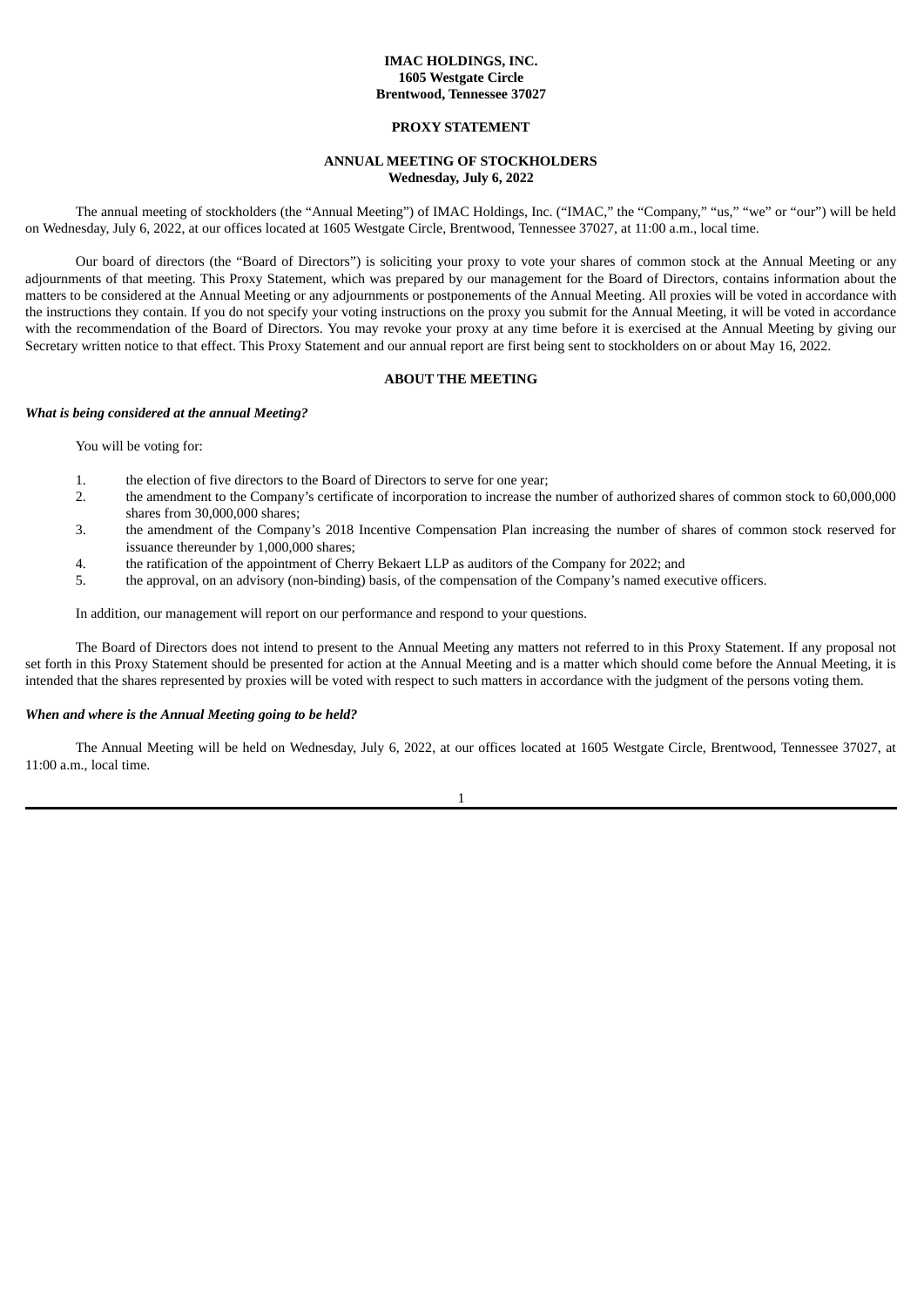# Why did I receive a Notice of Internet Availability of Proxy Materials instead of paper copies of the proxy materials?

We are using the SEC's Notice and Access model ("Notice and Access"), which allows us to deliver proxy materials over the internet, as the primary means of furnishing proxy materials. We believe Notice and Access provides stockholders with a convenient method to access the proxy materials and vote, while allowing us to conserve natural resources and reduce the costs of printing and distributing the proxy materials. On or about May 16, 2022, we began mailing to stockholders a Notice of Internet Availability containing instructions on how to access our proxy materials on the internet and how to vote online. The Notice of Internet Availability is not a proxy card and cannot be used to vote your shares. If you received a Notice of Internet Availability this year, you will not receive paper copies of the proxy materials unless you request the materials by following the instructions on the Notice of Internet Availability.

### *How many votes must be present to hold the Annual Meeting?*

Your shares are counted as present at the meeting if you attend the meeting and vote in person or if you properly return a proxy by mail. In order for us to conduct our meeting, a majority of our outstanding shares as of May 10, 2022, the record date, must be present at the meeting, in person or by proxy. This is referred to as a quorum. On May 10, 2022, we had 26,485,167 shares outstanding.

## *Who can vote at the Annual Meeting?*

You may vote if you owned common stock as of the close of business on May 10, 2022. Each share of stock is entitled to one vote.

#### *Who is being nominated for director?*

The director candidates nominated for election at the Annual Meeting are Jeffrey S. Ervin, our Chief Executive Officer, Matthew C. Wallis, DC, our President, Maurice E. Evans, Michael D. Pruitt and Cary W. Sucoff.

# What should I do if I receive more than one proxy card or other set of proxy materials from the Company?

If you hold your shares in multiple accounts or registrations, or in both registered and street name, you will receive a proxy card for each account. Please sign, date and return all proxy cards you receive from the Company. Only your latest dated proxy for each account will be voted. We recommend that you contact your broker and/or our transfer agent to consolidate as many accounts as possible under the same name and address. Our transfer agent is Equity Stock Transfer, tel.: (212) 575-5757.

# *What is the difference between holding shares as a record holder and as a beneficial owner?*

If your shares are registered in your name with the Company's transfer agent, Equity Stock Transfer, you are the "record holder" of those shares. If you are a record holder, these proxy materials will be provided directly to you.

If your shares are held in a stock brokerage account, a bank or other holder of record, you are considered the "beneficial owner" of those shares held in "street name." If your shares are held in street name, these proxy materials have been forwarded to you by that organization. As the beneficial owner, you have the right to instruct such organization on how to vote your shares.

 $\overline{2}$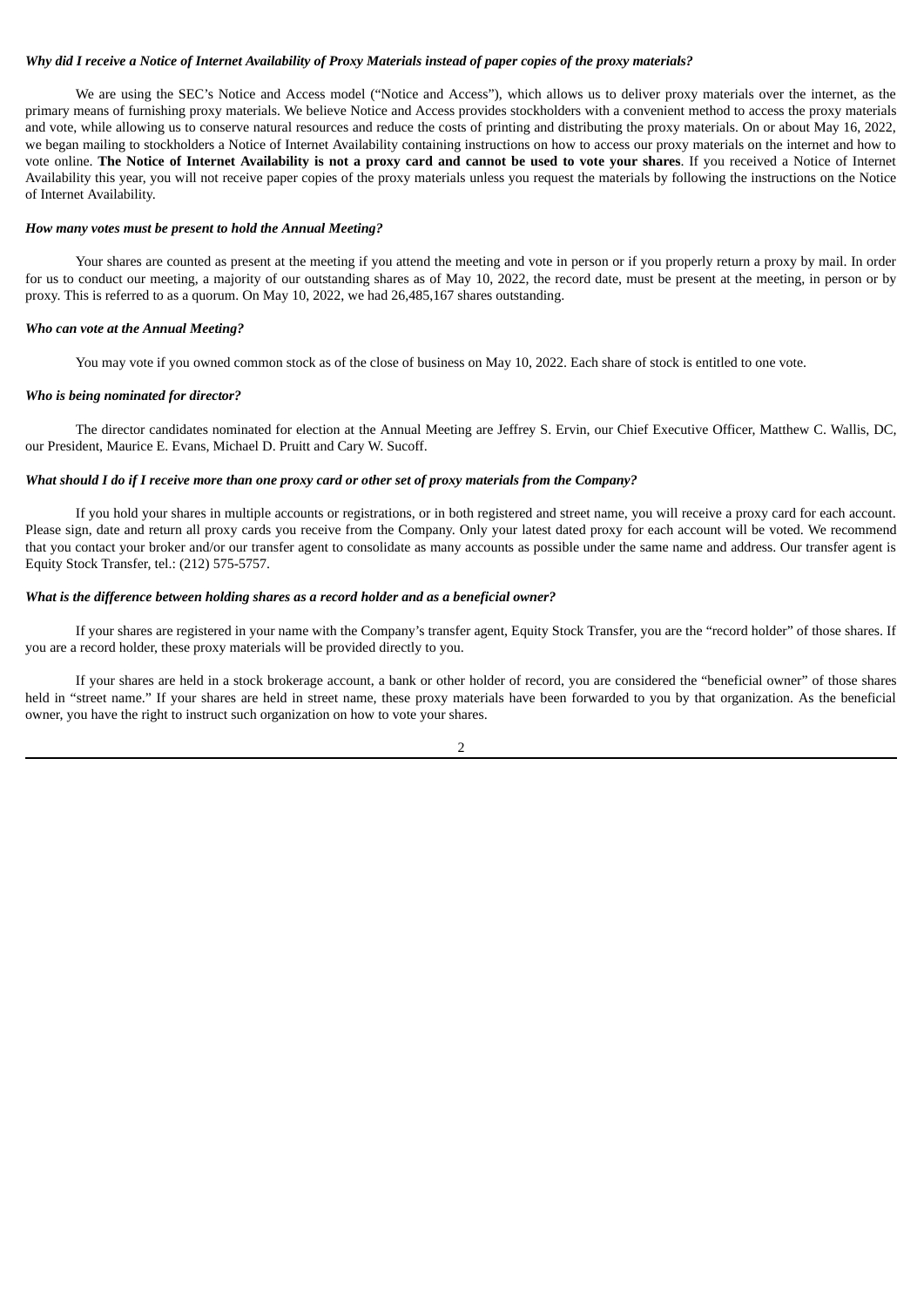If you are a stockholder of record, you may:

- 1. Vote by internet. You will find the Control number and the internet address in your Notice of Internet Availability.
- 2. Vote by email. Mark, date, sign the Proxy Card and send to proxy@equitystock.com
- 3. Vote by mail. Mark, date, sign and mail the Proxy Card to Equity Stock Transfer 237 W 37<sup>th</sup> St Suite 602 New York, NY 10018 Attn: Shareholder Services.
- 4. Vote by fax. Mark, sign, and date the Proxy Card and promptly return it by fax to (646) 201-9006, Attention: Shareholder Services.
- 5. Vote in person. Attend and vote at the Annual Meeting.

If you vote by internet, email or fax, please DO NOT mail your proxy card.

If you are a beneficial owner, you must follow the voting procedures of your nominee included with your proxy materials. If your shares are held by a nominee and you intend to vote at the Annual Meeting, please bring with you evidence of your ownership as of the record date (such as a letter from your nominee confirming your ownership or a bank or brokerage firm account statement) and a legal proxy from your nominee authorizing you to vote your shares.

The deadline for submitting a proxy by mail, fax, email or electronically via the internet is 7:00 p.m., Eastern time, on July 5, 2022.

#### *Will my shares be voted if I do not provide my proxy?*

Under applicable rules, if you do not give instructions to your brokerage firm, it will still be able to vote your shares with respect to certain "discretionary" items, but it will not be allowed to vote your shares with respect to certain "non-discretionary" items. As described under "*What vote is* required to approve each of the matters to be considered at the Annual Meeting?", the ratification of Cherry Bekaert LLP as our independent registered public accounting firm and, we believe, the amendment to our certificate of incorporation to increase authorized shares of common stock, are considered to be discretionary items under applicable rules and your brokerage firm will be able to vote on those items even if it does not receive instructions from you, so long as it holds your shares in its name. The remaining items of business at the Annual Meeting are "non-discretionary" and if you do not instruct your broker how to vote with respect to such proposals, your broker may not vote with respect to these proposals and those votes will be counted as "broker nonvotes." "Broker non-votes" are shares that are held in "street name" by a bank or brokerage firm that indicates on its proxy that it does not have or did not exercise discretionary authority to vote on a particular matter. Please see "What vote is required to approve each of the matters to be considered at the *Annual Meeting?*" for information regarding the vote required to approve the matters being considered at the Annual Meeting and the treatment of broker non-votes.

If you hold your shares directly in your own name, they will not be voted if you do not provide a proxy.

If your shares are held in street name, and you attend the Annual Meeting in person, you must bring an account statement or letter from your bank or brokerage firm showing that you are the beneficial owner of the shares as of the May 10, 2022 record date in order to be admitted to the meeting on July 6, 2022. To be able to vote your shares held in street name at the Annual Meeting, you will need to obtain a proxy card from the holder of record.

#### *Can I change my mind after I vote?*

Yes. A proxy may be revoked at any time prior to the voting at the Annual Meeting by submitting a later dated proxy (including a proxy authorization submitted by fax or electronically via the internet prior to the deadline for submitting a proxy by fax or via the internet), by sending a properly signed written notice of such revocation to the Company's Secretary in advance of the Annual Meeting or by attending the Annual Meeting and voting in person. If your shares are held through a bank, broker or other nominee, you may change your voting instructions by submitting a later dated voting instruction form to your broker, bank or other nominee or fiduciary, or if you obtained a legal proxy from your broker, bank nominee or fiduciary giving you the right to vote your shares, by attending the Annual Meeting and voting in person.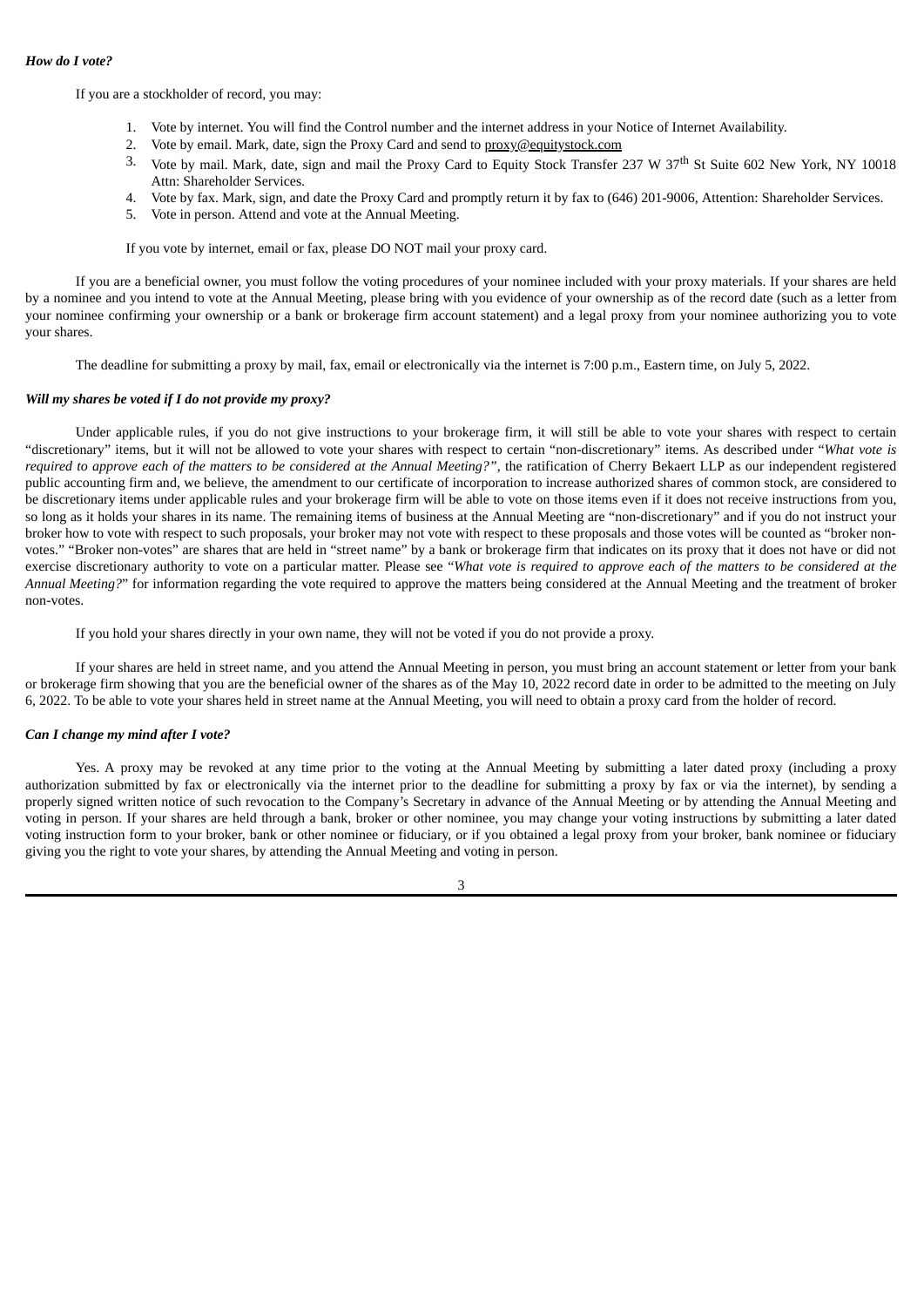## *What if I return my proxy card but do not include voting instructions?*

Proxy cards that are signed and returned but do not include voting instructions will be voted "FOR" the election of the nominee directors recommended by the Board of Directors, "FOR" the amendment to the Company's certificate of incorporation to increase the number of authorized shares of common stock, "FOR" the amendment to the Company's 2018 Incentive Compensation Plan, "FOR" the ratification of the appointment of Cherry Bekaert LLP, "FOR" the approval, on an advisory (non-binding) basis, of the compensation of the Company's named executive officers.

# *What does it mean if I receive more than one proxy?*

If you receive more than one proxy, it means that you hold shares of common stock that are registered in more than one account. For example, if you own your shares in various registered forms, such as jointly with your spouse, as trustee of a trust or as custodian for a minor, you will receive, and you will need to sign and return, a separate proxy card for those shares because they are held in a different form of record ownership. Therefore, to ensure that all of your shares are voted, you will need to sign and return each proxy card you receive by mail.

### *Who can attend the Annual Meeting?*

Only stockholders of record as of the close of business on May 10, 2022, or their duly appointed proxies, may attend the Annual Meeting. Stockholders will be asked to present a valid government-issued picture identification, such as a driver's license or passport. If you hold your shares through an account with a bank, broker or other nominee, you must obtain a valid proxy in your name from your bank, broker or other nominee and bring that proxy to the Annual Meeting, together with a valid government-issued picture identification and a copy of evidence from your bank, broker or other nominee (including a bank or brokerage statement) reflecting your common stock ownership as of May 10, 2022, the record date for the Annual Meeting. Cameras and video recording devices will not be permitted at the Annual Meeting. A list of stockholders entitled to vote at the Annual Meeting will be available for examination by any stockholder for any purpose germane to the Annual Meeting beginning ten days prior to the Annual Meeting during ordinary business hours at 1605 Westgate Circle, Brentwood, Tennessee 37027, the Company's principal place of business, and ending on the day prior to the Annual Meeting.

#### *Do I need an admission ticket to attend the Annual Meeting?*

Admission to the Annual Meeting will be by admission ticket only. If you are a stockholder of record and plan to attend the Annual Meeting, retain the top portion of your proxy card as your admission ticket and bring it and a valid government-issued picture identification with you so that you may gain admission to the meeting. If your shares are held through a bank, broker or other nominee, please contact your nominee and request that the nominee obtain an admission ticket for you or provide you with evidence of your share ownership, which will gain you admission to the Annual Meeting. Stockholders who do not obtain admission tickets in advance of the Annual Meeting may obtain them on the date of the Annual Meeting at the registration desk upon verifying their stock ownership as of the record date. All persons attending the Annual Meeting must present a valid government-issued picture identification along with their admission ticket or proof of beneficial ownership in order to gain admission to the Annual Meeting. Admission to the Annual Meeting will be expedited if admission tickets are obtained in advance. Admission tickets may be issued to others at the Company's discretion.

# *What vote is required to approve each of the matters to be considered at the Annual Meeting?*

*Proposal 1: Election of Directors.* In an uncontested election, directors of the Company are elected by the affirmative vote of the majority of the shares of stock present in person or represented by proxy at the Annual Meeting having a quorum and entitled to vote on the subject matter. The election at the Annual Meeting will be uncontested. You may vote either "FOR" or "AGAINST" any one or more of the nominees. Under a majority of the votes standard, the shares voted "FOR" a nominee must exceed the number of shares voted "AGAINST" that nominee. An abstention will have the same effect as a vote "AGAINST" a nominee. If you do not instruct your broker how to vote with respect to this item, your broker may not vote your shares **with respect to the election of directors.** Any shares not voted by a stockholder will be treated as broker non-votes, and broker non-votes will have no effect on the results of the election of directors.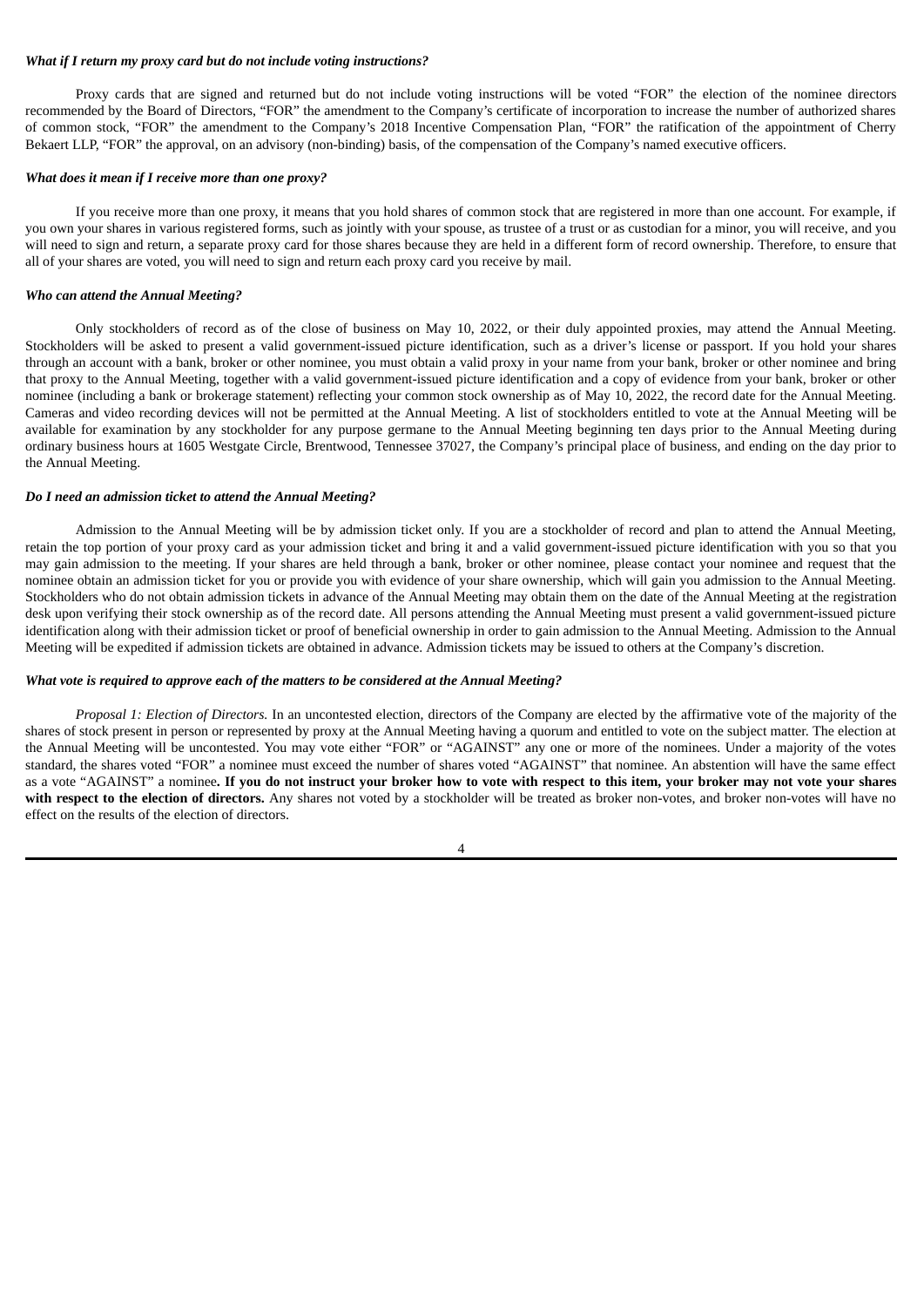*Proposal 2: Approval of Increase in Authorized Common Stock.* To be approved, this proposal to approve the amendment to the Company's certificate of incorporation to increase the number of authorized shares of common stock to 60,000,000 shares from 30,000,000 shares must receive an affirmative vote of a majority of the outstanding shares of common stock. Abstentions will have the same effect as a vote "AGAINST" this proposal. We believe that this proposal is a "routine" matter, and as such, brokers may vote on this proposal in their discretion if they do not receive voting instructions from the beneficial owner, and the failure to give your broker voting instructions would not prevent your shares from being voted in favor of this proposal. However, if the proposal is deemed to be "non-routine," a broker non-vote will have the same effect as a vote against the proposal.

*Proposal 3: Approval of Amendment to 2018 Incentive Compensation Plan.* To be approved, this proposal to approve the amendment to the Company's 2018 Incentive Compensation plan to increase the number of shares reserved for issuance thereunder by 1,000,000 shares must receive an affirmative vote from stockholders present in person or represented by proxy at the Annual Meeting representing a majority of the votes cast on the proposal. Abstentions will have the same effect as a vote "AGAINST" this proposal. If you do not instruct your broker how to vote with respect to this proposal, your broker may not vote your shares with respect to this proposal. Any shares not voted by a stockholder will be treated as broker non-votes, and broker non-votes will have no effect on the results with respect to this proposal.

*Proposal 4: Ratification of Independent Registered Public Accounting Firm.* To be approved, this proposal to ratify our selection of an independent registered public accounting firm must receive an affirmative vote from stockholders present in person or represented by proxy at the Annual Meeting representing a majority of the votes cast on the proposal. Abstentions will have the same effect as a vote "AGAINST" this proposal. For this proposal, brokerage firms have authority to vote shares of their customers that are held in "street name." If a broker does not exercise this authority, it will result in a broker non-vote. Broker non-votes will have no effect on the outcome of this proposal.

*Proposal 5: Approval of Executive Compensation*. To be approved, this proposal to approve, on a non-binding, advisory basis, the compensation of our named executive officers must receive an affirmative vote from stockholders present in person or represented by proxy at the Annual Meeting representing a majority of the votes cast on the proposal. Abstentions will have the same effect as a vote "AGAINST" this proposal. If you do not instruct your broker how to vote with respect to this proposal, your broker may not vote your shares with respect to this proposal. Any shares not voted by a stockholder will be treated as broker non-votes, and broker non-votes will have no effect on the results with respect to this proposal

#### *How will votes be counted?*

Each share of common stock will be counted as one vote according to the instructions contained on a proper proxy card, whether submitted in person, by mail, fax, internet, on a ballot voted in person at the Annual Meeting, or in accordance with the instructions provided by your broker. With respect to all proposals, shares will not be voted in favor of the matter and will not be counted as voting on the matter, if they are broker non-votes. Assuming the presence of a quorum, abstentions and broker non-votes for a particular proposal will not be counted as votes cast to determine the outcome of a particular proposal.

#### *Who will count the votes?*

Representatives of Equity Stock Transfer, LLC, the transfer agent for our common stock, will tabulate the votes.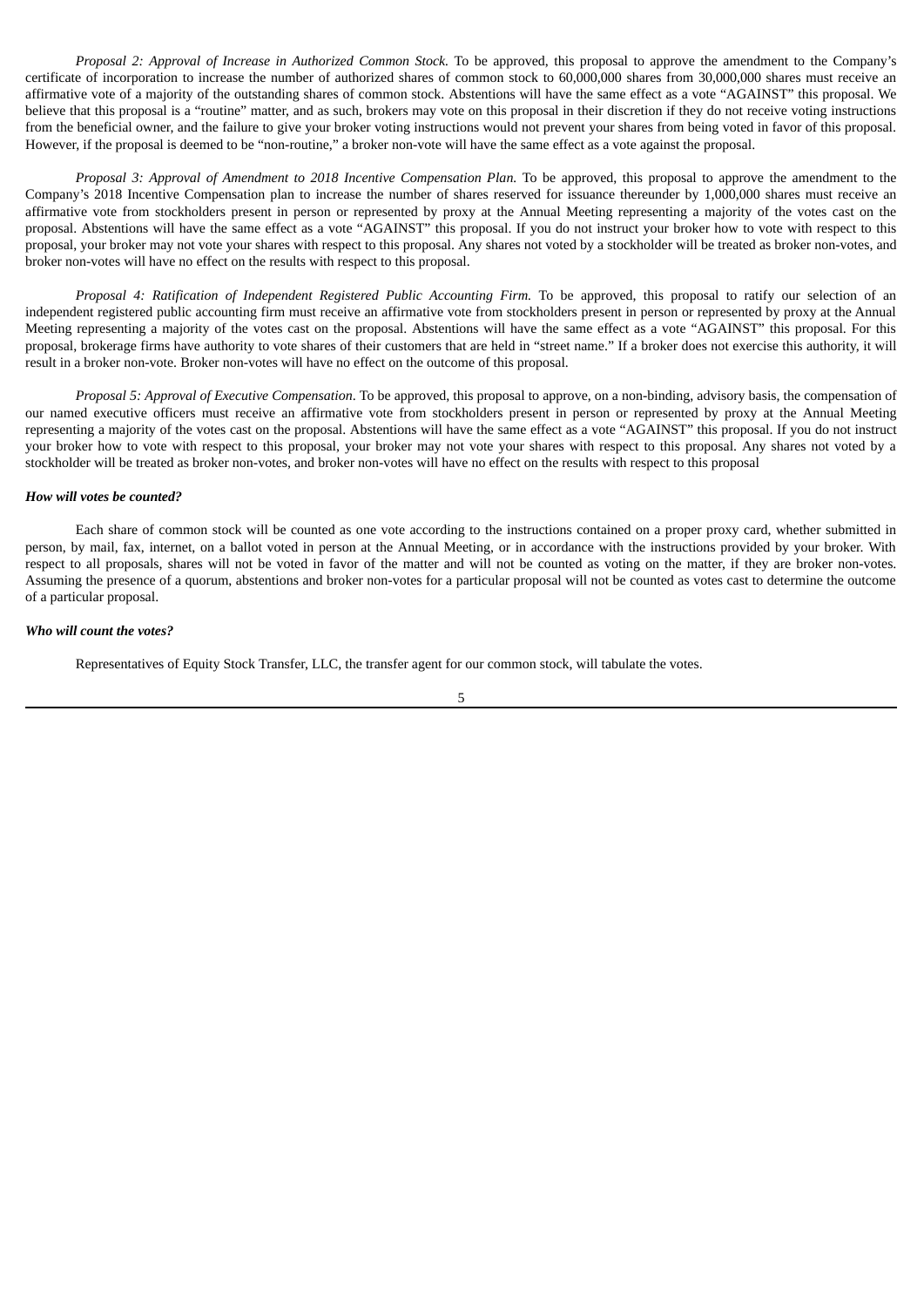# *Will my vote be kept confidential?*

Yes, your vote will be kept confidential and we will not disclose your vote, unless (1) we are required to do so by law (including in connection with the pursuit or defense of a legal or administrative action or proceeding) or (2) there is a contested election for the Board of Directors.

#### *How does the Board of Directors recommend that I vote on the proposals?*

The Board of Directors recommends that you vote on the proxy card:

"**FOR**" the election of each of the five nominees, Jeffrey S. Ervin, Matthew C. Wallis, DC, Maurice E. Evans, Michael D. Pruitt and Cary W. Sucoff, each to serve for a term of one year (Proposal 1);

"**FOR**" the amendment to the Company's certificate of incorporation to increase the number of authorized shares of common stock (Proposal 2);

"**FOR**" the amendment to the Company's 2018 Incentive Compensation Plan to increase the number of shares of common stock reserved for issuance thereunder by 1,000,000 shares (Proposal 3);

"**FOR**" the ratification of the selection of Cherry Bekaert LLP as our independent registered public accounting firm for 2022 (Proposal 4); and

"**FOR**" the approval, on a non-binding, advisory basis, of the compensation of our named executive officers (Proposal 5).

#### Why is the executive compensation proposal (Proposal 5) being included among the items to be considered at the Annual Meeting?

We have included the executive compensation proposal (Proposal 5) among the items to be considered at the Annual Meeting in order to satisfy the requirements of the Dodd-Frank Wall Street Reform and Consumer Protection Act of 2010 and Section 14A of the Securities Exchange Act of 1934, as amended (the "Exchange Act").

#### *Where can I find the voting results?*

We will report the voting results in a current report on Form 8-K within four business days after the conclusion of our Annual Meeting.

# How and when may I submit a stockholder proposal, including a stockholder nomination for director, for the Company's 2023 Annual Meeting?

If you are interested in submitting a proposal for inclusion in our proxy statement for the 2023 Annual Meeting, you need to follow the procedures outlined in Rule 14a-8 of the Exchange Act, or the Exchange Act. To be eligible for inclusion, we must receive your stockholder proposal for our proxy statement for the 2023 Annual Meeting of Stockholders at our principal corporate offices in Brentwood, Tennessee no later than January 6, 2023.

In addition, our bylaws require that we be given advance written notice for nominations for election to our Board of Directors and other matters that stockholders wish to present for action at an annual meeting other than those to be included in our proxy statement under Rule 14a-8. Pursuant to our bylaws, if notice of any stockholder proposal is received before March 8, 2023, or after April 7, 2022, then the notice will be considered untimely and we are not required to present such proposal at the 2023 Annual Meeting.

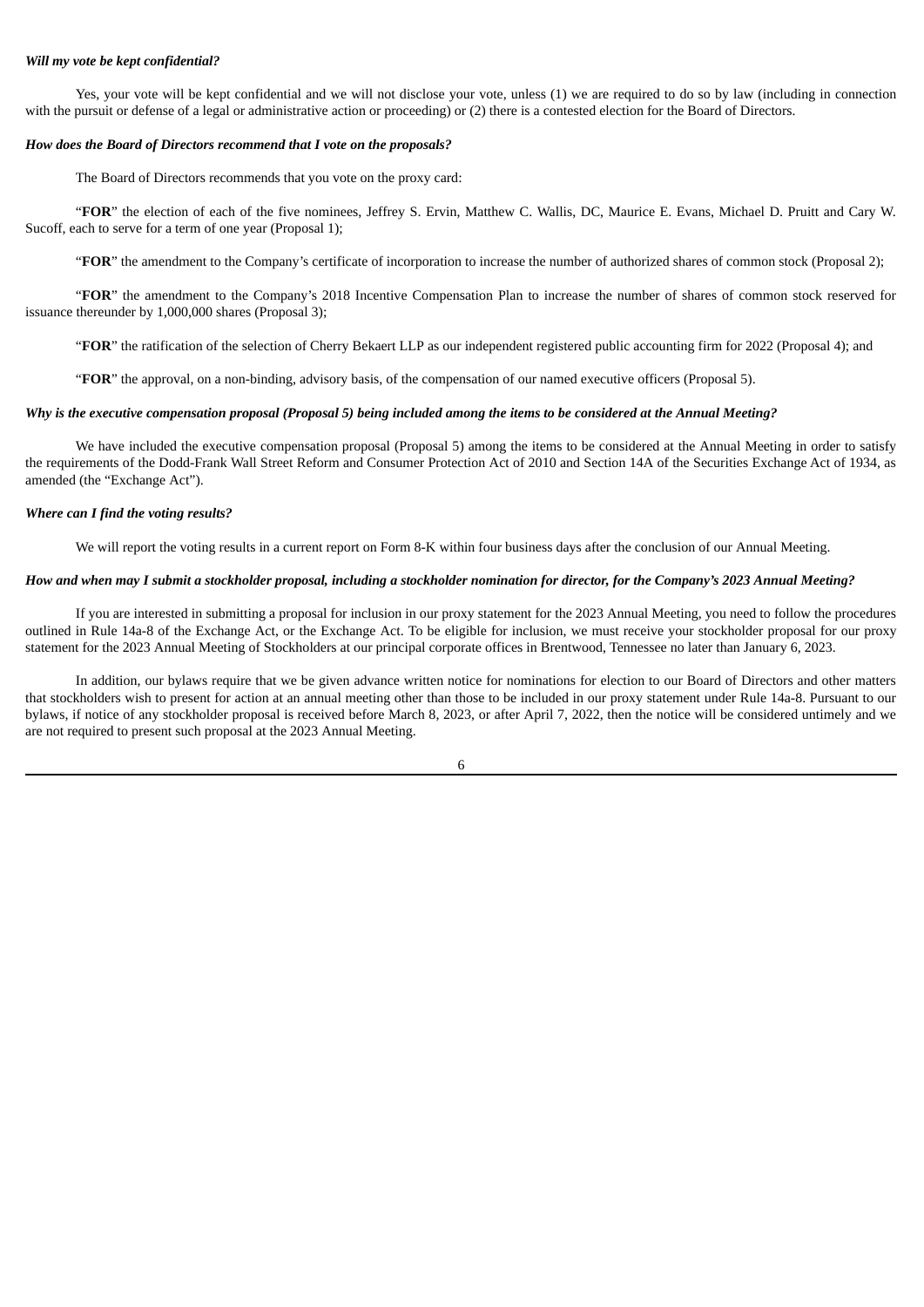The stockholder's notice to the Secretary must set forth (1) as to each person whom the stockholder proposes to nominate for election as a director (a) his/her name, age, business address and residence address, (b) his/her principal occupation and employment, (c) the number of shares of common stock of IMAC which are owned beneficially or of record by him/her as well as, among other things, any derivative or synthetic instrument, convertible security, put, option, stock appreciation right or similar rights; (d) a description of any agreement, arrangement or understanding; and (e) any other information relating to the nominee that would be required to be disclosed in a proxy statement or other filings required to be made in connection with solicitations of proxies for election of directors pursuant to Section 14 of the Exchange Act, and the rules and regulations promulgated thereunder; (2) as to any other business that the stockholder proposes to bring before the 2023 annual meeting, (a) a brief description of the business desired to be brought before the 2023 annual meeting, (b) the text of the proposal or business (including the text of any resolutions proposed for consideration and, in the event that such business includes a proposal to amend our bylaws, the language of the proposed amendment), (c) the reasons for conducting such business at the 2023 annual meeting, and (d) any material interest in such business of such stockholder and the beneficial owner, if any, on whose behalf the proposal is made; and (3) as to the stockholder giving the notice (a) his/her name and record address and (b) the number of shares of IMAC's common stock that are owned beneficially or of record by him/her. The notice delivered by a stockholder must be accompanied by a written consent of each proposed nominee to being named as a nominee and to serve as a director if elected. The stockholder must be a stockholder of record on the date on which he/she gives the notice described above and on the record date for the determination of stockholders entitled to vote at the 2023 annual meeting.

These requirements are separate from and in addition to the requirements of the SEC that a stockholder must meet in order to have a stockholder proposal included in our Proxy Statement.

Any proposals, nominations or notices should be sent to:

IMAC Holdings, Inc. 1605 Westgate Circle Brentwood, Tennessee 37027 Attention: Corporate Secretary

In addition to the notice and information requirements contained in our By-laws, to comply with the universal proxy rules (when effective), stockholders who intend to solicit proxies in support of director nominees other than our nominees must provide notice that sets forth the information required by Rule 14a-19 under the Exchange Act no later than May 7, 2023 (the 60<sup>th</sup> day prior to the first anniversary of the annual meeting for the preceding year's annual meeting).

# *What if I vote for some but not all of the proposals?*

Shares of common stock represented by proxies received by the Company (whether received through the return of the proxy card, received by fax, email or via the internet) where the stockholder has provided voting instructions with respect to the proposals described in this Proxy Statement will be voted in accordance with the voting instructions so made. If your proxy card is properly executed and returned but does not contain voting instructions as to one or more of the proposals to be voted upon at the Annual Meeting, or if you give your proxy by fax or via the internet without indicating how you want to vote on each of the proposals to be voted upon at the Annual Meeting, your shares will be voted "FOR" the election of each of the director nominees and "FOR" each other proposal.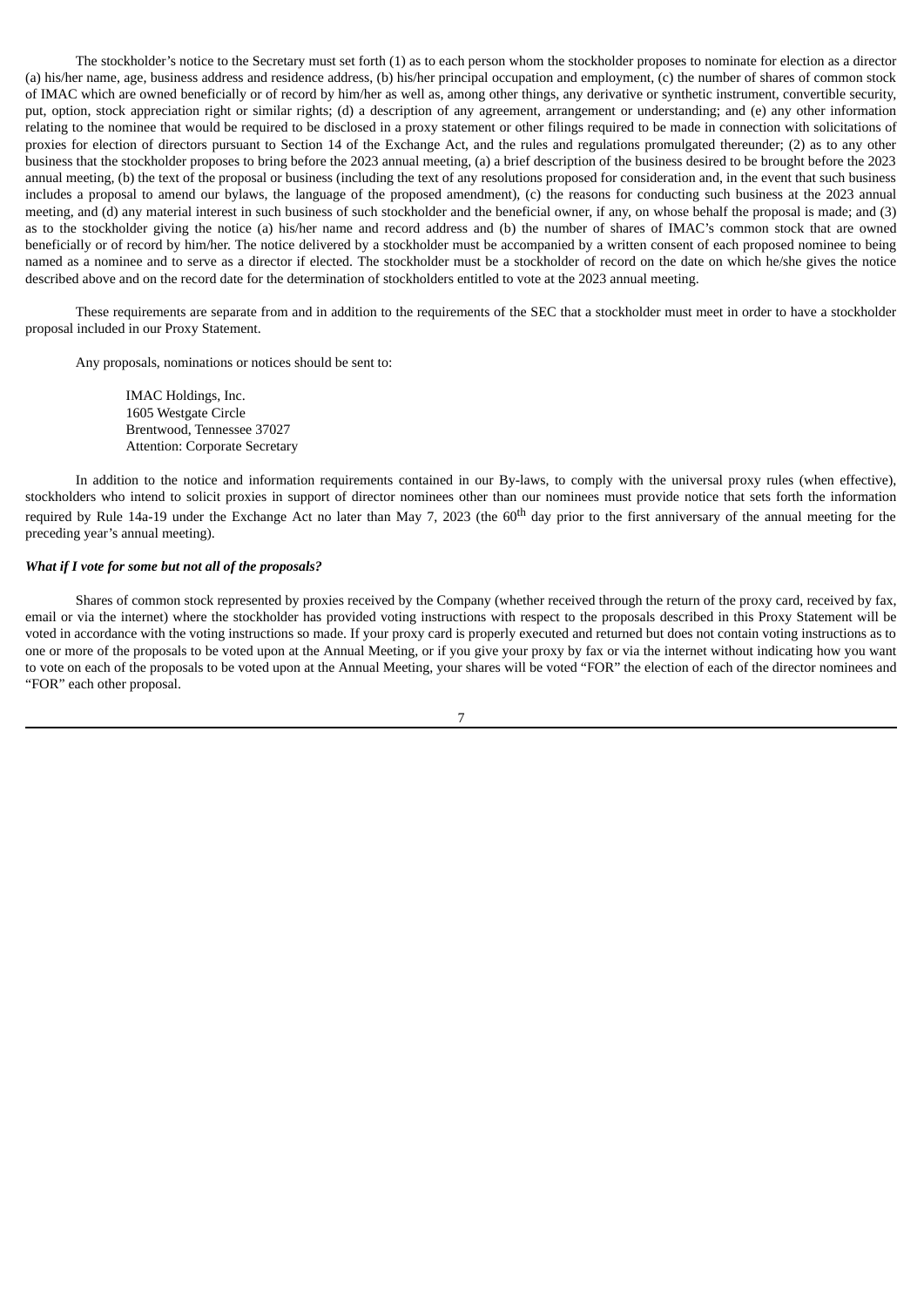If your shares are held through a bank, broker or other nominee, and you do not properly instruct your bank, broker or other nominee how to vote your shares, your bank, broker or other nominee will not have discretion to direct the voting of your shares at the Annual Meeting and the votes represented by your shares will constitute broker non-votes, except for the proposal to approve the auditor and, we believe, for the proposal to amend the certificate of incorporation. Banks, brokers and other nominees who hold shares of common stock for beneficial owners have the discretion to vote on routine matters, such as the proposals to approve the auditor and to amend the certificate of incorporation, when they have not received voting instructions from those beneficial owners at least ten days prior to the applicable meeting. On a non-routine matter, banks, brokers and other nominees do not have the discretion to direct the voting of the beneficial owners' shares (as they do on a routine matter), and, if the beneficial owner has not provided voting instructions with respect to that matter, there will be a "broker non-vote" on the matter. Broker non-votes will be counted for purposes of calculating whether a quorum is present at the Annual Meeting, will be entirely excluded from the vote and will have no effect on the election of directors and will not be counted for purposes of determining the number of votes present in person or represented by proxy with respect to any of the other proposals. The Company urges you to provide instructions to your bank, broker or other nominee so that your votes may be counted for each proposal to be voted upon. You should provide voting instructions for your shares by following the instructions provided on the vote instruction form that you receive from your bank, broker or other nominee.

# *How can I access the proxy materials electronically?*

Copies of the Notice of Annual Meeting, Proxy Statement and Annual Report on Form 10-K for the year ended December 31, 2021, as well as other materials filed by the Company with the SEC, are available without charge to stockholders on the Company's corporate website at www.imacregeneration.com or upon written request to the Company at IMAC Holdings, Inc., 1605 Westgate Circle, Brentwood, Tennessee 37027. You can elect to receive future annual reports, proxy statements and other proxy materials electronically by marking the appropriate box on your proxy card or vote instruction form or by following the instructions provided if you submit a proxy by fax or via the internet.

#### *What are the costs of soliciting these proxies and who will pay?*

We will bear the costs of mailing the Proxy Statement and solicitation of proxies by Equity Stock Transfer, which we estimate to be approximately \$6,000. In addition to solicitations by mail, our directors, officers and regular employees may solicit proxies by telephone, email and personal communication. No additional remuneration will be paid to any director, officer or employee of the Company for such solicitation. We will request brokers, custodians and fiduciaries to forward proxy soliciting material to the owners of shares of our common stock that they hold in their names. To the extent necessary in order to assure sufficient representation, our officers and regular employees may request the return of proxies personally, by telephone or email. The extent to which this will be necessary depends entirely upon how promptly proxies are received, and stockholders are urged to send in their proxies without delay.

#### *Who can help answer my questions?*

If you have any additional questions about the Annual Meeting, the election of directors, any other proposal, how to submit your proxy, or if you need additional copies of this Proxy Statement or the proxy card or voting instructions, you should contact the Company or Equity Stock Transfer:

- IMAC Holdings, Inc., 1605 Westgate Circle, Brentwood, Tennessee 37027, or by phone at (844) 266-4622.
- Equity Stock Transfer by phone at (212) 575-5757.

#### **HOUSEHOLDING OF ANNUAL MEETING MATERIALS**

Some banks, brokers and other nominee record holders may be participating in the practice of "householding" proxy statements and annual reports. This means that only one copy of our Proxy Statement and annual report may have been sent to multiple stockholders in your household unless we have received contrary instructions from one or more stockholders. We will promptly deliver a separate copy of either document to you if you contact us at the following address or telephone number: IMAC Holdings, Inc., 1605 Westgate Circle, Brentwood, Tennessee 37027, tel.: (844) 266-4622. If you want to receive separate copies of the Proxy Statement or annual report in the future, or if you are receiving multiple copies and would like to receive only one copy per household, you should contact your bank, broker or other nominee record holder, or you may contact us at the above address.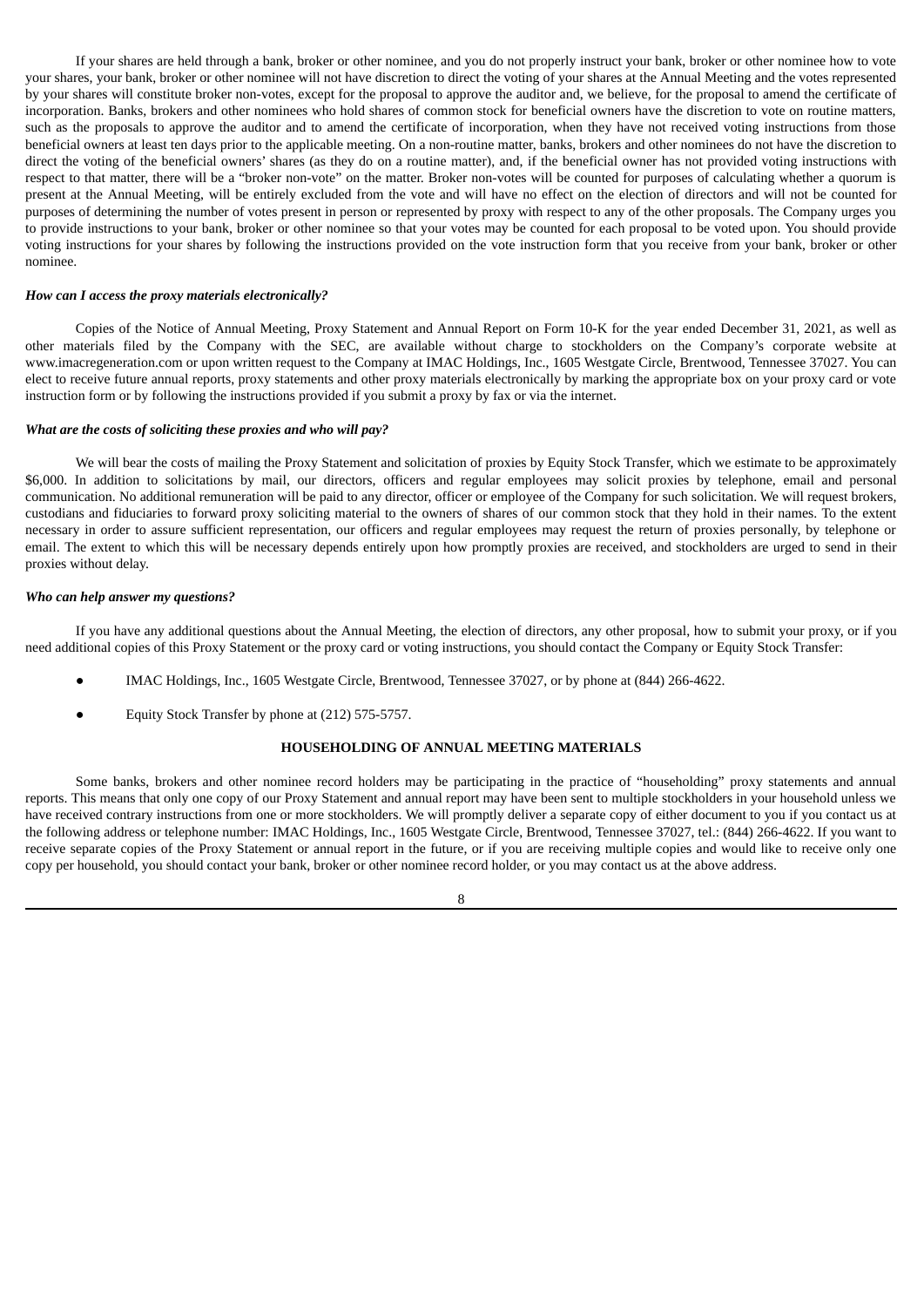# **PROPOSAL 1:**

# **ELECTION OF DIRECTORS**

Our certificate of incorporation provides that the number of directors is fixed by resolution of the Board of Directors. The Board of Directors now consists of five directors, as set forth below, each of whom has consented to be nominated and to serve if elected. All of the director nominees served on the Board of Directors for all or a portion of this prior year and are standing for reelection.

| <b>Name</b>                                   | Age | <b>Principal Occupation</b>                          | <b>Director Since</b> |
|-----------------------------------------------|-----|------------------------------------------------------|-----------------------|
| Jeffrey S. Ervin                              | 44  | Chief Executive Officer of IMAC                      | 2018                  |
| Matthew C. Wallis, DC                         | 48  | President of IMAC                                    | 2018                  |
| Maurice E. Evans $(1)(2)(3)$                  | 42  | Principal of ELOS Sports and Entertainment, LLC      | 2020                  |
| Michael D. Pruitt $(1)(2)$                    | 61  | Chairman and CEO of Amergent Hospitality Group, Inc. | 2020                  |
| Cary W. Sucoff <sup><math>(1)(3)</math></sup> | 69  | Manager of Equity Source Partners, LLC               | 2020                  |

(1) Member of the Audit Committee.

(2) Member of the Compensation Committee.

(3) Member of the Nominating and Governance Committee.

Unless you indicate otherwise, shares represented by executed proxies will be voted "FOR" the election as directors of the persons listed above. As of the date of this Proxy Statement, the Company has no reason to believe that any nominee will be unable to serve or for good cause will not serve as a director. However, if for any reason a nominee becomes unable to serve or for good cause will not serve if elected, the Nominating and Governance Committee may recommend, and the Board of Directors may propose, a substitute nominee(s) at the annual meeting and the proxies identified in the proxy card will vote to approve the election of the substitute nominee(s). If substitute nominees are proposed, we will, in full compliance with all applicable state and federal laws and regulations, file an amended proxy statement and proxy card that, as applicable, (1) identifies the substitute nominee(s), (2) discloses that such nominees have consented to being named in the revised proxy statement and to serve if elected and (3) includes the disclosure required by Item 7 of Schedule 14A with respect to such nominees.

#### **Director Qualifications**

The Board of Directors, acting through the Nominating and Governance Committee, is responsible for nominating a slate of director nominees that collectively have the complementary experience, qualifications, and skills and attributes to guide the Company and function effectively as a board. We believe that each of our nominees has the necessary professional experience to provide effective oversight of the Company's business. We also believe each of our nominees has other attributes necessary to create an effective board, such as high personal and professional ethics, business and professional experience, integrity and values; practical wisdom and judgment; and a commitment to representing the long-term interests of all our stockholders. In addition to these attributes, in each individual's biography set forth below, we have highlighted specific experience, qualifications, and skills that we believe qualify each individual to serve as a director of IMAC.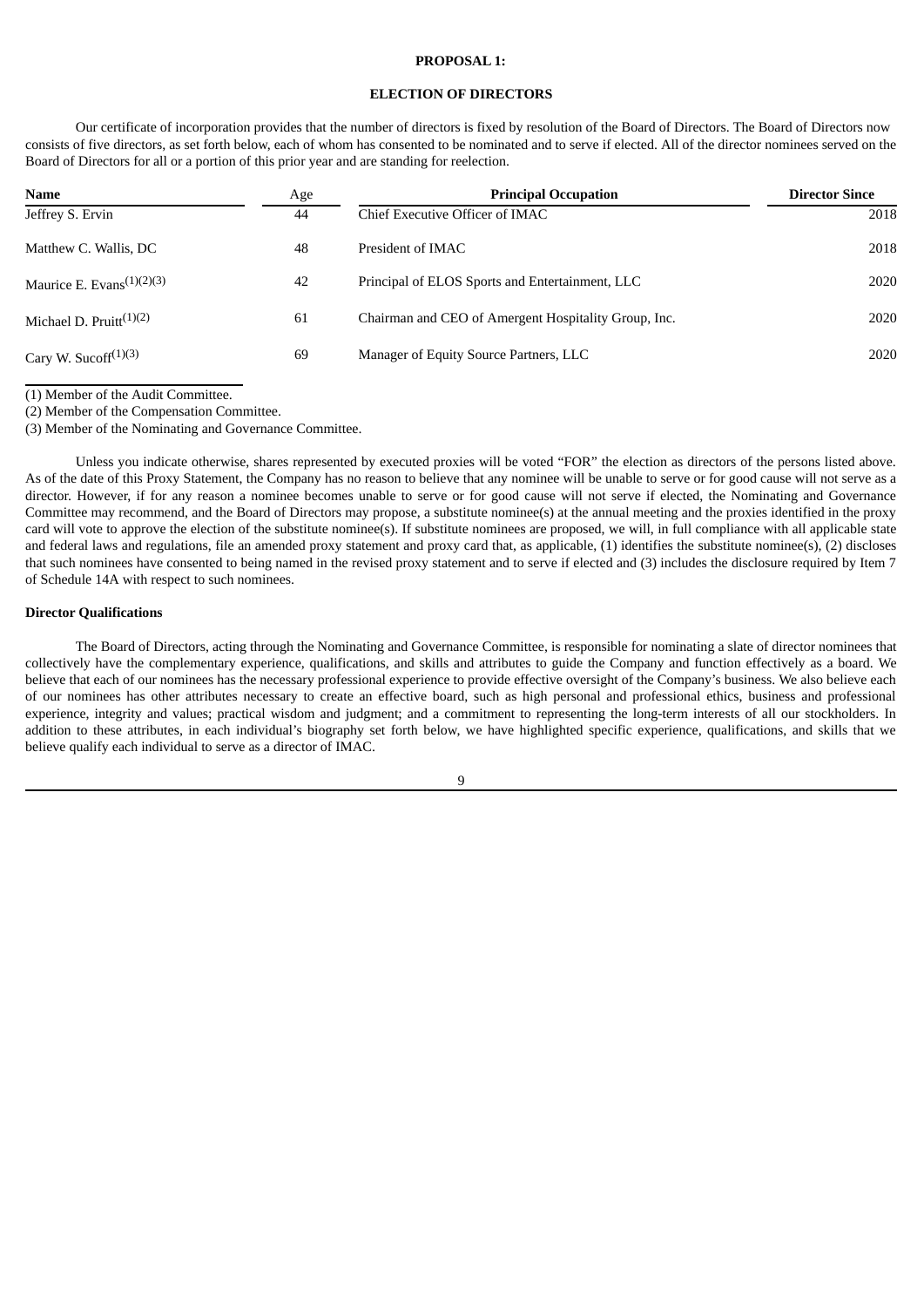The following is a brief account of our directors' business experience:

**Jeffrey S. Ervin** co-founded our company in March 2015 and serves as our Chief Executive Officer and a member of our Board of Directors. Mr. Ervin earned his M.B.A. from Vanderbilt University and has a history of working within strategic finance roles in the healthcare and high tech industries. Following his M.B.A., Mr. Ervin was the Senior Financial Analyst and Vice President of Finance for the Baptist Hospital System of Nashville from 2006 to September 2011, responsible for sourcing and managing direct investments to satisfy pension obligations. After these five years, Mr. Ervin joined Medicare.com parent Medx Publishing in October 2011 as the senior financial officer tasked with building administrative functions to satisfy rapid growth in the CMS education sector. During this time through March 2015, Medicare.com earned INC. 500 recognition and he was instrumental in the acquisition of Medicaid.com, which was sold to United Healthcare Group. Mr. Ervin was also responsible for the divestiture and ultimate sale of Medicare.com to eHealth Insurance.

As our Chief Executive Officer and a director, Mr. Ervin leads the Board and manages our company. Mr. Ervin brings extensive healthcare services industry knowledge and a deep background in growing early stage companies, mergers and acquisitions and capital market activities. His service as the Chief Executive Officer and a director creates a critical link between management and our Board of Directors.

**Matthew C. Wallis, DC** co-founded our company in March 2015 and serves as our President and a member of our Board of Directors. Dr. Wallis established the first Integrated Medicine and Chiropractic (IMAC) Regeneration Center in August 2000 and has led the Paducah, Kentucky center since then. Prior to establishing the first IMAC medical clinic, Dr. Wallis practiced as a licensed chiropractor in Kentucky. Previously, as our Chief Operating Officer, Dr. Wallis implemented consistent operating efficiencies for our sales, marketing and service delivery operations. Dr. Wallis received a Doctor of Chiropractic (DC) degree from Life University.

Dr. Wallis' more than 20 years of experience in the healthcare services industry, day-to-day operational leadership of our initial Paducah, Kentucky medical clinic and in-depth knowledge of our company's rehabilitative services make him well qualified as a member of the Board.

**Maurice E. (Mo) Evans** joined our Board of Directors in October 2020. Mr. Evans is a business leader, advisor, consultant, investor and speaker to businesses in the sports business vertical. He is the co-founder of ELOS Sports and Entertainment, LLC ("ELOS"), a provider of brand management services to athletes and businesses in the sports and entertainment industry. Mr. Evans has served as the principal of ELOS since 2014. Prior to that, from 2001 to 2012, he was a professional basketball player, including for the Washington Wizards, Atlanta Hawks, Orlando Magic, Los Angeles Lakers, Detroit Pistons and Sacramento Kings. He also served as Executive Vice President of the NBA Players Association from 2010 to 2013. Mr. Evans received a B.A. degree from the University of Texas at Austin.

Mr. Evans provides more than a decade of experience in leading and managing customer-centric personal service organizations such as the NBA Players Association and ELOS Sports and Entertainment, which is highly relevant to our business, making him well qualified as a member of our Board. He also brings to our company a unique perspective on how an athlete addresses a sports injury.

**Michael D. Pruitt** joined our Board of Directors in October 2020. He founded Avenel Financial Group, a boutique financial services firm concentrating on emerging technology company investments in 1999. In 2001, he formed Avenel Ventures, a technology investment and private venture capital firm. In February 2005, Mr. Pruitt formed Chanticleer Holdings, Inc., then a public holding company (now known as Sonnet BioTherapeutics Holdings, Inc.), and he served as Chairman of the Board of Directors and Chief Executive Officer until April 1, 2020, at which time the restaurant operations of Chanticleer Holdings were spun out into a new public entity, Amergent Hospitality Group, Inc., where Mr. Pruitt has served as its Chairman and Chief Executive Officer to date. Mr. Pruitt also served as a director on the board of Hooters of America, LLC from 2011 to 2019. Mr. Pruitt received a B.A. degree from Costal Carolina University. He currently sits on the Board of Visitors of the E. Craig Wall Sr. College of Business Administration, the Coastal Education Foundation Board, and the Athletic Committee of the Board of Trustees.

Mr. Pruitt's over 15 years of day-to-day operational leadership and service as a board member at public companies Chanticleer Holdings and Amergent Hospitality Group make him well qualified as a member of the Board. He also brings transactional expertise in mergers and acquisitions and capital markets.

**Cary W. Sucoff** joined our Board of Directors in October 2020. Mr. Sucoff has more than 30 years of securities industry experience encompassing supervisory, banking and sales responsibilities. He has participated in the financing of hundreds of public and private companies. Since 2011, Mr. Sucoff has owned and operated Equity Source Partners LLC, an advisory and consulting firm. Mr. Sucoff currently serves on the board of directors of ContraFect Corporation, First Wave Technologies, Inc. and Galimedix Pharmaceuticals Inc. In addition, Mr. Sucoff currently serves as a consultant to Sapience Therapeutics. Mr. Sucoff is the past President of New England Law | Boston, has been a member of its Board of Trustees for over 25 years and is the current Chairman of its Endowment Committee. Mr. Sucoff received a B.A. degree from the State University of New York at Binghamton and a J.D. from New England School of Law, where he was managing editor of the Law Review and graduated magna cum laude. He has been a member of the Bar of the State of New York (now retired) since 1978.

Mr. Sucoff demonstrates knowledge of our company's business due to his many years of experience as an investor, consultant and board member with a range of companies in the healthcare industry, making his input invaluable to the board's discussion of our growth and expansion strategy. He also brings experience in corporate controls and governance as a lawyer.

# **Board Recommendation**

The Board of Directors unanimously recommends a vote on the proxy card "**FOR**" the election each of the directors listed above.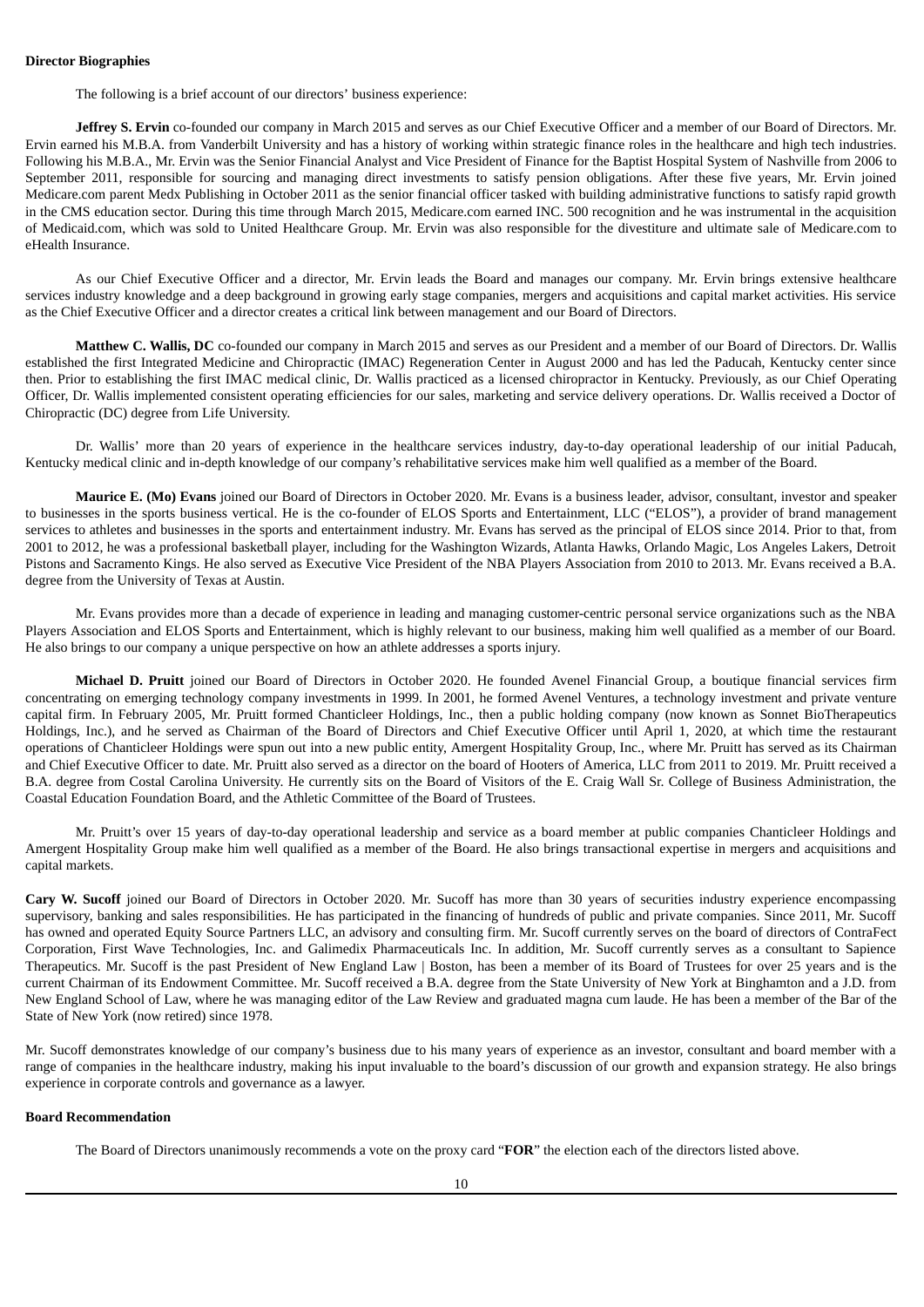# **PROPOSAL 2:**

# **APPROVAL OF AMENDMENT TO CERTIFICATE OF INCORPORATION TO INCREASE THE NUMBER OF AUTHORIZED SHARES OF COMMON STOCK TO 60,000,000 SHARES**

The Board of Directors has unanimously approved an amendment to the Company's certificate of incorporation which would increase the total authorized number of shares of the Company's common stock to 60,000,000 shares from 30,000,000 shares.

The amendment to the certificate of incorporation will increase the authorized common stock by amending and restating Section 4.1 of Article IV of the certificate of incorporation, so that, as amended, it will read as follows:

"The aggregate number of shares of capital stock that the Corporation is authorized to issue is Sixty-Five Million (65,000,000), of which Sixty Million (60,000,000) shares are common stock having a par value of \$0,001 per share (the "Common Stock), and Five Million (5,000,000) shares are preferred stock having a par value of \$0.001 per share (the "Preferred Stock").

The certificate of amendment will only become effective if the Company's stockholders holding a majority of the outstanding common stock approve it.

As of the Record Date, the authorized capital stock of the Company included 30,000,000 shares of common stock and 5,000,000 shares of preferred stock. The number of shares of preferred stock will not be changed by the certificate of amendment. As of the Record Date:

- 26,485,167 shares of common stock were outstanding,
- 395,302 shares of common stock were reserved for issuance upon exercise of outstanding stock options,
- 101,750 time-based restricted stock units were outstanding, and
- 1,628,531 shares of common stock were reserved for issuance upon exercise of outstanding warrants.

Accordingly, as of the Record Date, an aggregate of 28,610,750 shares of common stock, out of 30,000,000 shares authorized, were outstanding or reserved for issuance, leaving only 1,389,250 shares available for future issuance.

The increase in the authorized shares of our common stock is intended to provide our Board of Directors with authority, without further action of the stockholders, to issue the additional shares of common stock from time to time as the Board of Directors deems necessary. The Board of Directors believes it is in the stockholders' interest for the Company to have the ability to issue such additional shares of common stock from time to time to provide flexibility in addressing the strategic and liquidity needs of the Company, including but not limited to shelf registrations and acquisitions of businesses.

The increase in the authorized number of shares of common stock may also deter unwanted takeovers, in that additional shares could be issued (according to the parameters of applicable law) in one or more transactions that could make an unwanted change of control more difficult. For example, additional shares could be issued by the Company so as to dilute the stock ownership or voting rights of persons seeking to obtain control of the Company. Similarly, the issuance of additional shares to certain persons allied with management could have the effect of making it more difficult to remove current management by diluting the stock ownership or voting rights of persons seeking to cause such removal. The subsequent issuance of additional common stock could result in dilution of net income per share and book value per share and the dilution of the voting rights of the common stock. The Board is not aware of any attempt, or contemplated attempt, of a hostile takeover of the Company, and this proposal is not being presented with the intent that it be utilized as a type of anti-takeover device. Although we are seeking stockholder approval for the increase in the number of our authorized shares of common stock, we have no present intention to issue a material number of these shares in a financing transaction or business combination.

This amendment, if approved, would become effective upon the filing of a certificate of amendment with the Secretary of State of the State of Delaware, which the Company expects to accomplish as soon as practicable after the approval is obtained.

# **Vote Required**

The proposal to approve an amendment to our Certificate of Incorporation to increase the number of authorized shares of common stock will be approved upon the affirmative vote of a majority of the outstanding shares of common stock. Abstentions will have the same effect as a vote "against" this proposal. We believe that this proposal is a "routine" matter, and as such, brokers may vote on this proposal in their discretion if they do not receive voting instructions from the beneficial owner, and the failure to give your broker voting instructions would not prevent your shares from being voted in favor of this proposal. However, if the proposal is deemed to be "non-routine," a broker non-vote will have the same effect as a vote against the proposal.

# **Board Recommendation**

The Board of Directors unanimously recommends a vote on the proxy card **"FOR"** the amendment to the Company's certificate of incorporation to increase the number of authorized shares of common stock.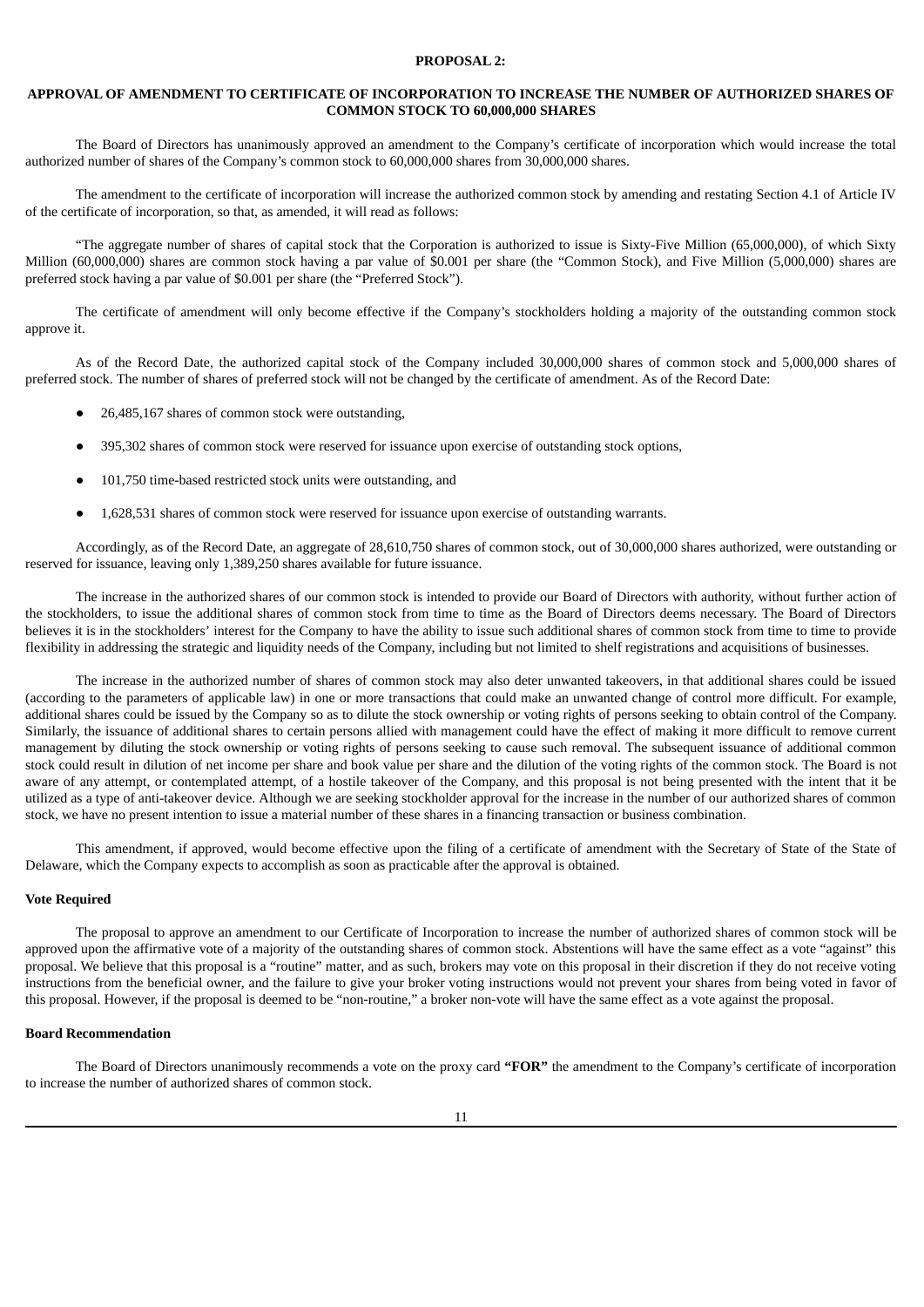## **PROPOSAL 3:**

# **AMENDMENT TO 2018 INCENTIVE COMPENSATION PLAN**

# **General**

Our Board of Directors has approved an amendment (the "Amendment") to our 2018 Incentive Compensation Plan (the "2018 Plan"). If approved by our stockholders, the Amendment would increase the number of shares reserved for issuance under the 2018 Plan by 1,000,000 shares. The Amendment is attached hereto as Appendix A.

The Amendment is intended to provide continued aid to the Company and its affiliates in recruiting and retaining key employees, directors or consultants (the "Participants") of outstanding ability and to motivate such employees, directors or consultants to exert their best efforts on behalf of the Company and its affiliates by providing incentives through the granting of Awards (as defined below). If our stockholders do not approve the Amendment, the number of shares reserved for issuance would become inadequate to grant equity-based incentive awards to our employees, directors and officers as we currently do, which we believe is necessary to continue recruiting, retaining and motivating high-performing, revenue-generating and client-facing individuals to achieve our objectives and therefore in the best interests of our stockholders.

As of the Record Date, the closing price of our common stock on the Nasdaq Capital Market was \$0.82 per share.

## **Description of the 2018 Plan**

Under the 2018 Plan, adopted by our Board of Directors and holders of a majority of our outstanding shares of common stock in May 2018, 1,000,000 shares of common stock (subject to certain adjustments) are reserved for issuance upon exercise of stock options and grants of other equity awards (collectively, "Awards"). The 2018 Plan provides for the grant of incentive stock options ("ISOs"), non-qualified stock options "NSOs", stock appreciation rights, restricted stock awards, restricted stock unit awards, performance-based stock awards, other forms of equity compensation and performance cash awards. ISOs may be granted only to employees. All other awards may be granted to employees, including officers, and to the Company's non-employee directors and consultants, and affiliates.

The 2018 Plan is designed to serve as an incentive for attracting and retaining qualified and motivated Participants. The compensation committee of our Board of Directors administers and interprets the 2018 Plan and is authorized to grant stock options and other equity awards thereunder to all eligible employees of our company, including non-employee consultants to our company and directors. If approved, the Amendment would reserve an additional 1,000,000 shares for issuance.

The 2018 Plan provides for the granting of "incentive stock options" (as defined in Section 422 of the Code), non-statutory stock options, stock appreciation rights, shares of restricted stock, restricted stock units, deferred stock, dividend equivalents, bonus stock and awards in lieu of cash compensation, other stock-based awards and performance awards. Options may be granted under the 2018 Plan on such terms and at such prices as determined by the compensation committee of the Board of Directors, except that the per share exercise price of the stock options cannot be less than the fair market value of our common stock on the date of grant. Each option will be exercisable after the period or periods specified in the stock option agreement, but all stock options must be exercised within ten years from the date of grant. Options granted under the 2018 Plan are not transferable other than by will or by the laws of descent and distribution. The compensation committee of the Board of Directors has the authority to amend or terminate the 2018 Plan, provided that no amendment shall be made without stockholder approval if such stockholder approval is necessary to comply with any tax or regulatory requirement. Unless terminated sooner, the 2018 Plan will terminate ten years from its effective date.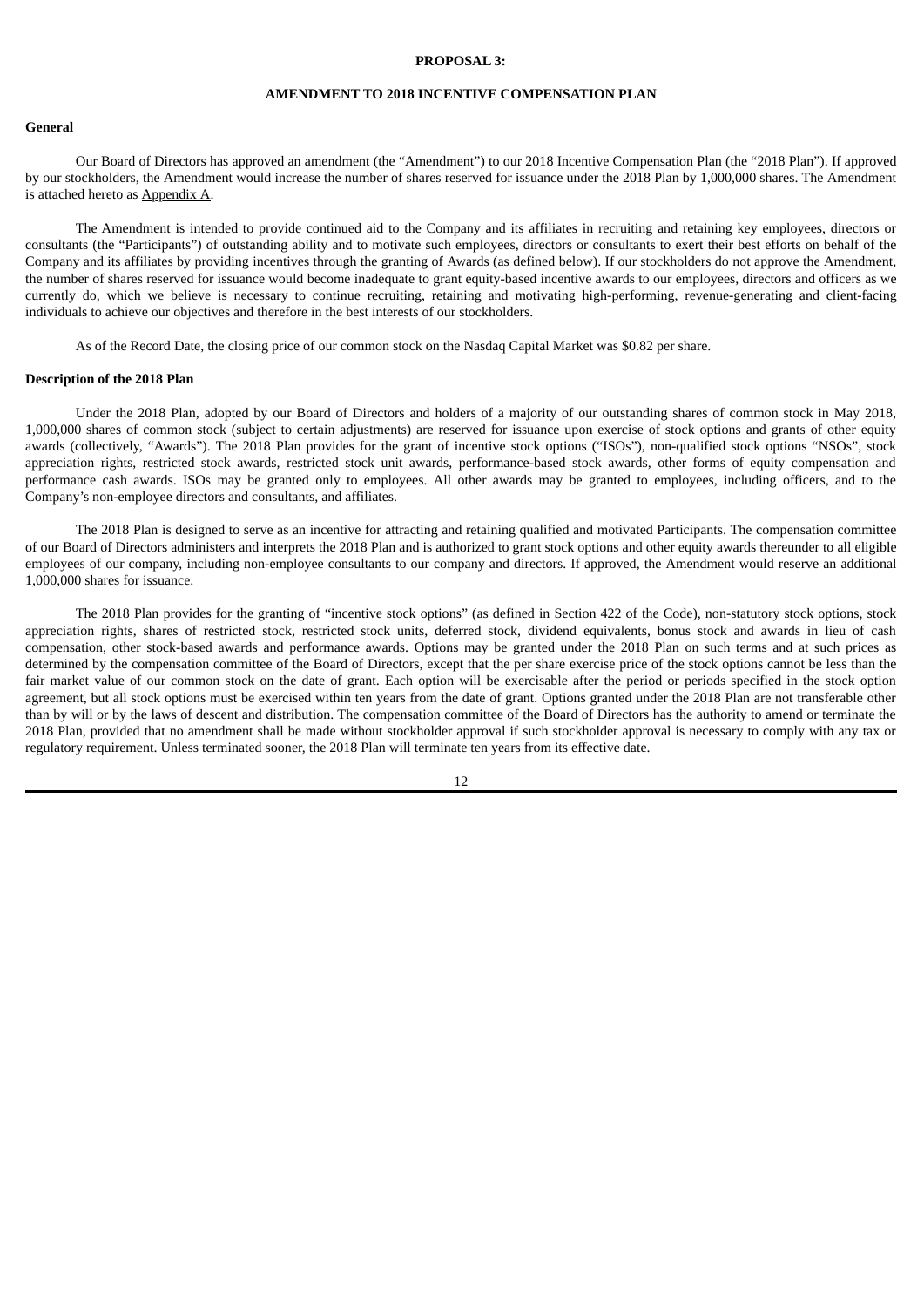## **Administration of the 2018 Plan**

The 2018 Plan is administered by the Compensation Committee of the Board, which may delegate its duties and powers in whole or in part to any subcommittee thereof consisting solely of at least two individuals who are each "non-employee directors" within the meaning of Rule 16b-3 under the Exchange Act and "outside directors" within the meaning of Section 162(m) of the Internal Revenue Code (the "Committee").

The Committee has the power and authority to make grants of Awards to eligible persons under the 2018 Plan, including the selection of such recipients, the determination of the size of the grant, and the determination of the terms and conditions, not inconsistent with the terms of the 2018 Plan.

The Committee also has the authority, in its discretion, to prescribe, amend and rescind the administrative rules, guidelines and practices governing the 2018 Plan as it shall from time to time deem advisable. The Committee may construe and interpret the terms of the 2018 Plan and any Awards issued under the 2018 Plan and any agreements relating thereto and otherwise supervise the administration of the 2018 Plan. In addition, the Committee may modify or amend Awards granted under the 2018 Plan. All decisions made by the Committee pursuant to the provisions of the 2018 Plan are final and binding on all persons, including the Company and all Participants.

#### **Eligibility**

Employees and directors of, and consultants providing services to, the Company or its affiliates are eligible to receive Awards as Participants under the 2018 Plan. The Committee selects from among the eligible Participants under the 2018 Plan, from time to time in its sole discretion, to grant Awards, and the Committee determines the number of shares covered by each grant, consistent with the terms of the 2018 Plan. There are currently three persons who are eligible to be Participants, which include directors, executive officers, employees and contractors.

#### **Transferability**

Unless otherwise determined by the Committee, Awards are not transferable or assignable other than by will or by the laws of descent and distribution; provided that any transferees are subject to the terms and conditions of the Award.

#### **Effect of Certain Corporate Transactions**

In the event of any change in the outstanding shares of common stock by reason of any common stock dividend or split, reorganization, recapitalization, merger, consolidation, spin-off, combination, or transaction or exchange of shares of common stock or other corporate exchange, or any distribution to the holders of common stock (other than regular cash dividends) or any transaction similar to the foregoing, the Committee, without liability to any person, shall make such substitution or adjustment, if any, as it deems to be equitable, as to (i) the number and kind of shares of common stock which may be delivered in connection with Awards granted thereafter, (ii) the number and kind of shares of common stock subject to or deliverable in respect of outstanding Awards, (iii) the exercise price, grant price or purchase price relating to any Award and/or make provision for payment of cash or other property in respect of any outstanding Award, or (iv) any other aspect of any Award that the Committee determines to be appropriate.

In the event of a Change in Control, the Committee may provide for (i) the continuation of the outstanding Awards by the Company, if the Company is a surviving corporation, (ii) the assumption or substitution for the outstanding Awards by the surviving corporation or its parent or subsidiary, (iii) full exercisability or vesting and accelerated expiration of the outstanding Awards, or (iv) settlement of the value of the outstanding Awards in cash or cash equivalents or other property followed by cancellation of such Awards.

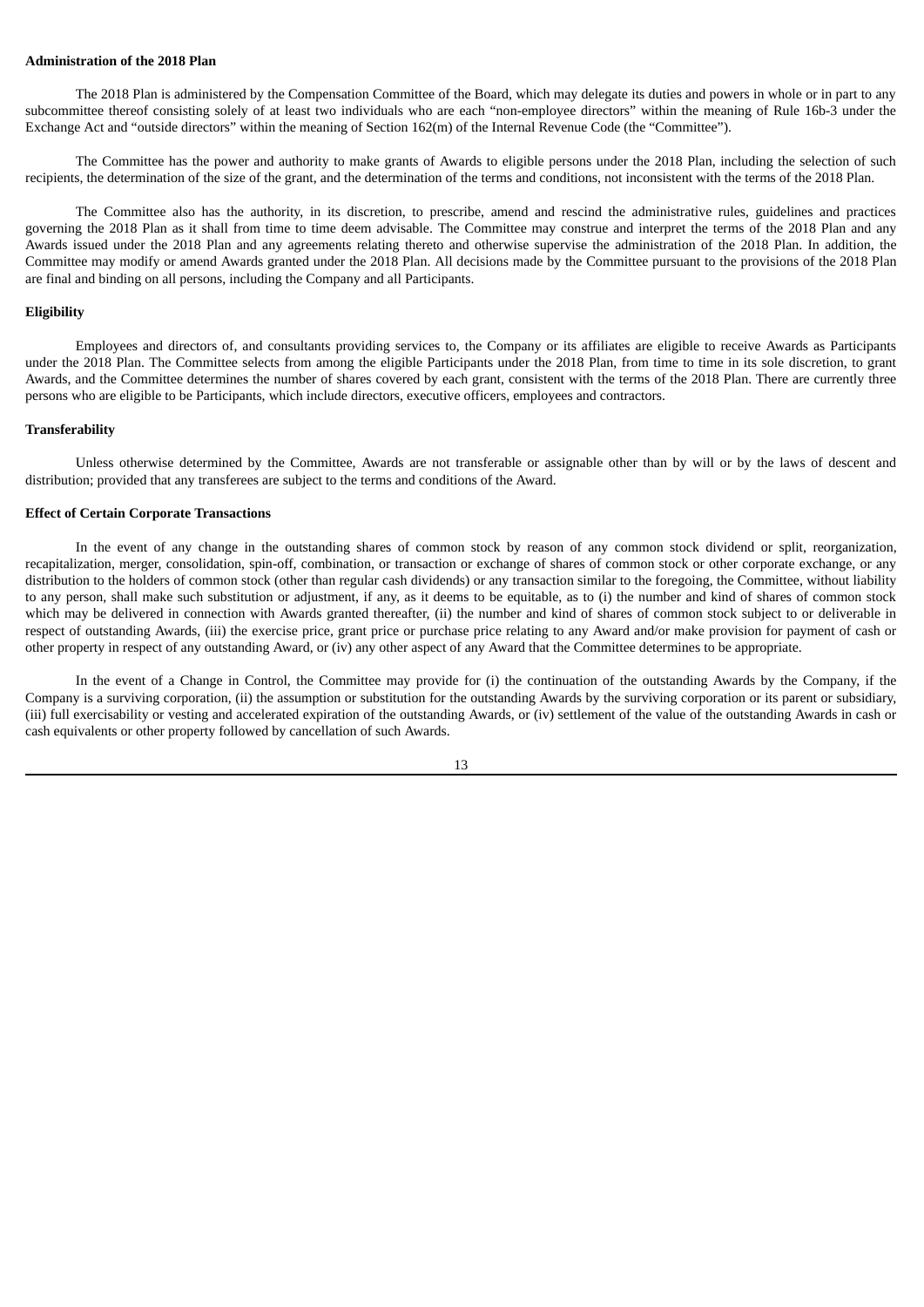## **Summary of U.S. Federal Income Tax Consequences**

The following summary is intended only as a general guide to the U.S. federal income tax consequences of participation in the 2018 Plan and does not attempt to describe all possible federal or other tax consequences of such participation or tax consequences based on particular circumstances.

*Incentive Stock Options*. All of the shares of common stock authorized for grant under the 2018 Plan may be granted in the form of ISOs. The grant of an ISO will not result in any immediate tax consequences to the Company or the Participant. In addition, a Participant will not recognize taxable income, and we will not be entitled to any deduction, upon the exercise of an ISO while the Participant is an employee or within three months following termination of employment (longer in the case of death). In such event, the excess of the fair market value of the shares of common stock acquired over the option price will be includible in the Participant's alternative minimum taxable income for the year of exercise for purposes of the alternative minimum tax. If the Participant does not dispose of the shares of common stock acquired within one year after their receipt (and within two years after the option was granted), gain or loss recognized on the subsequent disposition of the shares will be treated as long-term capital gain or loss. Capital losses of individuals are deductible only against capital gains and a limited amount of taxable ordinary income. In the event of an earlier disposition, the Participant will recognize taxable ordinary income in an amount equal to the lesser of (i) the excess of the fair market value of the shares on the date of exercise over the option price; or (ii) if the disposition is a taxable sale or exchange, the amount of any gain realized. Any additional gain to the Participant will be treated as capital gain, long-term or short-term, depending on how long the shares have been held. Upon such a disqualifying disposition, we will be entitled to a deduction in the same amount and at the same time as the Participant recognizes such taxable ordinary income, subject to the limitations of Section 162(m) of the Internal Revenue Code.

*Nonqualified Stock Options*. A Participant will generally recognize no taxable income as the result of receiving a NSO. Upon exercise of a NSO, an individual normally recognizes ordinary income in the amount of the difference between the option exercise price and the fair market value of the shares on the determination date (as defined below). If the Participant is an employee, such ordinary income generally is subject to withholding of income and employment taxes. The "determination date" is the date on which the option is exercised. Upon the sale of stock acquired by the exercise of a NSO, any gain or loss, based on the difference between the sale price and the fair market value on the determination date, will be taxed as capital gain or loss. No tax deduction is available to the Company with respect to the grant of a NSO or the sale of the stock acquired pursuant to such grant. The Company generally should be entitled to a deduction equal to the amount of ordinary income recognized by the Participant as a result of the exercise of a NSO, except to the extent such deduction is limited by applicable provisions of the Internal Revenue Code.

*Stock Appreciation Rights*. In general, no taxable income is reportable when a stock appreciation right is granted to a Participant. Upon exercise, the Participant will recognize ordinary income in an amount equal to the amount of cash received and the fair market value of any shares of our common stock received. Any additional gain or loss recognized upon any later disposition of any shares received would be capital gain or loss.

*Restricted Stock*. If a Participant is awarded or purchases restricted shares, he or she normally does not have ordinary income equal to the excess of the fair market value of the shares at the time over the purchase price, if any.

The Participant may make an election under Section 83(b) of the Internal Revenue Code to be taxed on restricted stock at the time it is acquired rather than later, when the substantial risk of forfeiture lapses. The so-called "83(b) election" must be made not later than 30 days after the transfer of the shares to the Participant and must satisfy certain other requirements. If the Participant makes an effective 83(b) election, he or she will realize ordinary income equal to the fair market value of the shares as of the time of acquisition, less any price paid for the shares. Fair market value for this purpose is to be determined without regard to the forfeiture restrictions. If he or she makes an effective 83(b) election, no additional income will result by reason of the lapsing of the restrictions.

For purposes of determining capital gain or loss on a sale of shares awarded under the 2018 Plan, the holding period in the shares begins when the Participant realizes taxable income with respect to the transfer. The tax basis in the shares equals the amount paid for the shares plus any income realized with respect to the transfer. However, if the Participant makes an effective 83(b) election in connection with an Award or purchase of stock subject to a substantial risk of forfeiture and later forfeits the shares, the tax loss realized as a result of the forfeiture is limited to the excess of what he or she paid for the shares (if anything) over the amount (if any) reimbursed in connection with the forfeiture.

*Stock Units*. An Award of stock units does not itself result in taxable income. When the Participant actually acquires the shares of stock, unless the shares are restricted, he or she will have ordinary income equal to the value of the shares at that time. If the shares delivered are restricted for tax purposes, the Participant will instead be subject at that time to the rules described above for restricted stock.

# **Aggregate Past Grants Under the 2018 Plan**

As of the Record Date, 395,302 shares of our common stock have been granted and remain outstanding, and 54,836 shares of our common stock remain available to be granted under the 2018 Plan.

## **Board Recommendation**

The Board of Directors unanimously recommends a vote on the proxy card **"FOR"** the amendment to the Company's 2018 Incentive Compensation Plan to increase the number of shares reserved for issuance thereunder by 1,000,000 shares.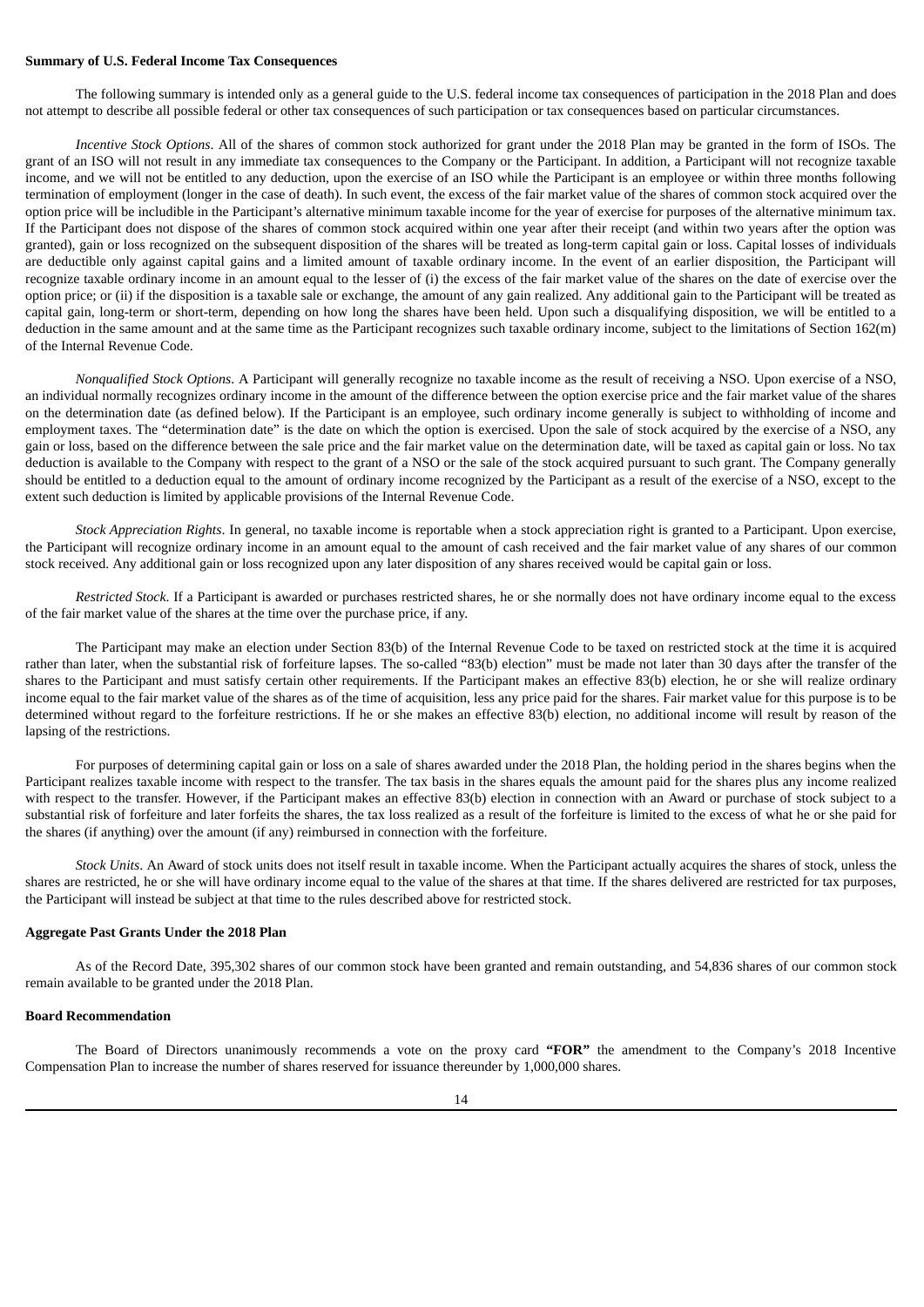## **PROPOSAL 4:**

# **RATIFICATION OF APPOINTMENT OF CHERRY BEKAERT LLP AS AUDITORS FOR 2022**

On August 27, 2021, we engaged Cherry Bekaert LLP ("Cherry Bekaert") to replace our prior auditor, Daszkal Bolton LLP ("Daszkal Bolton"). The change in auditor was not the result of any disagreements with Daszkal Bolton. The change of auditor was unanimously approved by our Board of Directors.

If this proposal is not approved at the annual meeting, our Audit Committee will reconsider the selection of Cherry Bekaert for the ensuing year, but may determine that continued retention of Cherry Bekaert is in our company's and our stockholders' best interests. Even if the appointment is ratified, the Audit Committee, in its discretion, may direct the appointment of a different independent registered public accounting firm at any time during the year if it determines that such a change would be in our company's and our stockholders' best interests. See "*Audit Fees*" below for further information.

We expect representatives of Cherry Bekaert to be present telephonically at the Annual Meeting. They will have the opportunity to make a statement if they desire to do so and will also be available to respond to appropriate questions from stockholders.

# **Board Recommendation**

Our Board of Directors unanimously recommends that our stockholders vote "**FOR**" ratification of the appointment of Cherry Bekaert as our independent registered public accounting firm for our year ending December 31, 2022 on the proxy card.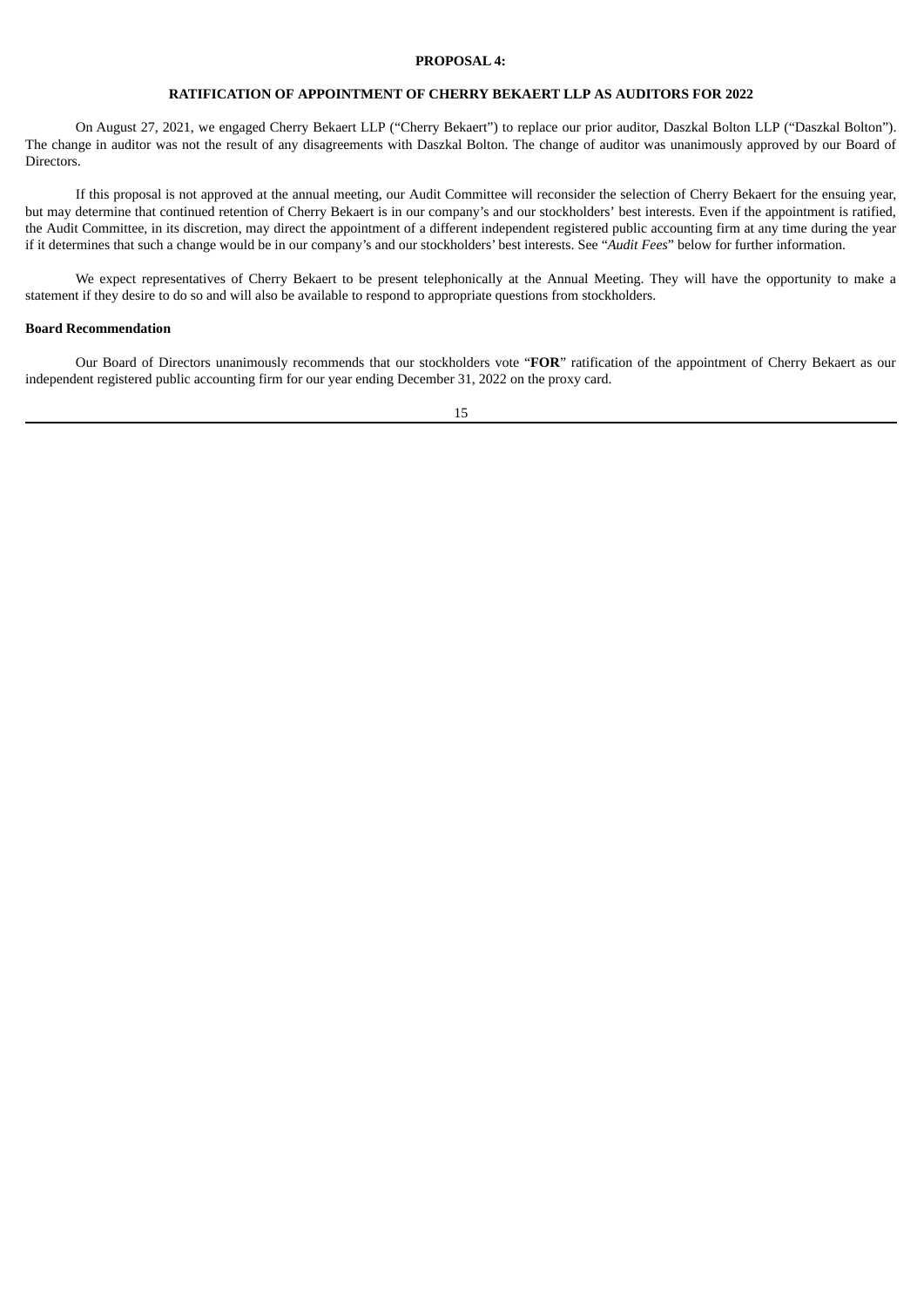## **PROPOSAL 5:**

# **ADVISORY, NON-BINDING VOTE TO APPROVE THE COMPENSATION OF OUR NAMED EXECUTIVE OFFICERS**

Section 14A of the Exchange Act requires that we provide our stockholders with the opportunity to vote to approve, on a non-binding, advisory basis, the compensation of our named executive officers as disclosed in this Proxy Statement in accordance with the compensation disclosure rules of the SEC.

Our compensation programs are designed to effectively align our executives' interests with the interests of our stockholders by focusing on longterm equity incentives that correlate with the growth of sustainable long-term value for our stockholders. Stockholders are urged to read the section titled "Executive Compensation" in this Proxy Statement, which discusses how our executive compensation policies and practices implement our compensation philosophy and contains tabular information and narrative discussion about the compensation of our named executive officers. Our Compensation Committee believes that the objectives of our executive compensation program, as they relate to our named executive officers, are appropriate for a company of our size and stage of development and that our compensation policies and practices help meet those objectives. In addition, our Compensation Committee believes that our executive compensation program, as it relates to our named executive officers, achieves an appropriate balance between fixed compensation and variable incentive compensation. Our Board of Directors and our Compensation Committee believe that our policies and practices are effective in implementing our compensation philosophy and in achieving our compensation program goal. Accordingly, we are asking our stockholders to approve the compensation of our named executive officers.

The vote on this resolution is not intended to address any specific element of compensation; rather, the vote relates to the compensation of our named executive officers, as described in this Proxy Statement in accordance with the compensation disclosure rules of the SEC.

Based on the above, we request that stockholders indicate their support, on a non-binding advisory basis, for the compensation of our named executive officers as described in this Proxy Statement by voting "**FOR**" the following resolution:

"RESOLVED, that the stockholders of IMAC Holdings, Inc. approve, on an advisory basis, the compensation paid to IMAC Holdings, Inc.'s named executive officers, as disclosed pursuant to the compensation disclosure rules of the Securities and Exchange Commission, including the Executive Compensation section, the compensation tables and the narrative discussion in IMAC Holdings, Inc.'s 2022 proxy statement."

As an advisory vote, this proposal 4 is non-binding. Although the vote is non-binding, our Board of Directors and our Compensation Committee value the opinions of our stockholders and will consider the outcome of the vote when making future compensation decisions for our named executive officers.

#### **Board Recommendation**

The Board of Directors unanimously recommends a vote "**FOR**" the approval, on a non-binding advisory basis, of the compensation of our named executive officers as disclosed in this Proxy Statement.

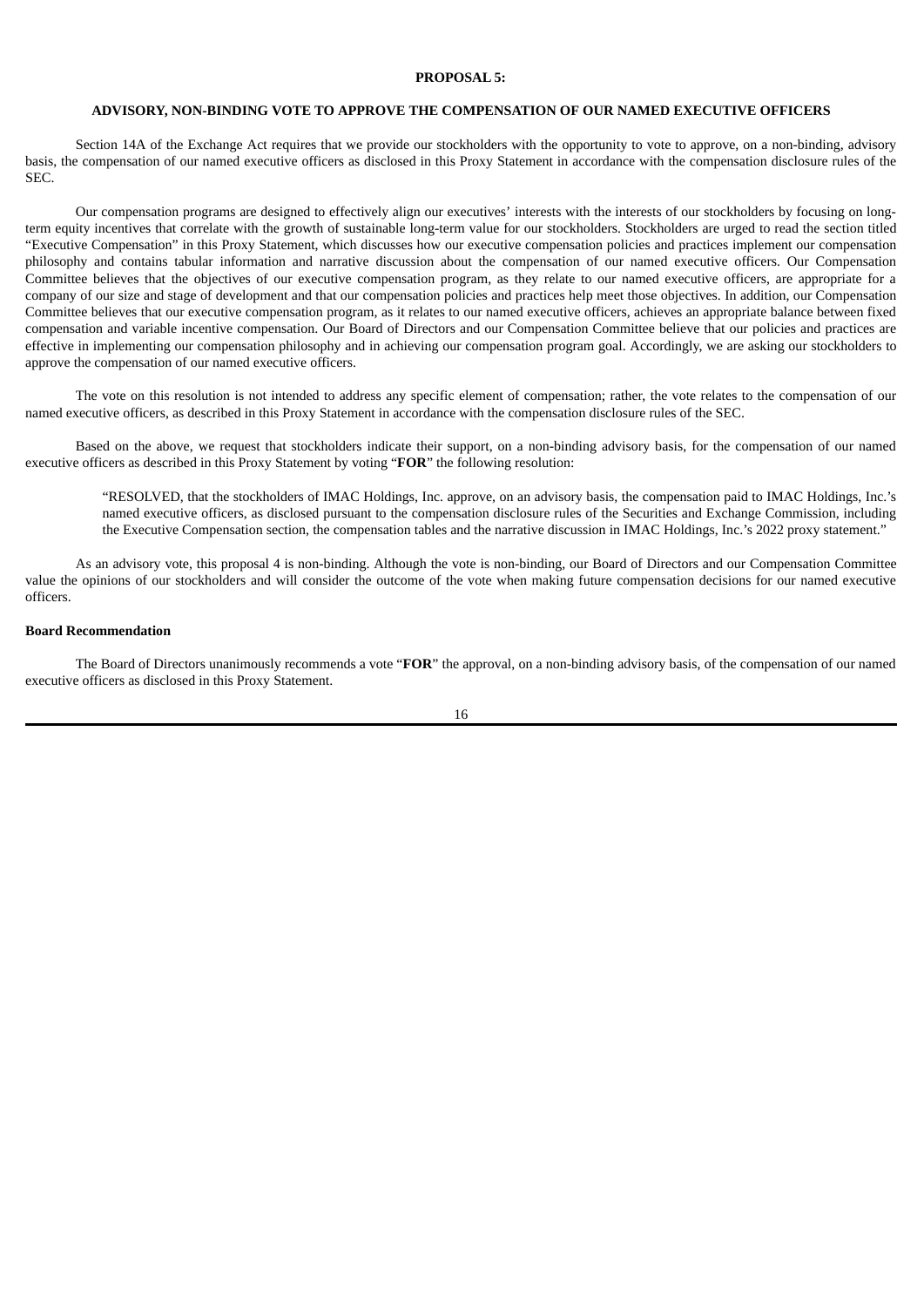#### **Board Leadership**

Jeffrey S. Ervin serves as Chairman of the Board and Chief Executive Officer. As Chairman, Mr. Ervin leads the Board of Directors in its discussions. As Chief Executive Officer, Mr. Ervin responsible for implementing the Company's strategic and operating objectives and day-to-day decision-making related to such implementation.

The Board of Directors currently has three standing committees (audit, compensation, and nominating and governance) that are chaired and composed entirely of directors who are independent under Nasdaq and SEC rules. Given the role and scope of authority of these committees, and that a majority of the Board of Directors is composed of independent directors, the Board of Directors believes that its leadership structure is appropriate. We select directors as members of these committees with the expectation that they will be free of relationships that might interfere with the exercise of independent judgement.

Our Board of Directors is our Company's ultimate decision-making body, except with respect to those matters reserved to the stockholders. Our Board of Directors selects our senior management team, which is charged with the conduct of our business. Our Board of Directors acts as an advisor and counselor to senior management and oversees its performance.

#### **Board Composition**

Our business and affairs are managed under the direction of our Board of Directors. The number of directors is determined by our board of directors, subject to the terms of our certificate of incorporation and bylaws. Our board of directors currently consists of five members, three of whom are independent directors.

## **Director Independence**

Our common stock and warrants are listed for trading on The Nasdaq Capital Market. Under Rule 5605(a)(2) of the Nasdaq listing rules, independent directors must comprise a majority of a listed company's board of directors. In addition, Nasdaq rules require that, subject to specified exceptions, each member of a listed company's audit, compensation and nominating and governance committees must be independent. Under Nasdaq rules, a director will only qualify as an "independent director" if, in the opinion of that company's board of directors, that person does not have a relationship that would interfere with the exercise of independent judgment in carrying out the responsibilities of a director.

Audit committee members must also satisfy the independence criteria set forth in Rule 10A-3 under the Exchange Act. In order to be considered independent for purposes of Rule 10A-3, a member of an audit committee of a listed company may not, other than in his or her capacity as a member of the audit committee, the board of directors, or any other board committee: (i) accept, directly or indirectly, any consulting, advisory, or other compensatory fee from the listed company or any of its subsidiaries; or (ii) be an affiliated person of the listed company or any of its subsidiaries.

Our Board of Directors undertook a review of its composition, the composition of its committees and the independence of each director. Based upon information requested from and provided by each director concerning his background, employment and affiliations, including family relationships, our Board of Directors has determined that Messrs. Evans, Pruitt and Sucoff, representing a majority of our directors, do not have any relationships that would interfere with the exercise of independent judgment in carrying out the responsibilities of a director and that each of these directors is "independent" as that term is defined under Nasdaq rules. In making these determinations, our Board of Directors considered the relationships that each non-employee director has with the Company, all transactions in which the Company and any non-employee director had any interest, and all other facts and circumstances our Board of Directors deemed relevant in determining their independence, including the beneficial ownership of our capital stock by each non-employee director.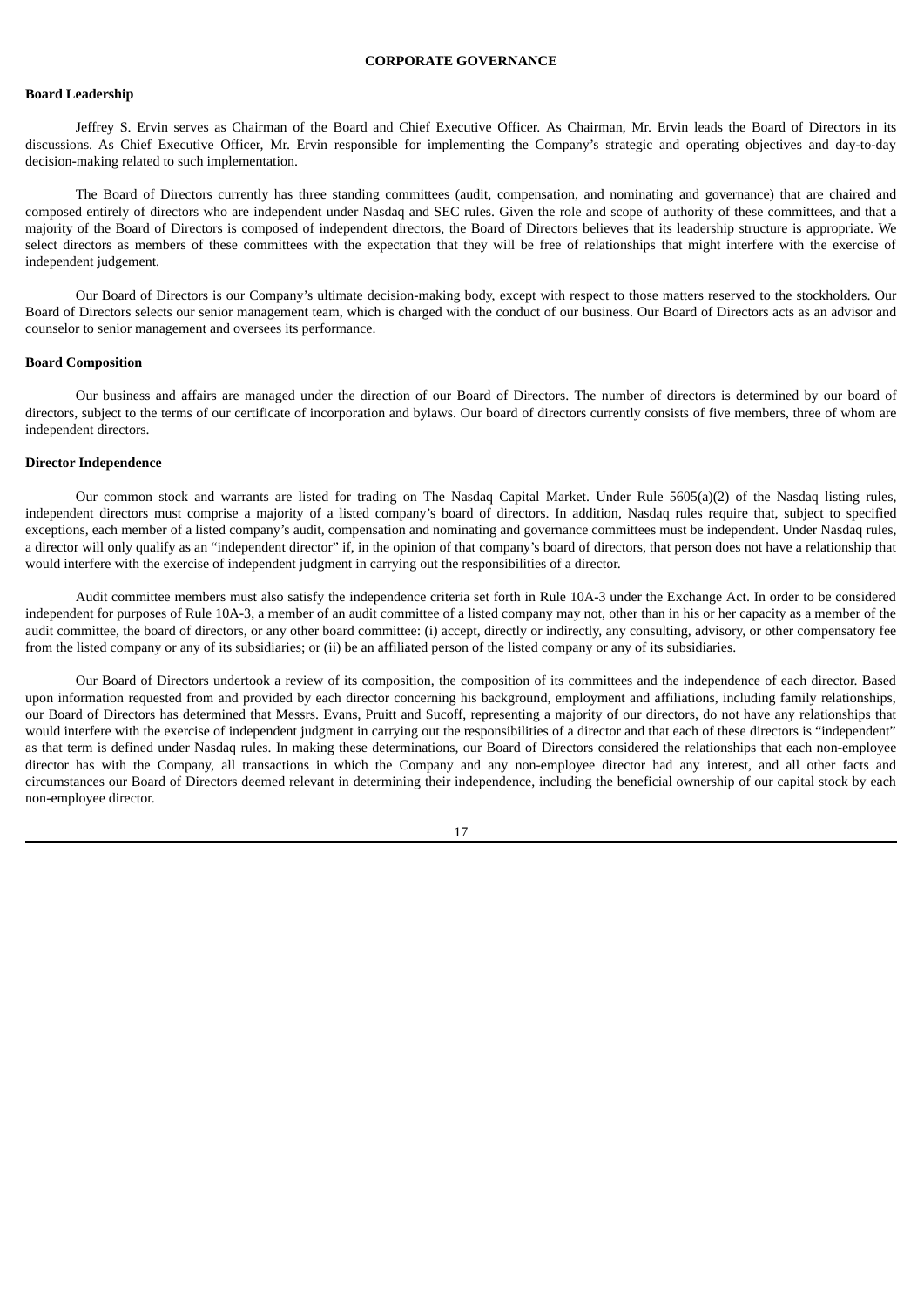The independent directors meet as often as necessary to fulfill their responsibilities, including meeting at least twice annually in executive session without the presence of non-independent directors and management.

# **Code of Ethics**

We have adopted a Code of Business Ethics and Conduct ("Ethics Code") that applies to all our officers, directors, employees, and contractors. The Ethics Code contains general guidelines for conducting our business consistent with the highest standards of business ethics and compliance with applicable law, and is intended to qualify as a "code of ethics" within the meaning of Section 406 of the Sarbanes-Oxley Act of 2002 and Item 406 of Regulation S-K. Day-to-day compliance with the Ethics Code is overseen by the Company compliance officer appointed by our Board of Directors. If we make any substantive amendments to the Ethics Code or grant any waiver from a provision of the Ethics Code to any director or executive officer, we will promptly disclose the nature of the amendment or waiver on our website at *https://ir.imacregeneration.com*.

# **Board of Directors Meetings**

There were eight meetings of the Board of Directors in 2021. All directors attended all meetings of the Board of Directors either in-person or telephonically.

#### **Board Committees**

Our Board of Directors has three standing committees: an audit committee, a compensation committee and a nominating and governance committee. Under Nasdaq rules, the membership of the audit committee is required to consist entirely of independent directors. The following is a brief description of our committees.

*Audit committee.* In accordance with our audit committee charter, our audit committee oversees our corporate accounting and financial reporting processes and our internal controls over financial reporting; evaluates the independent public accounting firm's qualifications, independence and performance; engages and provides for the compensation of the independent public accounting firm; approves the retention of the independent public accounting firm to perform any proposed permissible non-audit services; reviews our consolidated financial statements; reviews our critical accounting policies and estimates and internal controls over financial reporting; and discusses with management and the independent registered public accounting firm the results of the annual audit and the reviews of our quarterly consolidated financial statements. We believe that our audit committee members meet the requirements for financial literacy under the current requirements of the Sarbanes-Oxley Act, Nasdaq and SEC rules and regulations. In addition, the Board of Directors has determined that Michael D. Pruitt is qualified as an audit committee financial expert within the meaning of SEC regulations. We have made this determination based on information received by our Board of Directors, including questionnaires provided by the members of our audit committee. The audit committee is composed of Messrs. Pruitt (Chairman), Evans and Sucoff.

*Compensation committee.* In accordance with our compensation committee charter, our compensation committee reviews and recommends policies relating to compensation and benefits of our officers and employees, including reviewing and approving corporate goals and objectives relevant to compensation of the Chief Executive Officer and other senior officers, evaluating the performance of these officers in light of those goals and objectives and setting compensation of these officers based on such evaluations. The compensation committee also administers the issuance of stock options and other awards under our equity-based incentive plans. We believe that the composition of our compensation committee meets the requirements for independence under, and the functioning of our compensation committee complies with, any applicable requirements of the Sarbanes-Oxley Act, Nasdaq and SEC rules and regulations. We intend to comply with future requirements to the extent they become applicable to us. The compensation committee is composed of Messrs. Evans (Chairman) and Pruitt.

*Nominating and governance committee.* In accordance with our nominating and governance committee charter, our nominating and governance committee recommends to the Board of Directors nominees for election as directors, and meets as necessary to review director candidates and nominees for election as directors; recommends members for each committee of the Board of Directors; oversee corporate governance standards and compliance with applicable listing and regulatory requirements; develops and recommends to the Board of Directors governance principles applicable to the Company; and oversee the evaluation of the Board of Directors and its committees. We believe that the composition of our nominating and governance committee meets the requirements for independence under, and the functioning of our compensation committee complies with, any applicable requirements of the Sarbanes-Oxley Act, Nasdaq and SEC rules and regulations. We intend to comply with future requirements to the extent they become applicable to us. The nominating and governance committee is composed of Messrs. Sucoff (Chairman) and Evans.

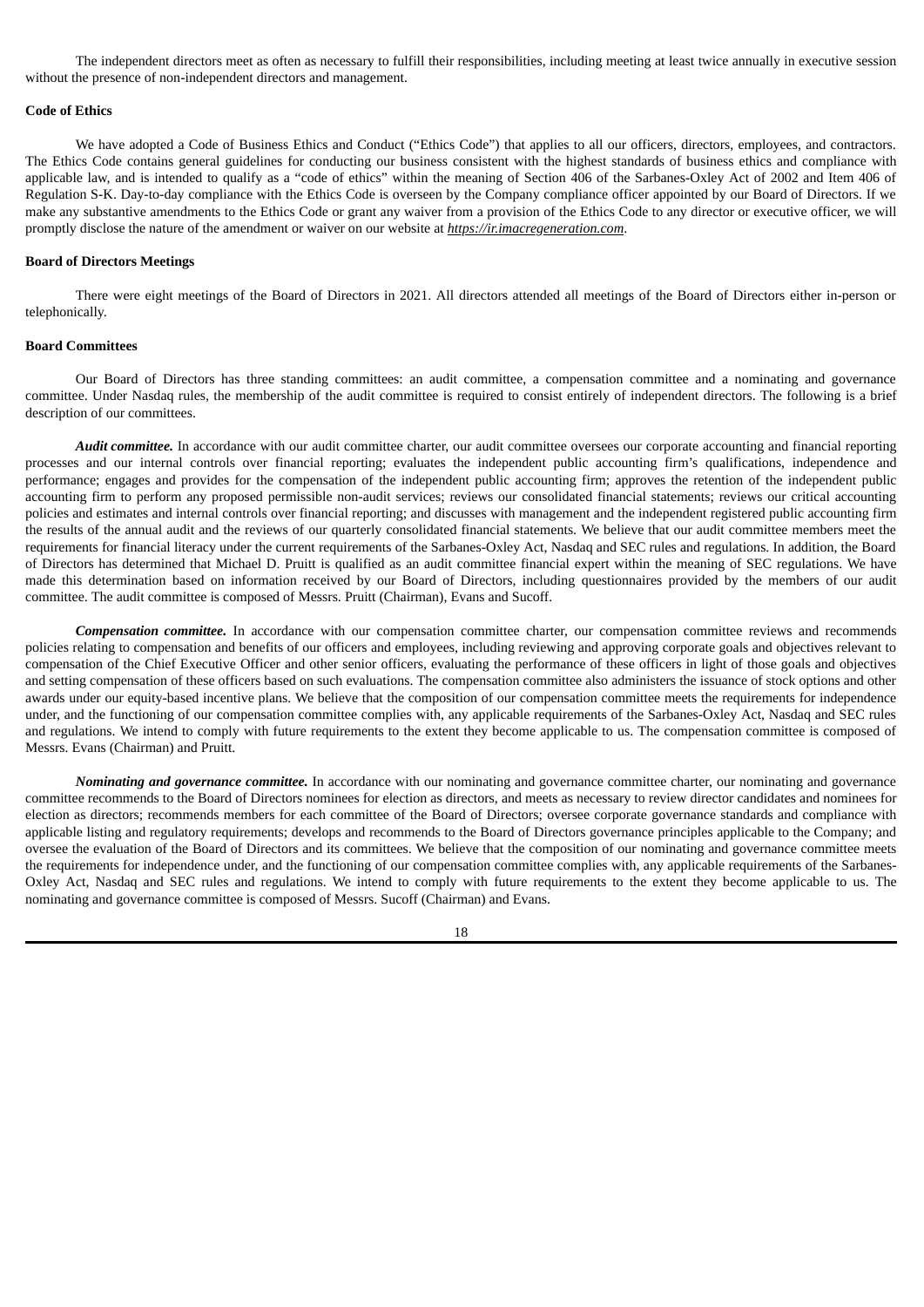# **Compensation Committee Interlocks and Insider Participation**

None of the members of our compensation committee is an executive officer or employee of our company. None of our executive officers serves as a member of the board of directors or compensation committee of any entity that has one or more executive officers serving on our Board of Directors or compensation committee.

# **Limitations on Director and Officer Liability and Indemnification**

Our certificate of incorporation limits the liability of our directors to the maximum extent permitted by Delaware law. Delaware law provides that directors of a corporation will not be personally liable for monetary damages for breach of their fiduciary duties as directors, except liability for:

- any breach of their duty of loyalty to the corporation or its stockholders;
- acts or omissions not in good faith or which involve intentional misconduct or a knowing violation of law;
- unlawful payments of dividends or unlawful stock repurchases or redemptions; or
- any transaction from which the director derived an improper personal benefit.

Our certificate of incorporation and our bylaws provide that we are required to indemnify our directors and officers, in each case to the fullest extent permitted by Delaware law. Any repeal of or modification to our certificate of incorporation and our bylaws may not adversely affect any right or protection of a director or officer for or with respect to any acts or omissions of such director or officer occurring prior to such amendment or repeal. Our bylaws will also provide that we shall advance expenses incurred by a director or officer in advance of the final disposition of any action or proceeding, and permit us to secure insurance on behalf of any officer, director, employee or other agent for any liability arising out of his or her actions in connection with their services to us, regardless of whether our bylaws permit such indemnification.

We have entered into separate indemnification agreements with our directors and executive officers, in addition to the indemnification provided for in our bylaws. These agreements, among other things, provide that we will indemnify our directors and executive officers for certain expenses (including attorneys' fees), judgments, fines, penalties and settlement amounts incurred by a director or executive officer in any action or proceeding arising out of such person's services as one of our directors or executive officers, or any other company or enterprise to which the person provides services at our request. We believe that these provisions and agreements are necessary to attract and retain qualified persons as directors and executive officers.

The limitation of liability and indemnification provisions that are contained in our certificate of incorporation and our bylaws may discourage stockholders from bringing a lawsuit against our directors for breach of their fiduciary duty. They may also reduce the likelihood of derivative litigation against our directors and officers, even though an action, if successful, might benefit us and other stockholders. Further, a stockholder's investment may be adversely affected to the extent that we pay the costs of settlement and damage awards against directors and officers as required by these indemnification provisions. There is no pending litigation or proceeding involving one of our directors or executive officers as to which indemnification is required or permitted, and we are not aware of any threatened litigation or proceeding that may result in a claim for indemnification.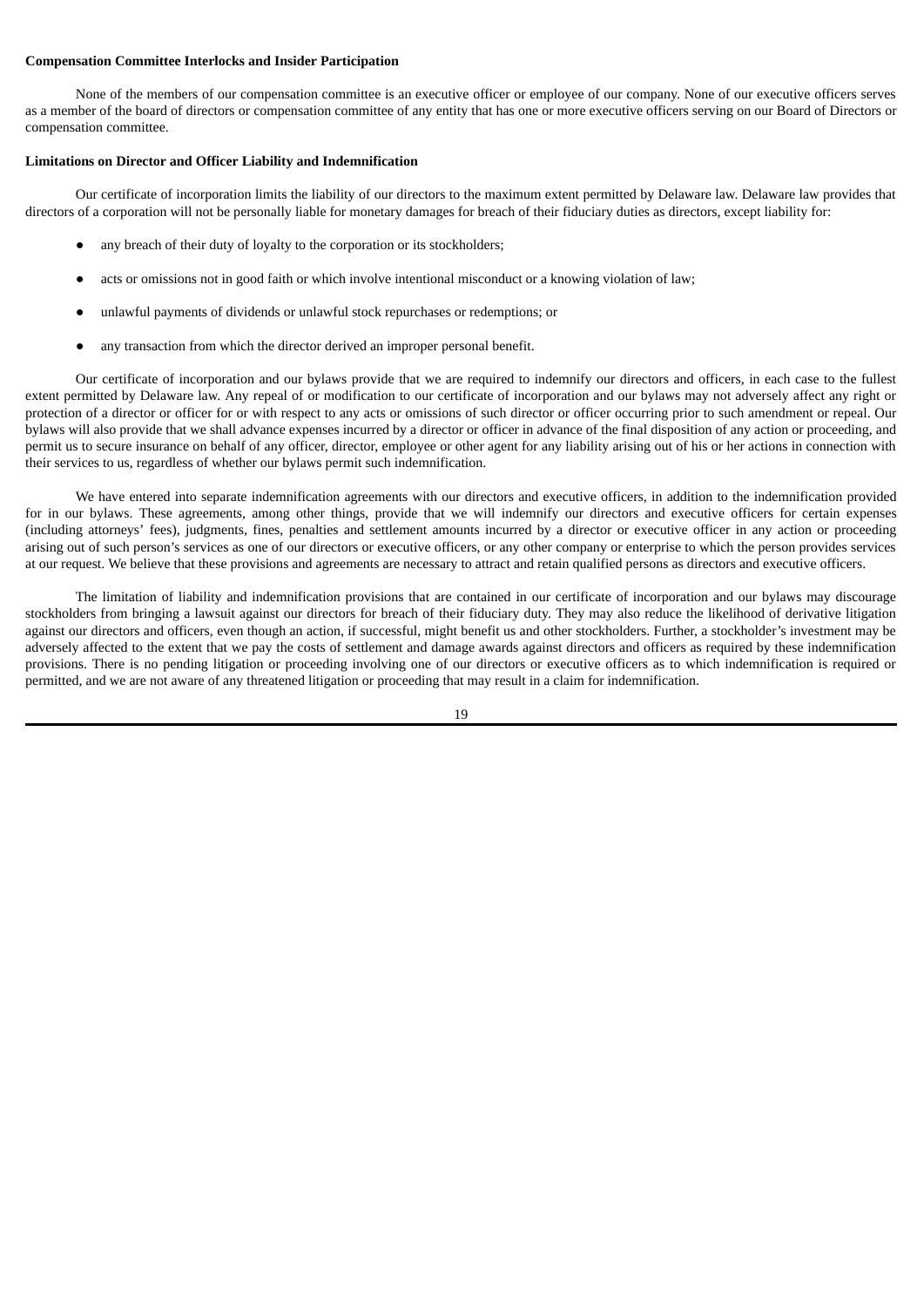## **Board of Directors' Role in Risk Oversight**

Our Board of Directors, as a whole and also at the committee level, has an active role in managing enterprise risk. The members of our Board of Directors participate in our risk oversight assessment by receiving regular reports from members of senior management and the Company compliance officer appointed by our Board of Directors on areas of material risk to us, including operational, financial, legal and regulatory, and strategic and reputational risks. The compensation committee is responsible for overseeing the management of risks relating to our executive compensation plans and arrangements. The audit committee oversees management of financial risks, as well as our policies with respect to risk assessment and risk management. The nominating and governance committee manages risks associated with the independence of our Board of Directors and potential conflicts of interest. Members of the management team report directly to our Board of Directors or the appropriate committee. The directors then use this information to understand, identify, manage, and mitigate risk. Once a committee has considered the reports from management, the chairperson will report on the matter to our full Board of Directors at the next meeting of the Board of Directors, or sooner if deemed necessary. This enables our Board of Directors and its committees to effectively carry out its risk oversight role.

# **Communications with our Board of Directors**

Any stockholder may send correspondence to our Board of Directors, c/o IMAC Holdings, Inc., 1605 Westgate Circle, Brentwood, Tennessee 37027 and our telephone number is (844) 266-IMAC (4622). Our management will review all correspondence addressed to our Board of Directors, or any individual director, and forward all such communications to our Board of Directors or the appropriate director prior to the next regularly scheduled meeting of our Board of Directors following the receipt of the communication, unless the Corporate Secretary decides the communication is more suitably directed to Company management and forwards the communication to Company management. Our management will summarize all stockholder correspondence directed to our Board of Directors that is not forwarded to our Board of Directors and will make such correspondence available to our Board of Directors for its review at the request of any member of our Board of Directors.

# **Indebtedness of Directors and Executive Officers**

None of our directors or executive officers or their respective associates or affiliates is currently indebted to us.

#### **Compliance with Section 16(a) of the Exchange Act**

Section 16(a) of the Exchange Act requires our executive officers, directors and holders of more than 10% of our equity securities to file reports of ownership and changes in ownership of our securities (Forms 3, 4 and 5) with the SEC. To the best of our knowledge, based solely on a review of the Section 16(a) reports and written statements from executive officers and directors, for the year ended December 31, 2021, all required reports of executive officers, directors and holders of more than 10% of our equity securities were filed on time, except for any such reports which may have been filed late due to administrative delays.

#### **Family Relationships**

There are no family relationships among our directors and executive officers.

#### **Director Attendance at Annual Meetings**

Our Board of Directors encourages director attendance at our annual meetings of stockholders.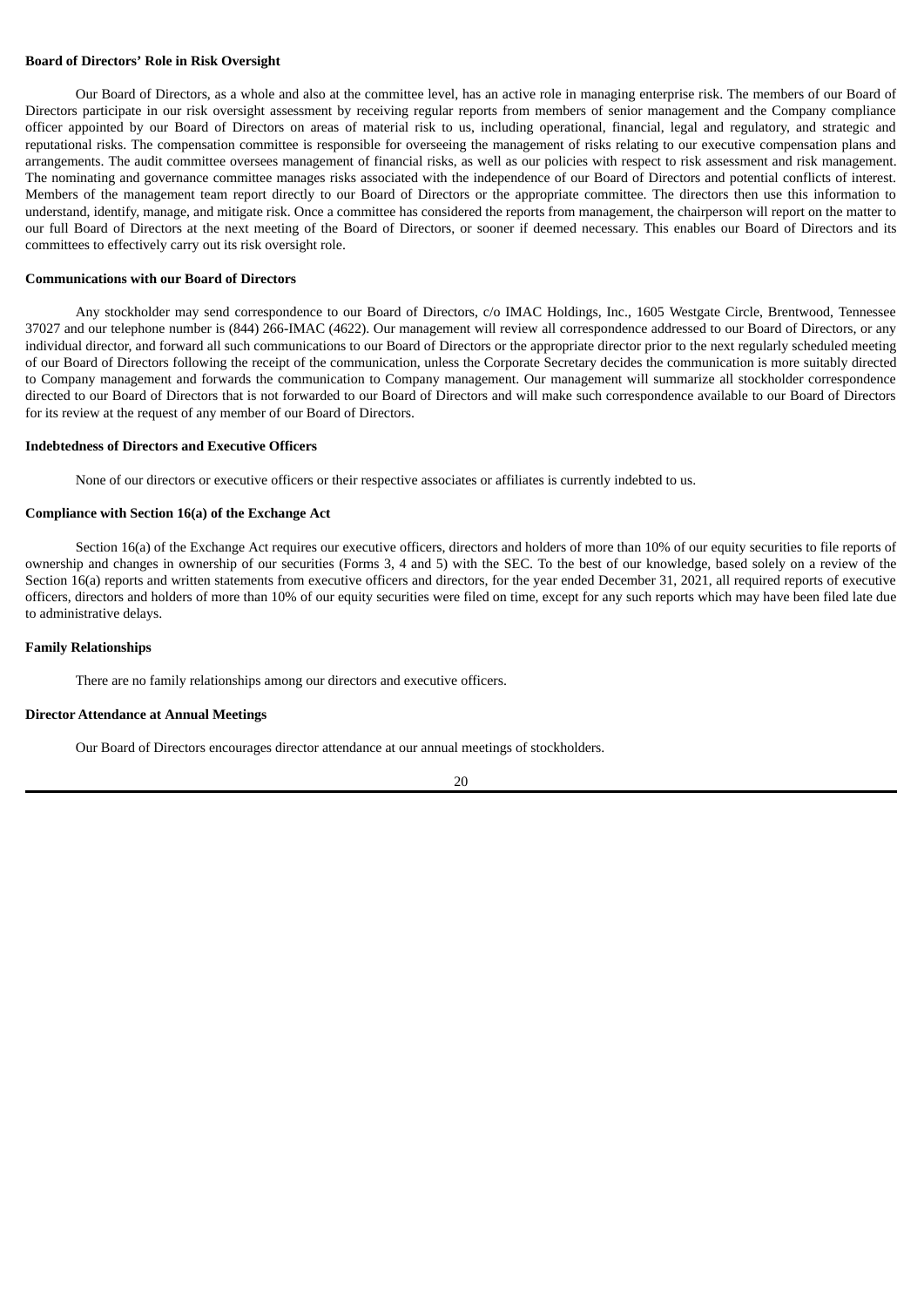# **Policies and Procedures for Transactions with Related Persons**

Our Board of Directors has adopted a written related person transaction policy setting forth the policies and procedures for the review and approval or ratification of related person transactions. Related persons include any executive officer, director or a holder of more than 5% of our common stock, including any of their immediate family members and any entity owned or controlled by such persons. Related person transactions refers to any transaction, arrangement or relationship, or any series of similar transactions, arrangements or relationships in which (i) we were or are to be a participant, (ii) the amount involved exceeds \$120,000, and (iii) a related person had or will have a direct or indirect material interest. Related person transactions include, without limitation, purchases of goods or services by or from the related person or entities in which the related person has a material interest, indebtedness, guarantees of indebtedness, and employment by us of a related person, in each case subject to certain exceptions set forth in Item 404 of Regulation S-K under the Securities Act.

The policy provides that in any related person transaction, our audit committee and Board of Directors will consider all of the available material facts and circumstances of the transaction, including: the direct and indirect interests of the related persons; in the event the related person is a director (or immediate family member of a director or an entity with which a director is affiliated), the impact that the transaction will have on a director's independence; the risks, costs and benefits of the transaction to us; and whether any alternative transactions or sources for comparable services or products are available. After considering all such facts and circumstances, our audit committee and Board of Directors will determine whether approval or ratification of the related person transaction is in our best interests. For example, if our audit committee determines that the proposed terms of a related person transaction are reasonable and at least as favorable as could have been obtained from unrelated third parties, it will recommend to our Board of Directors that such transaction be approved or ratified. In addition, if a related person transaction will compromise the independence of one of our directors, our audit committee may recommend that our Board of Directors reject the transaction if it could affect our ability to comply with securities laws and regulations or Nasdaq listing requirements.

#### **Related Party Transactions**

On June 1, 2018, we entered into a note payable to the Edward S. Bredniak Revocable Trust, the trustee of which is Edward S. Bredniak, a former director of our company, in the amount of up to \$2,000,000. An existing note payable with this entity with an outstanding balance of \$379,675.60 was combined into a new note payable. The note carried an interest rate of 10% per annum and all outstanding balances were due and payable 13 months after the closing of this offering. On June 28, 2019, we entered into an amendment to this note (the "Amendment"). Among other things, the Amendment provided for the extension of the maturity of the note to January 5, 2021, reduced the principal amount of the note from \$2,000,000 to \$1,750,000, corrected the name of the lender under the note from The Edward S. Bredniak Revocable Trust u/a dated 8/14/2015 to Edward S. Bredniak, and provided for the payment of any outstanding amounts under the note which exceed \$1,750,000 as of the date of the Amendment. The proceeds of this note were used to satisfy ongoing working capital needs, expenses related to the preparation for our initial public offering, equipment and construction costs related to new clinic locations, and potential business combination and transaction expenses. In November 2020, we entered into an amendment to this note (the "Amendment 2.0") that provided for the extension of the maturity of the note to January 5, 2022. In March 2021, we paid this note in full.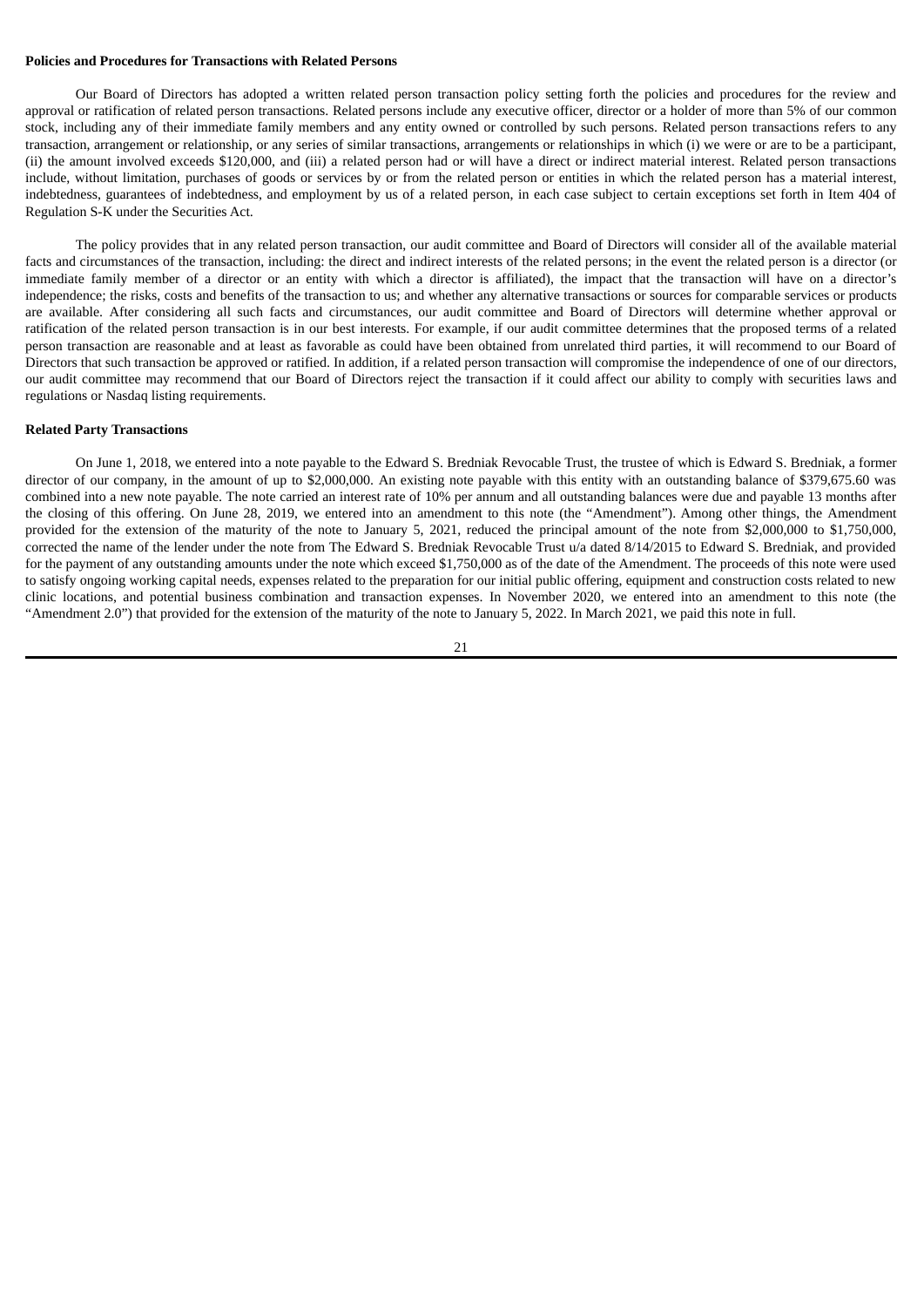## **AUDIT FEES**

As described above, we have appointed Cherry Bekaert to serve as our independent registered public accounting firm for the fiscal year ended December 31, 2021. Daszkal Bolton LLP has served as our independent registered public accounting firm since 2019.

If this proposal is not approved at the annual meeting, our Audit Committee will reconsider the selection of Cherry Bekaert for the ensuing year, but may determine that continued retention of Cherry Bekaert is in our company's and our stockholders' best interests. Even if the appointment is ratified, the Audit Committee, in its discretion, may direct the appointment of a different independent registered public accounting firm at any time during the year if it determines that such a change would be in our company's and our stockholders' best interests.

# **Previous Auditor**

On August 26, 2021, we engaged Cherry Bekaert as our independent registered accounting firm for the fiscal year ended December 31, 2021.

The decision to change accountants was made by the Company's board of directors. The Company's historical financial statements contained no adverse opinion or disclaimer of opinion and were not qualified or modified as to uncertainty, audit scope or accounting principles, except that Daszkal Bolton's report dated March 3, 2021, relating to its audits of the consolidated financial statements of the Company at and for the years ended December 31, 2020 and 2019, which appears in the Company's Annual Report on Form 10-K filed with the SEC on March 4, 2021, contains an explanatory paragraph regarding the Company's ability to continue as a going concern.

During the Company's two most recent fiscal years and the subsequent interim period preceding Daszkal Bolton's dismissal, there were: (i) no "disagreements" (within the meaning of Item 304(a) of Regulation S-K) with Daszkal Bolton on any matter of accounting principles or practices, financial statement disclosure or auditing scope or procedure, which disagreements, if not resolved to the satisfaction of Daszkal Bolton, would have caused it to make reference to the subject matter of the disagreements in its report on the consolidated financial statements of the Company; and (ii) no "reportable events" (as such term is defined in Item 304(a)(1)(v) of Regulation S-K).

During the Company's two most recent fiscal years and the subsequent interim period preceding Cherry Bekaert's engagement, neither the Company nor anyone on its behalf consulted Cherry Bekaert regarding either: (i) the application of accounting principles to a specified transaction, either completed or proposed, or the type of audit opinion that might be rendered on the Company's financial statements, and no written report or oral advice was provided to the Company that Cherry Bekaert concluded was an important factor considered by the Company in reaching a decision as to the accounting, auditing or financial reporting issue; or (ii) any matter that was the subject of a "disagreement" or "reportable event" (within the meaning of Item 304(a) of Regulation S-K and Item 304(a)(1)(v) of Regulation S-K, respectively). In approving the selection of Cherry Bekaert as the Company's independent registered public accounting firm, the Company's board of directors considered all relevant factors, including that no non-audit services were previously provided by Cherry Bekaert to the Company. The Company's board of directors also considered the location of Cherry Bekaert's offices in proximity to the Company's principal offices.

## **Audit and Other Fees**

The following table sets forth, except as otherwise indicated, fees (including expenses) for Cherry Bekaert's services in 2021 and Daszkal Bolton's services in 2020:

|                     | Year ended | Year ended               |                          |         |  |
|---------------------|------------|--------------------------|--------------------------|---------|--|
| <b>Type of Fees</b> |            | <b>December 31, 2021</b> | <b>December 31, 2020</b> |         |  |
| <b>Audit fees</b>   |            | 167,145                  |                          | 149,000 |  |
| Audit related fees  |            | 24,230                   |                          | 27,750  |  |
| <b>Tax fees</b>     |            | $\overline{\phantom{0}}$ |                          | 8,000   |  |
| Total               |            | 191,375                  |                          | 184,750 |  |
|                     |            |                          |                          |         |  |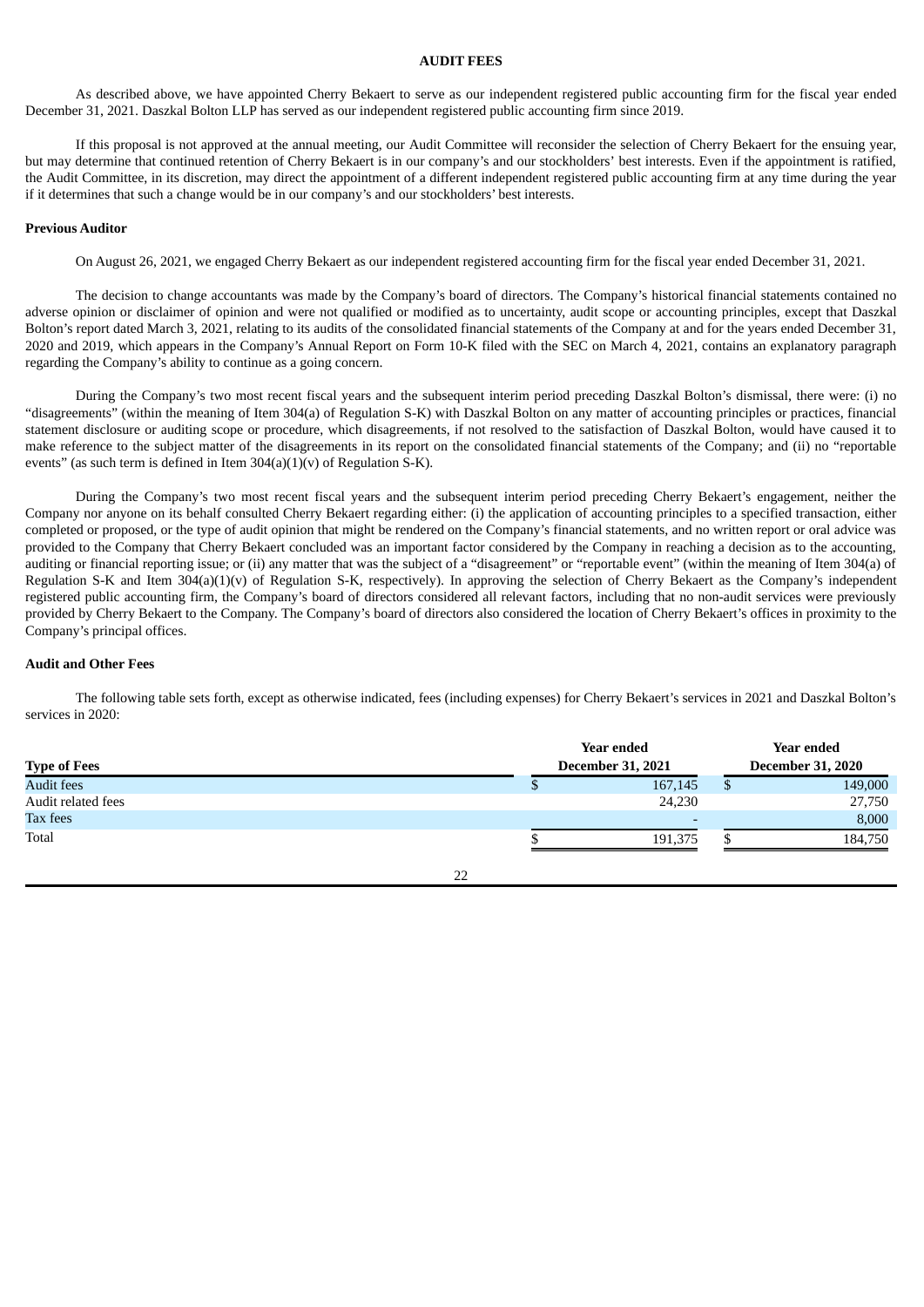# **Types of Fees Explanation**

*Audit Fees*. Audit fees were incurred for accounting services rendered for the audit of our consolidated financial statements for the years ended December 31, 2021 and 2020 and reviews of quarterly consolidated financial statements.

*Audit Related Fees*. We incurred fees in connection with accounting reviews for Form-3 Comfort Letters to Underwriters and technical consultations.

# **Audit Committee Pre-Approval of Services by Independent Registered Public Accounting Firm**

Section 10A(i)(1) of the Exchange Act and related SEC rules require that all auditing and permissible non-audit services to be performed by our principal accountants be approved in advance by the audit committee of the Board of Directors. Pursuant to Section 10A(i)(3) of the Exchange Act and related SEC rules, the audit committee has established procedures by which the Chairman of the audit committee may pre-approve such services provided that the pre-approval is detailed as to the particular service or category of services to be rendered and the Chairman reports the details of the services to the full audit committee at its next regularly scheduled meeting.

The audit committee has considered the services provided by Cherry Bekaert LLP as disclosed above in the captions "audit fees" and has concluded that such services are compatible with the independence of Cherry Bekaert LLP as our principal accountant.

Our Board of Directors has considered the nature and amount of fees billed by our independent auditors and believes that the provision of services for activities unrelated to the audit is compatible with maintaining our independent auditors' independence.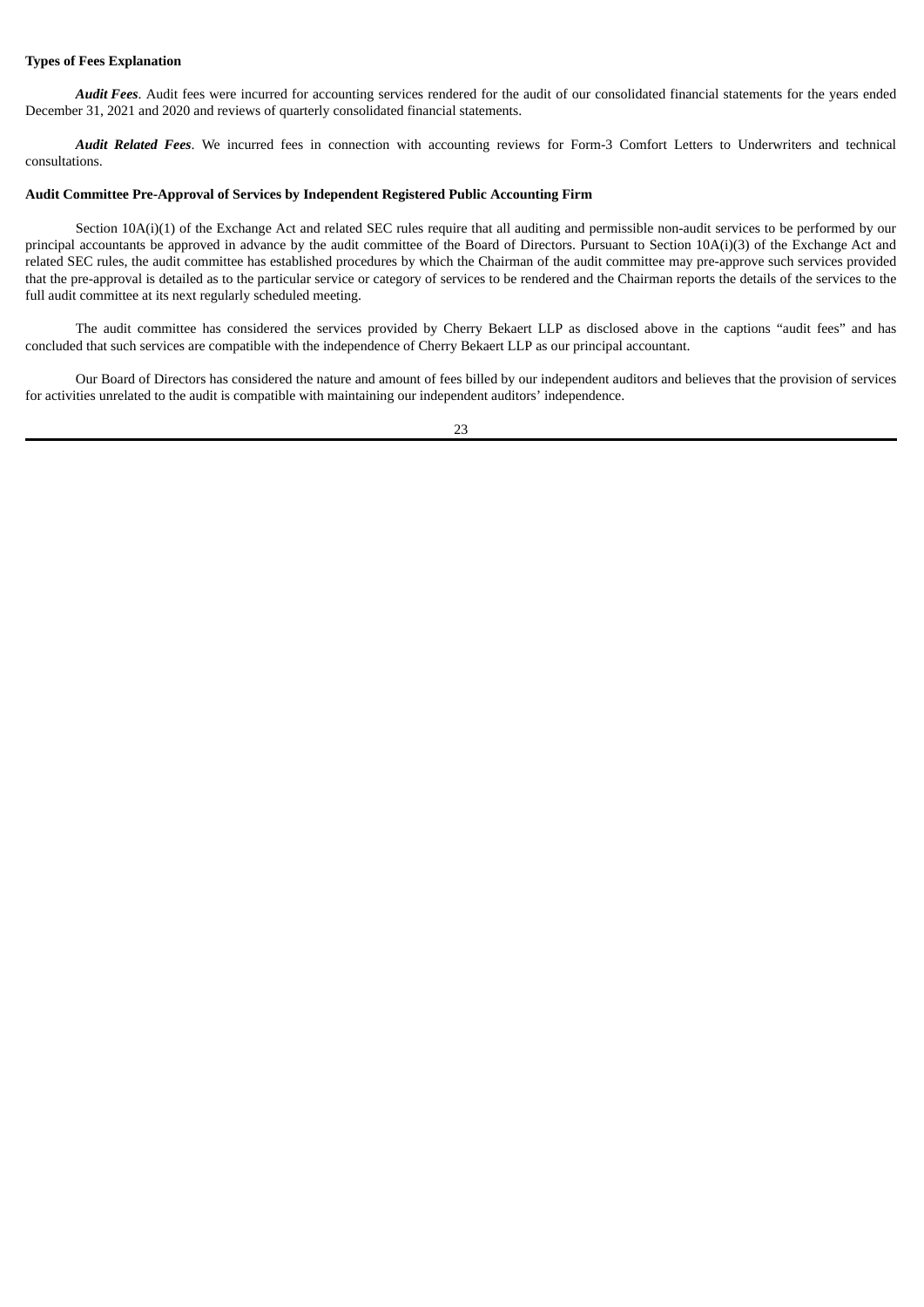# **AUDIT COMMITTEE REPORT**

As of the end of 2021, the Audit Committee consisted of three members of the Board of Directors of IMAC Holdings, Inc., each of whom was independent of the Company and its management, as defined in the NASDAQ Listing Rules. The Board of Directors has adopted, and periodically reviews, the audit committee charter. The charter specifies the scope of the audit committee's responsibilities and how it carries out those responsibilities.

The audit committee reviews management's procedures for the design, implementation, and maintenance of a comprehensive system of internal controls over financial reporting and disclosure controls and procedures focused on the accuracy of our financial statements and the integrity of our financial reporting systems. The audit committee provides the Board of Directors with the results of its examinations and recommendations and reports to the Board of Directors as it may deem necessary to make the Board of Directors aware of significant financial matters requiring the attention of the Board of Directors.

The audit committee does not conduct auditing reviews or procedures. The audit committee monitors management's activities and discusses with management the appropriateness and sufficiency of our financial statements and system of internal control over financial reporting. Management has primary responsibility for the Company's financial statements, the overall reporting process and our system of internal control over financial reporting. Our independent registered public accounting firm audits the financial statements prepared by management, expresses an opinion as to whether those financial statements fairly present our financial position, results of operations and cash flows in conformity with accounting principles generally accepted in the United States and discusses with the audit committee any issues they believe should be raised with us.

The audit committee reviews reports from our independent registered public accounting firm with respect to their annual audit and approves in advance all audit and non-audit services provided by our independent auditors in accordance with applicable regulatory requirements. The audit committee also considers, in advance of the provision of any non-audit services by our independent registered public accounting firm, whether the provision of such services is compatible with maintaining their independence.

In accordance with its responsibilities, the audit committee has reviewed and discussed with management the audited financial statements for the year ended December 31, 2021 and the process designed to achieve compliance with Section 404 of the Sarbanes-Oxley Act of 2002. The audit committee has also discussed with our independent registered public accounting firm, Cherry Bekaert, the matters required to be discussed by Auditing Standard No. 16, "Communications with audit committees" issued by the Public Company Accounting Oversight Board ("PCAOB"). The audit committee has received the written disclosures and letter from Cherry Bekaert required by applicable requirements of the PCAOB regarding the communications of Cherry Bekaert with the audit committee concerning independence, and has discussed with Cherry Bekaert its independence, including whether the provision by Cherry Bekaert of non-audit services, as applicable, is compatible with its independence.

Based on these reviews and discussions, the audit committee recommended to the Board of Directors that the Company's audited financial statements for the year ended December 31, 2021 be included in Company's Annual Report on Form 10-K for the year ended December 31, 2021.

Audit Committee of the Board of Directors,

Michael D. Pruitt, Chairman Maurice E. Evans Cary W. Sucoff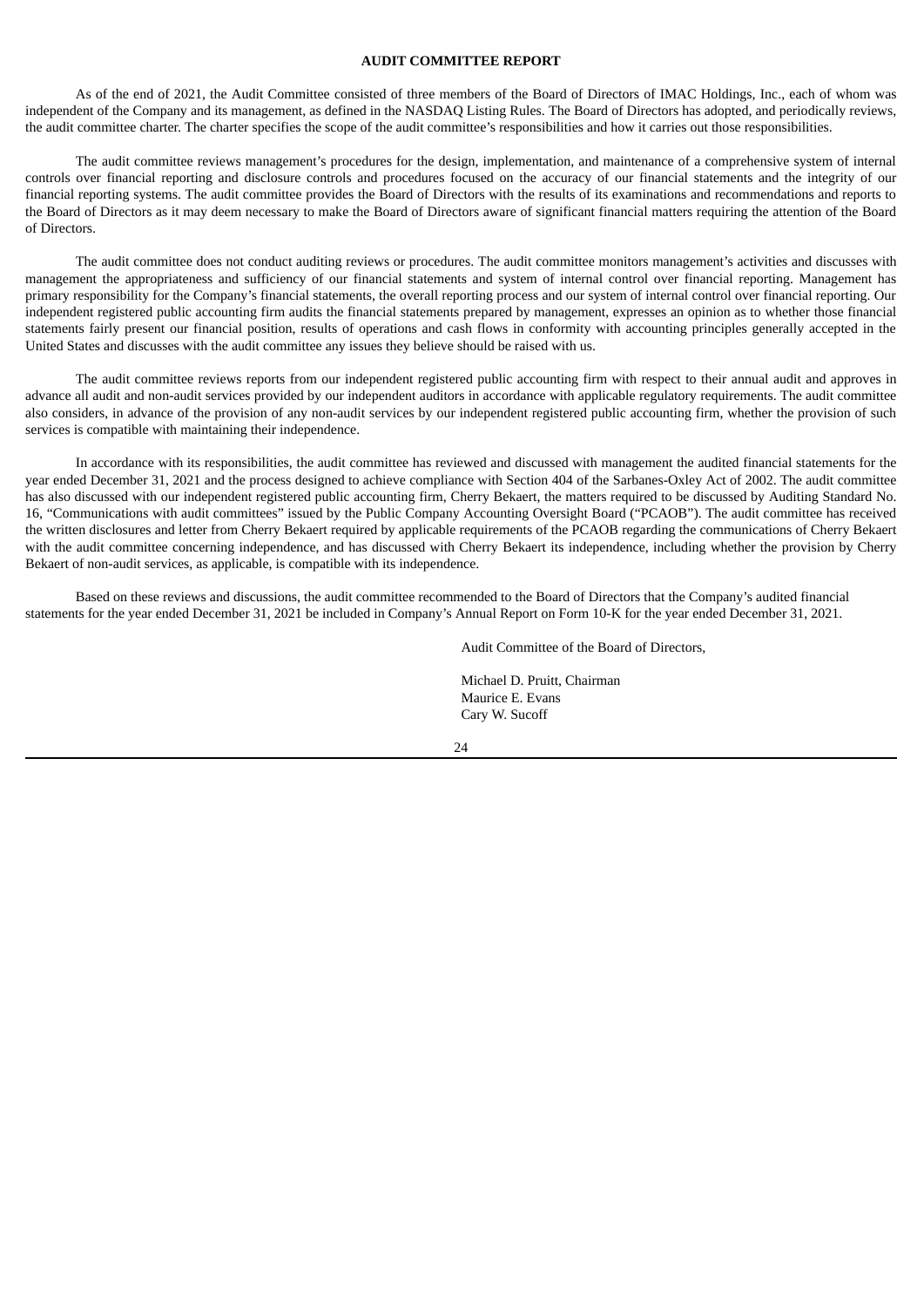# **SECURITY OWNERSHIP**

The following table sets forth information as of the Record Date regarding the beneficial ownership of our common stock by (i) each person we know to be the beneficial owner of 5% or more of our common stock, (ii) each of our current executive officers, (iii) each of our directors, and (iv) all of our current executive officers and directors as a group. Information with respect to beneficial ownership has been furnished by each director, executive officer or 5% or more stockholder, as the case may be. The address for all executive officers and directors is c/o IMAC Holdings, Inc., 1605 Westgate Circle, Brentwood, Tennessee 37027.

Percentage of beneficial ownership in the table below is calculated based on 26,485,167 shares of common stock outstanding as of the Record Date. Beneficial ownership is determined in accordance with the rules of the SEC, which generally attribute beneficial ownership of securities to persons who possess sole or shared voting power or investment power with respect to those securities and includes shares of our common stock issuable pursuant to the exercise of stock options, warrants or other securities that are immediately exercisable or convertible or exercisable or convertible within 60 days of the Record Date. Unless otherwise indicated, the persons or entities identified in this table have sole voting and investment power with respect to all shares shown as beneficially owned by them.

| <b>Name of Beneficial Owner</b>                             | <b>Shares</b><br><b>Beneficially</b><br>Owned | Percentage<br><b>Beneficially</b><br>Owned |  |
|-------------------------------------------------------------|-----------------------------------------------|--------------------------------------------|--|
| Jeffrey S. Ervin <sup>(1)</sup>                             | 333,900                                       | 1.3%                                       |  |
| Matthew C. Wallis, DC                                       | 1,751,694                                     | 6.6%                                       |  |
| Sheri Gardzina <sup>(2)</sup>                               | 18,950                                        | $\ast$                                     |  |
| Maurice E. Evans <sup>(3)</sup>                             | 242,122                                       | $\ast$                                     |  |
| Michael D. Pruitt                                           | 101,250                                       | $\ast$                                     |  |
| Cary W. Sucoff                                              | 100,000                                       | $\ast$                                     |  |
| <b>Ben Lerner</b>                                           | 100,000                                       | $*$                                        |  |
| Nantahala Capital Management, LLC <sup>(4)</sup>            | 2,392,094                                     | 9.0%                                       |  |
| Alpha Capital Anstalt <sup>(5)</sup>                        | 1,958,871                                     | 7.4%                                       |  |
| All directors and executive officers as a group (7 persons) | 2,647,916                                     | 10.0%                                      |  |

<sup>\*</sup> Less than 1% of outstanding shares.

(3) Includes 129,702 shares of common stock held of record by ELOS Sports and Entertainment, LLC ("ELOS"). Mr. Evans is the principal of ELOS and has sole voting and power with respect to the shares held by ELOS.

<sup>(1)</sup> Excludes 75,000 unvested time-based restricted stock units.

<sup>(2)</sup> Includes 100 shares of common stock held by Ms. Gardzina's spouse. Excludes 18,750 unvested time-based restricted stock units.

<sup>(4)</sup> As reported in a Schedule 13G filed with the SEC on February 14, 2022.

<sup>(5)</sup> As reported in a Schedule 13G filed with the SEC on January 19, 2022.

<sup>25</sup>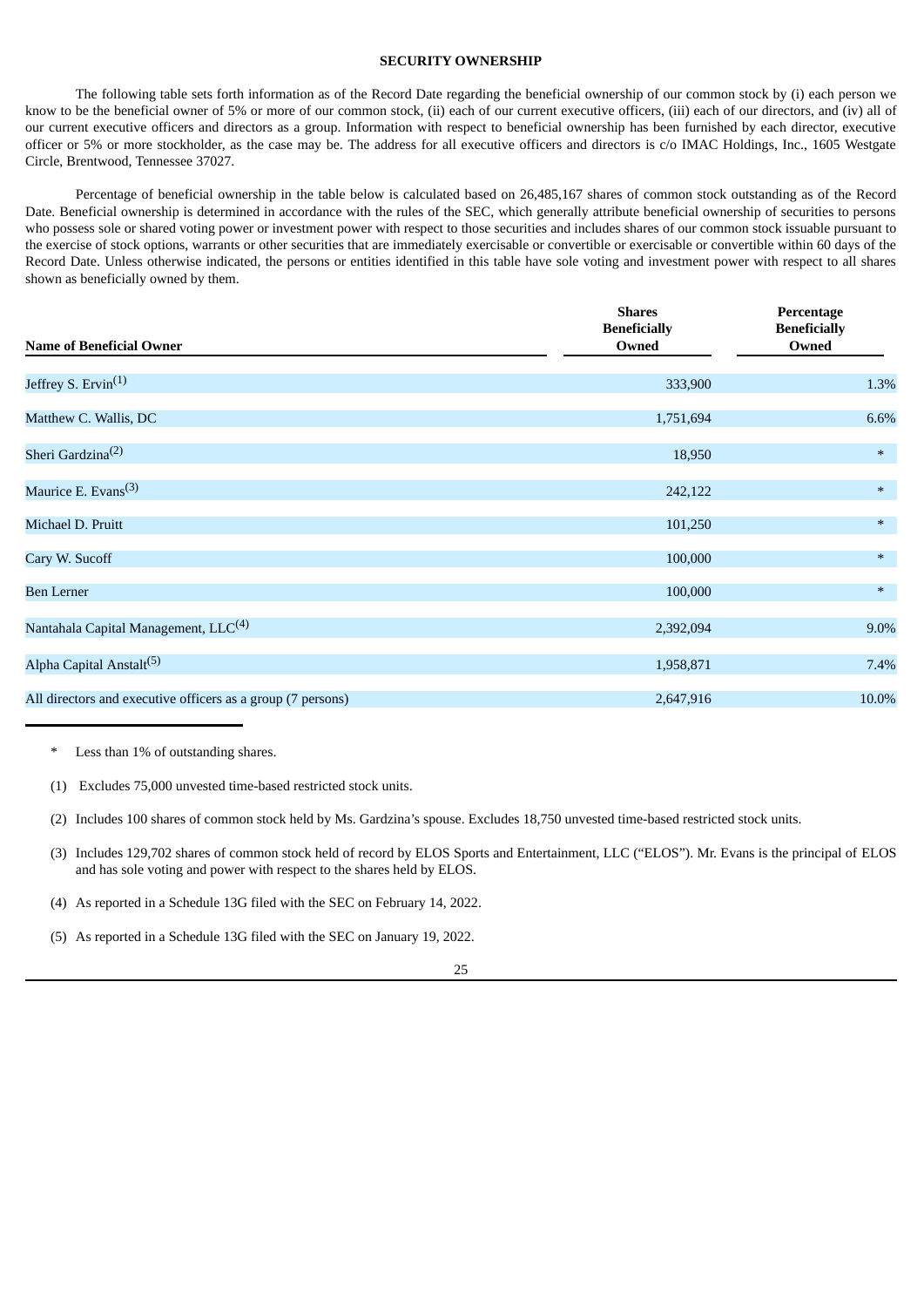#### **MANAGEMENT**

# **Officers of the Company**

Our current executive officers are:

| <b>Name</b>           | Age | <b>Position</b>                      |
|-----------------------|-----|--------------------------------------|
| Jeffrey S. Ervin      | 44  | Chief Executive Officer and Director |
| Matthew C. Wallis, DC | 48  | President and Director               |
| Ben Lerner            | 55  | <b>Chief Operating Officer</b>       |
| Sheri Gardzina, CPA   | 53  | Chief Financial Officer              |

See "Proposal 1—Election of Directors" above for biographical information concerning Messrs. Ervin and Wallis.

**Dr. Ben Lerner** joined our company in February 2022 and serves as our Chief Operating Officer. Prior to joining IMAC, Dr. Lerner co-founded and served as the Chief Executive Officer of Maximized Living Inc., a national chiropractic consulting, franchising and lifestyle brand company, from 1999 to December 2016, when the company was sold. As its Chief Executive Officer, he managed five interconnected companies, opened more than 120 franchised locations with 500 licensees, and built and sustained a large supplement and spinal rehab equipment manufacturing business. Following that company's sale, in January 2017 he founded and currently serves as the President and Chief Executive Officer of Ultimate Impact Group, a healthcare startup consisting of an amalgamation of several different companies, including Velocity Consulting and Coaching and Vitalleo Health, drawing upon his 25 years of experience in business, franchising, healthcare, real estate and product manufacturing. Dr. Lerner also currently serves as the Chief Investment Officer of CILA Labs, a technology incubator, which he joined in September 2020. Dr. Lerner has served as the chiropractor and wellness advisor for the U.S. World Wrestling, Weightlifting and Judo teams at multiple World Championships (1995, 1997-1999) and Olympic Games (1996, 2000, 2012, 2016). He is a two-time New York Times best-selling author who has written more than 20 books on health and wellness. He served as the chairman of global wellness for the Billion Soul Initiative (2003-2020), where his health curriculum has been translated into multiple languages. Dr. Lerner is a Doctor of Chiropractic and holds a bachelor's degree in nutrition and a master's degree in industrial and organizational psychology. He is currently completing a doctorate in business administration and management.

**Sheri Gardzina**, CPA joined our company in November 2017 and serves as our Chief Financial Officer. Prior to joining IMAC, Ms. Gardzina served as the controller or member of the accounting executive team of Smile Direct Club, LLC, a marketer of invisible aligners, from June 2016 to September 2017, Adoration Health, a home health and hospice company, from October 2015 to June 2016, Lattimore, Black, Morgan & Cain, an accounting and consulting firm where she provided temporary chief financial officer services to Peak Health Solutions, from August to September 2015, EB Employee Solutions, LLC, a healthcare self-insurance product developer, from May to December 2014, and Inspiris Inc., a start-up care management company sold to Optum, from November 2003 to May 2014. Ms. Gardzina started her career as an auditor with Ernst & Young, where she worked from October 1994 to August 1997. Ms. Gardzina earned a B.S. degree in business administration and finance from Purdue University and an M.S. in accountancy and M.B.A. from Northeastern University.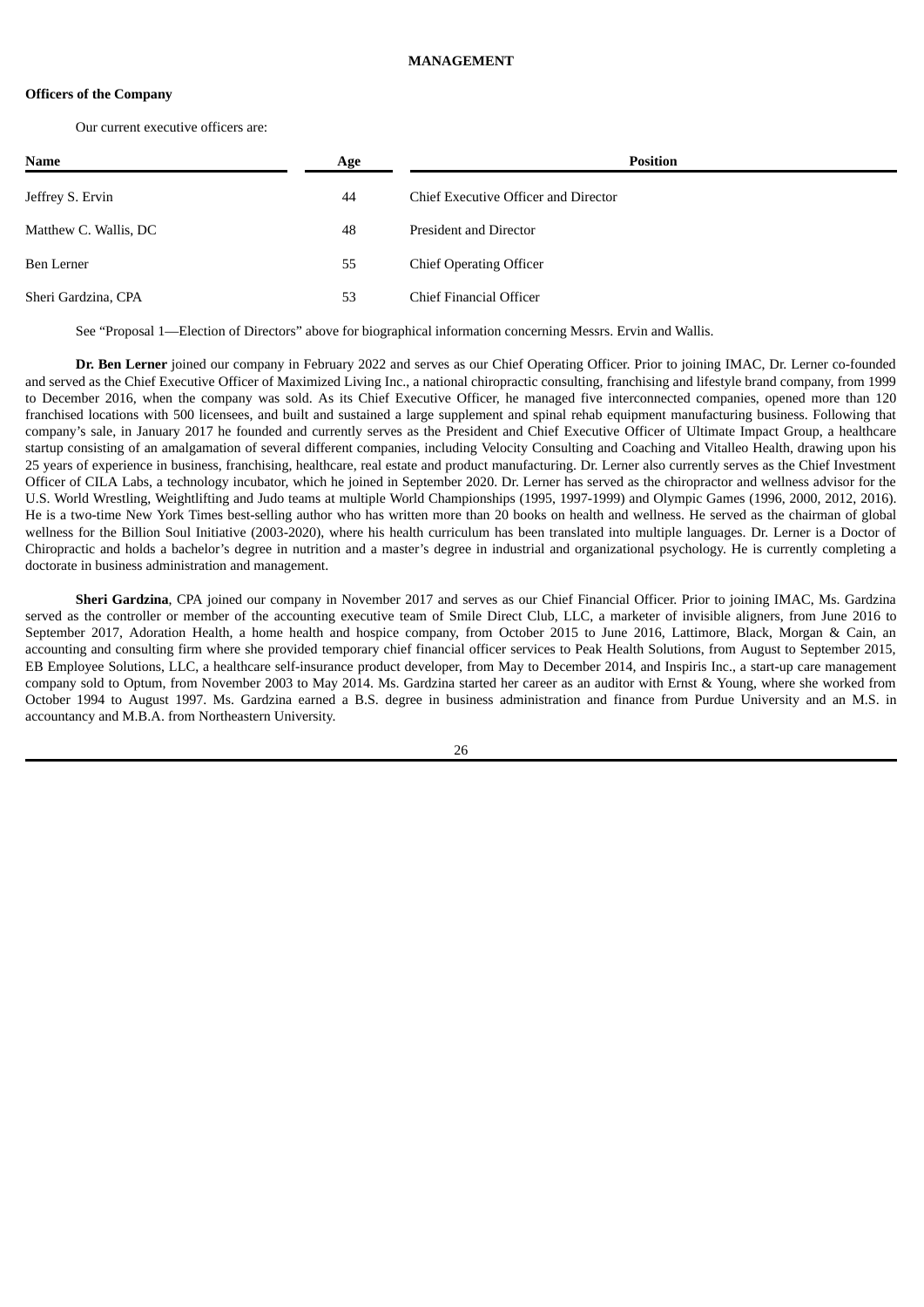## **EXECUTIVE COMPENSATION**

In considering our executive compensation policies and practices, we seek to balance our interest in limiting operating expenses and minimizing stockholder dilution with our interest in using compensation to attract, retain and motivate employees. In reconciling these competing concerns, we strive to act in the long-term best interests of the Company and our stockholders. The elements of our executives' total compensation are base salary, cash incentive awards, stock incentive awards, bonuses and other employee benefits.

The Compensation Committee of our Board of Directors has considered whether our executive compensation program creates risks that are reasonably likely to have a material adverse effect on the Company and has concluded that it does not. In reaching its conclusion, the Committee considered the Company's strategic goals and operational practices and evaluated the design of its compensation programs to assess whether these programs foster a business environment that might drive inappropriate decision-making or behavior. The majority of our management's cash compensation typically consists primarily of base salary, which we believe mitigates inappropriate or excessive risk-taking that could harm stockholder value. To the extent that executives receive equity incentive awards, historically such awards have been long-term awards that were intended to align executives' interests with those of our stockholders.

# **Summary Compensation Table**

The following table sets forth summary compensation information for the following persons: (i) all persons serving as our principal executive officer during the years ended December 31, 2021 and 2020, and (ii) our two other most highly compensated executive officers who received compensation during the years ended December 31, 2021 and 2020 of at least \$100,000 and who were executive officers on December 31, 2021 and 2020. We refer to these persons as our "named executive officers" in this prospectus. The following table includes all compensation earned by the named executive officers for the respective period, regardless of whether such amounts were actually paid during the period:

| <b>Name and Position</b>       | Years | Salary    | <b>Bonus</b> | <b>Stock</b><br>Awards   | Option<br>Awards         | Non-<br>equity<br>Incentive<br>Plan<br>Comp | Non-<br>qualified<br><b>Deferred</b><br>Comp | All<br>Other<br>Comp.    | <b>Total</b> |
|--------------------------------|-------|-----------|--------------|--------------------------|--------------------------|---------------------------------------------|----------------------------------------------|--------------------------|--------------|
| Jeffrey S. Ervin,              | 2021  | \$327,690 | 50,000       | ٠                        | ٠                        | -                                           | $\overline{\phantom{a}}$                     | ٠                        | \$377,690    |
| <b>Chief Executive Officer</b> | 2020  | \$253,291 | ۰            | $\overline{\phantom{a}}$ | ۰                        | ۰                                           | $\overline{\phantom{a}}$                     | $\overline{\phantom{a}}$ | \$253,291    |
|                                |       |           |              |                          |                          |                                             |                                              |                          |              |
| Matthew C. Wallis, DC,         | 2021  | \$289,831 | ٠            | $\overline{\phantom{0}}$ | $\overline{\phantom{0}}$ | $\overline{\phantom{0}}$                    | $\overline{a}$                               | $\overline{\phantom{a}}$ | \$289,831    |
| President                      | 2020  | \$254,177 | ٠            | $\overline{\phantom{0}}$ | $\overline{\phantom{a}}$ |                                             |                                              | $\overline{\phantom{a}}$ | \$254,177    |
|                                |       |           |              |                          |                          |                                             |                                              |                          |              |
| Sheri Gardzina,                | 2021  | \$242,320 | 12,500       | $\overline{\phantom{0}}$ | $\overline{\phantom{0}}$ | $\overline{\phantom{0}}$                    | $\overline{\phantom{0}}$                     | $\overline{\phantom{a}}$ | \$254,820    |
| Chief Financial Officer        | 2020  | \$172,651 | ٠            | ٠                        | $\overline{\phantom{a}}$ | ۰                                           | $\overline{\phantom{a}}$                     | $\overline{\phantom{a}}$ | \$172,651    |
|                                |       |           |              |                          |                          |                                             |                                              |                          |              |

#### **Employment Agreements**

We entered into employment agreements effective February 4, 2022 with Ben Lerner, October 1, 2018 with Sheri Gardzina and March 1, 2019 with each of Jeffrey S. Ervin and Matthew C. Wallis, DC. The employment agreements with each of Ms. Gardzina and Messrs. Ervin and Wallis extend for a term expiring on February 28, 2023 and the employment agreement for Dr. Lerner extends for a term expiring on February 21, 2025.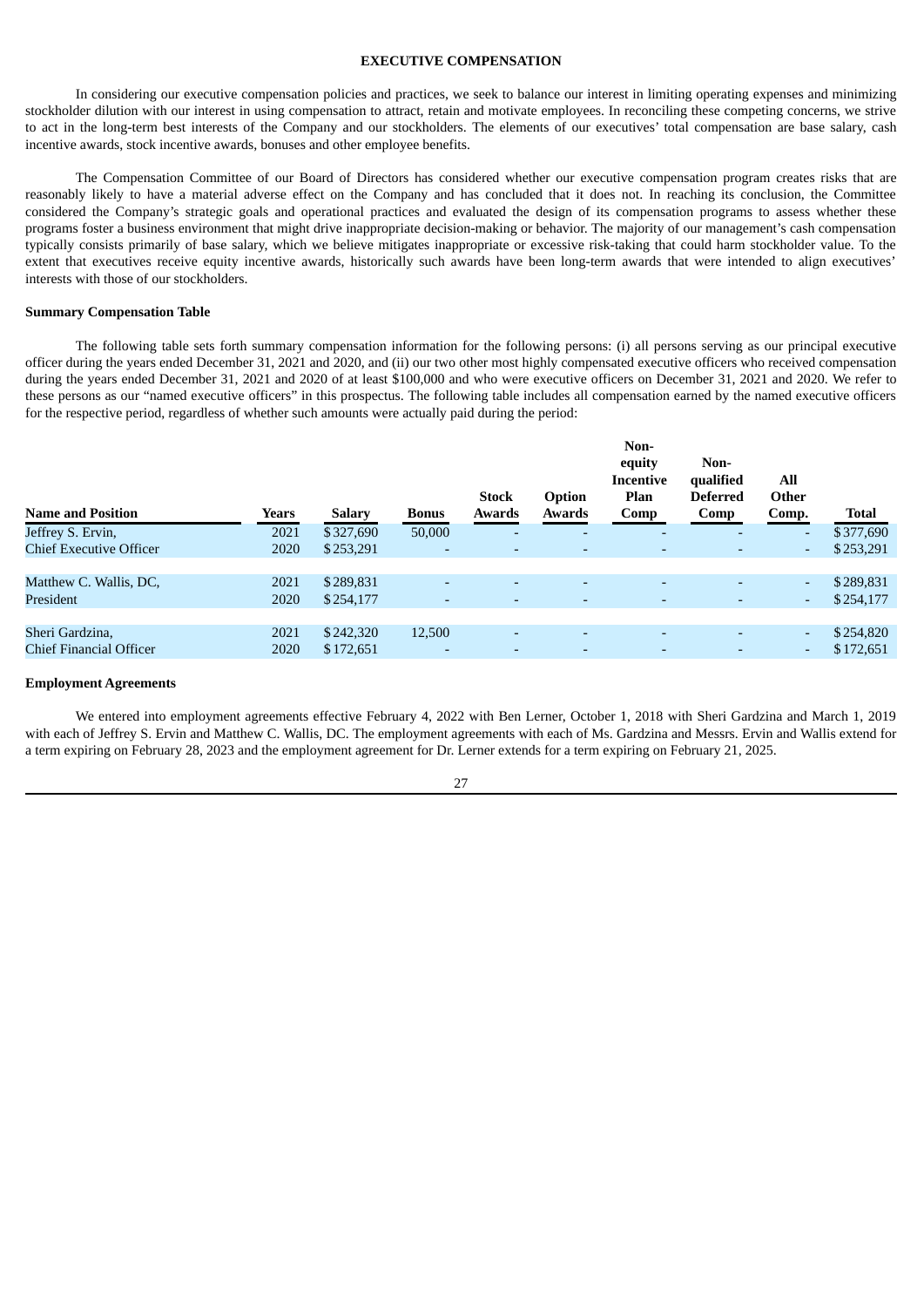Pursuant to their employment agreements, Messrs. Ervin and Wallis, Dr. Lerner and Ms. Gardzina have agreed to devote substantially all of their business time, attention and ability, to our business as our Chief Executive Officer, President, Chief Operating Officer and Chief Financial Officer, respectively. The employment agreements provide that Messrs. Ervin and Wallis will receive a base salary during the first year of the agreement at an annual rate of \$240,000 and \$240,000, respectively, for services rendered in such positions. Under the employment agreements for Messrs. Ervin and Wallis, their annual base salaries are each increased to \$254,000, \$267,000 and \$280,000 during the second, third and fourth years of each agreement, respectively. Ms. Gardzina received a base salary at a rate of \$150,000 per year through December 31, 2018, \$160,000 for the period of January 1, 2019 through September 30, 2019 and \$170,000 for the period of October 1, 2019 through September 30, 2020. In addition, each executive may be entitled to receive, at the sole discretion of our Board of Directors, cash bonuses based on the executive meeting and exceeding performance goals of the company. Each executive is entitled to participate in our 2018 Incentive Compensation Plan. We have also agreed to pay or reimburse each executive up to \$100 per month for the business use of his personal cell phone. Effective April 5, 2021, Ms. Gardzina's contract was extended to February 28, 2023 and the base salaries of all three executives were modified through the duration of their agreements, with Mr. Ervin's annual salary amended to \$350,000, Mr. Wallis' annual salary amended to \$300,000, and Ms. Gardzina's annual salary amended to \$250,000. The employment agreement, which was entered into as of February 4, 2022, provides that Dr. Lerner will receive a base salary during the first year of the agreement at a base rate of \$300,000.

The employment agreements also provide for termination by us upon death or disability of the executive (defined as three aggregate months of incapacity during any 365-consecutive day period) or upon conviction of a felony crime of moral turpitude or a material breach of their obligations to us. In the event any of the employment agreements are terminated by us without cause, such executive will be entitled to compensation for the balance of the term.

In the event of a change of control of our company, Messrs. Ervin and Wallis and Dr. Lerner may terminate their employment within six months after such event and will be entitled to continue to be paid pursuant to the terms of their respective employment agreements.

The employment agreements also contain covenants (a) restricting the executive from engaging in any activities competitive with our business during the terms of such employment agreements and one year thereafter, (b) prohibiting the executive from disclosure of confidential information regarding us at any time and (c) confirming that all intellectual property developed by the executive and relating to our business constitutes our sole and exclusive property.

#### **Grants of Plan-Based Awards**

As of December 31, 2021, the Company had outstanding stock options to purchase 367,051 shares of its common stock which were granted during the second and third quarter of 2019 as non-qualified stock options to various employees of the Company. These options vest over a period of four years, with 25% vesting in May 2020 and the remaining 75% vesting in equal monthly installments over the following 36 months, are exercisable for a period of ten years, and enable the holders to purchase shares of the Company's common stock at the exercise price of the respective award. The per-share fair values of these options are \$1.87, based on Black-Scholes-Merton pricing model with the following assumptions: a volatility rate of 32.2%, risk free rate of 2.4% and the expected term of ten years.

On May 21, 2019, the Company granted an aggregate of 277,500 restricted stock units to certain employees, executives and members of the Board of Directors, the terms of which vest over various periods between the date of grant and four years following the date of grant. On August 13, 2019, 30,000 shares of common stock were issued pursuant to granted restricted stock units which had vested as of such date. On June 30, 2020, 56,875 shares of common stock were issued pursuant to granted restricted stock units which had vested.

On May 21, 2020, the Company granted 10,000 restricted stock units to former Board member Gerard M. Hayden, Jr., which vested immediately.

On October 31, 2020, the Company granted an aggregate of 300,000 restricted stock units to Board members, which vest in eight equal quarterly installments commencing on December 31, 2020 provided the Board member remains a director of the Company. The vesting schedule was amended on October 27, 2021 for the final 4 quarterly installments to vest January 1, 2022 instead of quarterly installments in 2022.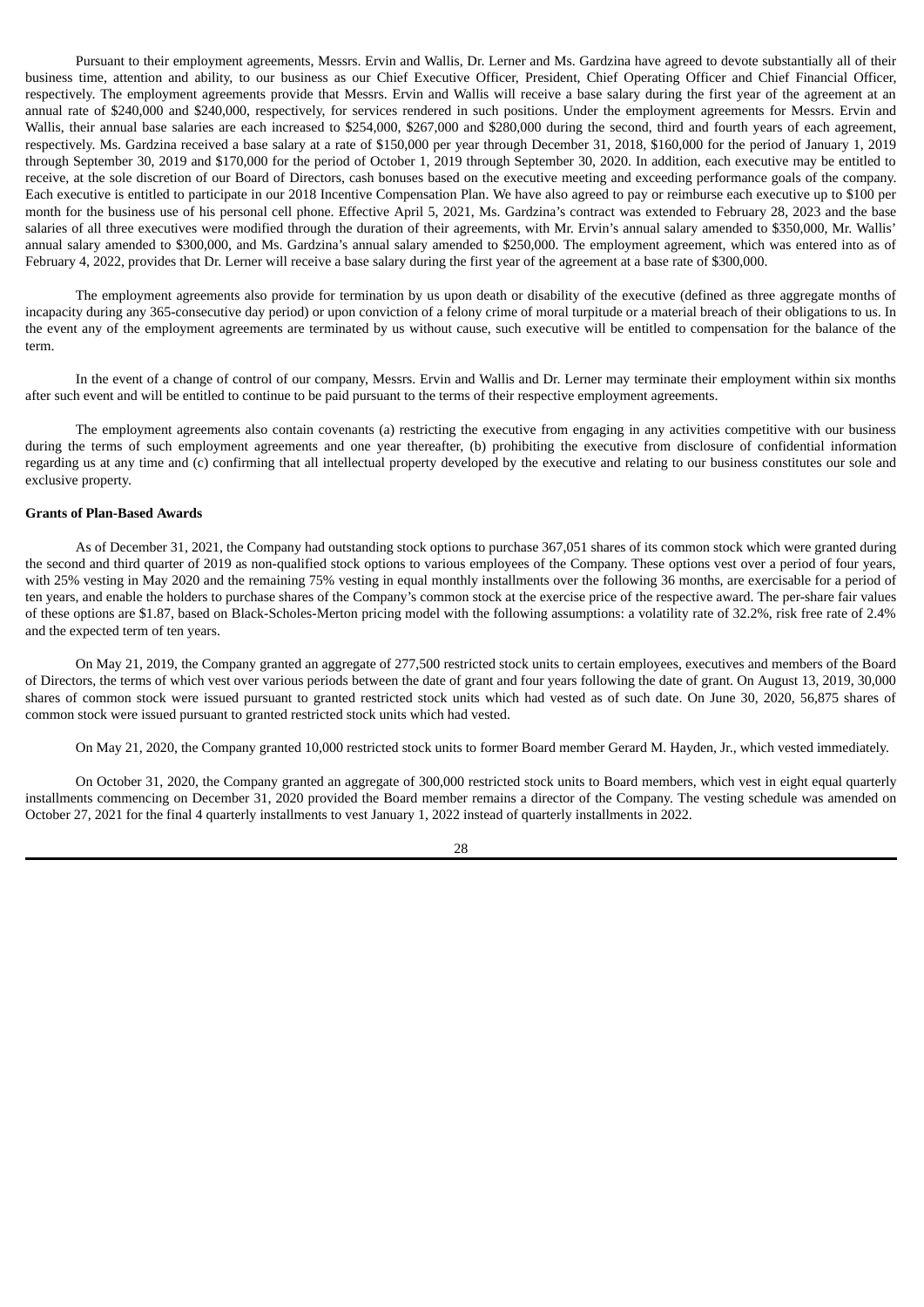On January 30, 2021, the Company granted an aggregate of 15,000 restricted stock units to non-executive staff and contractors with these restricted stock units vesting after one year.

# **Outstanding Equity Awards at December 31, 2021**

No stock options or other equity awards were granted to any of our named executive officers during the year ended December 31, 2021. Mr. Ervin and Ms. Gardzina were awarded 150,000 and 37,500 restricted stock units and 150,000 and 37,500 stock options, respectively, during the year ended December 31, 2019.

The following table presents the outstanding equity awards held by each of the named executive officers as of the year ended December 31, 2021, including the value of the stock awards.

|                |                      |                                                                                             | <b>Stock Awards</b>                                                                         |                           |                 |                                  |                                                                                                          |                                                                                      |
|----------------|----------------------|---------------------------------------------------------------------------------------------|---------------------------------------------------------------------------------------------|---------------------------|-----------------|----------------------------------|----------------------------------------------------------------------------------------------------------|--------------------------------------------------------------------------------------|
|                |                      | Number of<br><b>Securities</b><br><b>Underlying</b><br><b>Unexercised</b><br><b>Options</b> | Number of<br><b>Securities</b><br><b>Underlying</b><br><b>Unexercised</b><br><b>Options</b> | Option<br><b>Exercise</b> |                 | Option                           | <b>Number</b><br>of<br><b>Shares</b><br>or Units<br>of Stock<br><b>That</b><br><b>Have</b><br><b>Not</b> | Market<br><b>Value of</b><br><b>Shares</b><br>or Units<br><b>That</b><br><b>Have</b> |
| <b>Name</b>    | <b>Grant</b><br>Date | (# )<br>Exercisable                                                                         | $^{(#)}$<br>Unexercisable                                                                   |                           | Price<br>$($ \$ | <b>Expiration</b><br><b>Date</b> | <b>Vested</b><br>(#)                                                                                     | <b>Not</b><br><b>Vested</b><br>$($ \$                                                |
| Jeffrey Ervin  | 5/21/2019            | 96,875                                                                                      | 15,625(1)                                                                                   | \$                        | 4.04            | 5/21/2029                        | 75,000(2)                                                                                                | \$85,500                                                                             |
| Sheri Gardzina | 5/21/2019            | 24,219                                                                                      | 13,281(1)                                                                                   | S                         | 4.04            | 5/21/2029                        | 18,750(2)                                                                                                | \$21,375                                                                             |

(1) Four-year vesting with a one year cliff and monthly thereafter

(2) Four-year vesting with four equal annual installments

# **2018 Incentive Compensation Plan**

As described above, the Company is seeking stockholder approval for the Amendment to the 2018 Plan. Under the 2018 Plan, adopted by our Board of Directors and holders of a majority of our outstanding shares of common stock in May 2018, 1,000,000 shares of common stock (subject to certain adjustments) are reserved for issuance upon exercise of stock options and grants of other equity awards. The 2018 Plan is designed to serve as an incentive for attracting and retaining qualified and motivated employees, officers, directors, consultants and other persons who provide services to us. The compensation committee of our Board of Directors administers and interprets the 2018 Plan and is authorized to grant stock options and other equity awards thereunder to all eligible employees of our company, including non-employee consultants to our company and directors.

The 2018 Plan provides for the granting of "incentive stock options" (as defined in Section 422 of the Code), non-qualified stock options, stock appreciation rights, shares of restricted stock, restricted stock units, deferred stock, dividend equivalents, bonus stock and awards in lieu of cash compensation, other stock-based awards and performance awards. Options may be granted under the 2018 Plan on such terms and at such prices as determined by the compensation committee of the Board of Directors, except that the per share exercise price of the stock options cannot be less than the fair market value of our common stock on the date of grant. Each option will be exercisable after the period or periods specified in the stock option agreement, but all stock options must be exercised within ten years from the date of grant. Options granted under the 2018 Plan are not transferable other than by will or by the laws of descent and distribution. The compensation committee of the Board of Directors has the authority to amend or terminate the 2018 Plan, provided that no amendment shall be made without stockholder approval if such stockholder approval is necessary to comply with any tax or regulatory requirement. Unless terminated sooner, the 2018 Plan will terminate ten years from its effective date.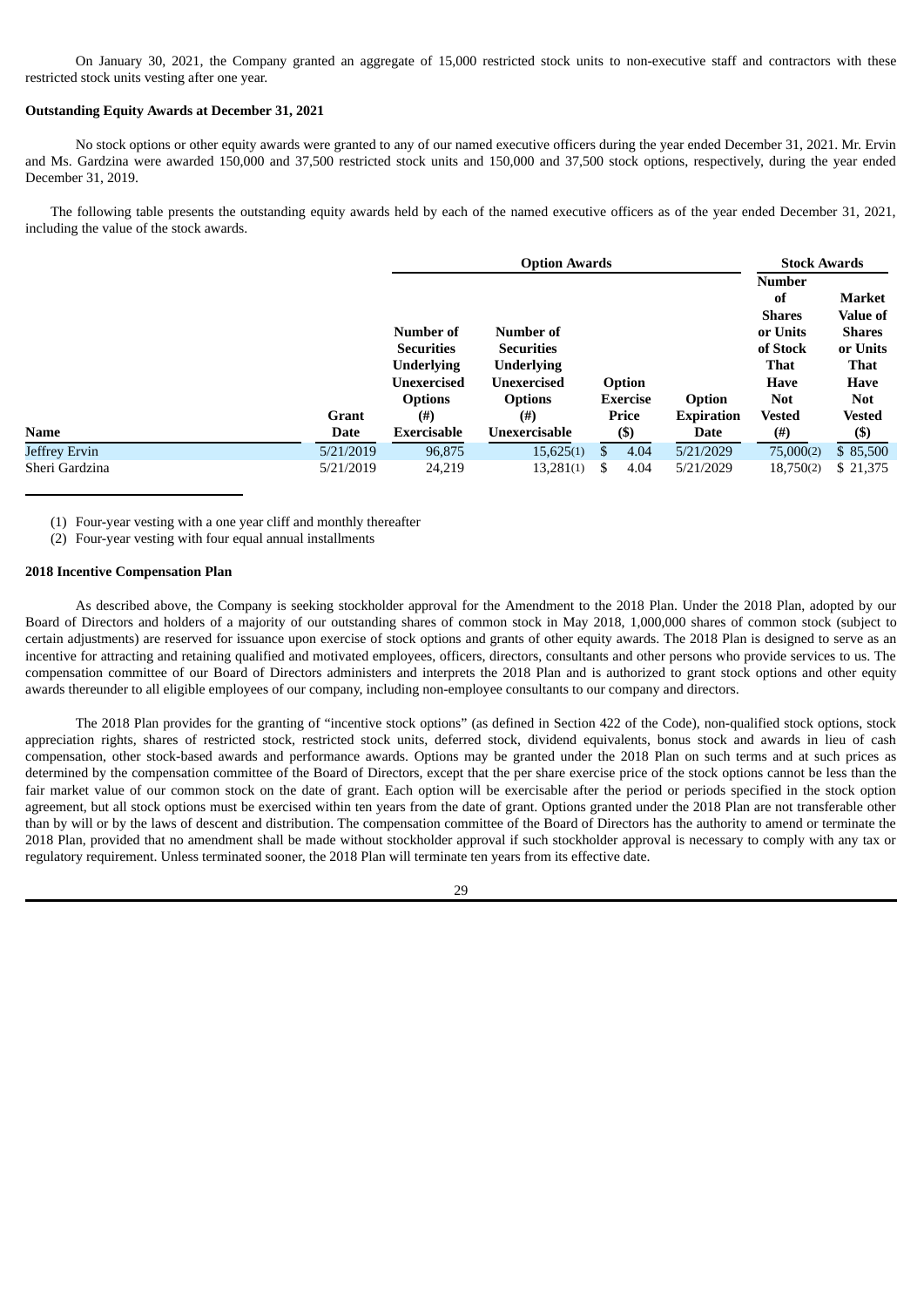We believe that our compensation practices are competitive and consistent with market practices and that our use of equity compensation is an important driver of our success. Without the availability of the additional shares requested by this Amendment, the Company will be at a significant competitive disadvantage and we expect that the equity-based components of our compensation program would need to be supplemented with additional cash incentives which we believe may (1) not offer the same benefits with respect to stockholder alignment and (2) impact our efforts to preserve liquidity.

# **Equity Compensation Plan Summary**

The following table provides information as of December 31, 2021 relating to our equity compensation plan:

|                                                             |                                |                            | <b>Number of Securities</b>    |  |
|-------------------------------------------------------------|--------------------------------|----------------------------|--------------------------------|--|
|                                                             |                                |                            | <b>Remaining Available for</b> |  |
|                                                             |                                |                            | <b>Further Issuance Under</b>  |  |
|                                                             | <b>Number of Securities to</b> |                            | <b>Equity Compensation</b>     |  |
|                                                             | be Issued Upon Exercise        | Weighted-Average           | <b>Plans (Excluding)</b>       |  |
|                                                             | of Outstanding Equity          | <b>Exercise Price of</b>   | <b>Securities Reflected in</b> |  |
| <b>Plan Category</b>                                        | <b>Grants</b>                  | <b>Outstanding Options</b> | the First Column)              |  |
| Equity compensation plan approved by security holders $(1)$ | 367,051                        | 3.23                       | 632,949                        |  |
| Equity compensation plans not approved by security holders  | $\overline{\phantom{0}}$       |                            |                                |  |
| Total                                                       | 367,051                        | 3.23                       | 632,949                        |  |

(1) Consists solely of the 2018 Incentive Compensation Plan.

# **Director Compensation**

We compensate each non-employee director through annual equity grants and/or cash grants. Our Board of directors will review director compensation annually and adjust it according to then current market conditions and good business practices.

# **Non-Employee Director Compensation Table**

The following table sets forth summary information concerning compensation paid or accrued for services rendered to us in all capacities to the nonemployee members of our Board of Directors for the year ended December 31, 2021.

|                   | Fees<br>Paid | <b>Stock</b><br>Awards   | Option                   | <b>Non-Equity</b><br>Incentive<br>Plan | Nonqualified<br><b>Deferred</b><br>Compensation | All<br>Other             |              |
|-------------------|--------------|--------------------------|--------------------------|----------------------------------------|-------------------------------------------------|--------------------------|--------------|
| <b>Name</b>       | in Cash      | (1)                      | Awards                   | Compensation                           | Earnings                                        | Comp                     | <b>Total</b> |
| Maurice E. Evans  | \$38,833     |                          | $\overline{\phantom{0}}$ |                                        |                                                 | $\overline{\phantom{0}}$ | \$38,833     |
| Michael D. Pruitt | \$38,833     | $\overline{\phantom{0}}$ | $\overline{\phantom{0}}$ |                                        |                                                 | $\overline{\phantom{a}}$ | \$38,833     |
| Cary W. Sucoff    | \$38,833     | $\overline{\phantom{0}}$ | $\overline{\phantom{0}}$ |                                        |                                                 | ٠                        | \$38,833     |

(1) Represents full fair value at grant date of RSUs granted to our directors, computed in accordance with FASB ASC Topic 718.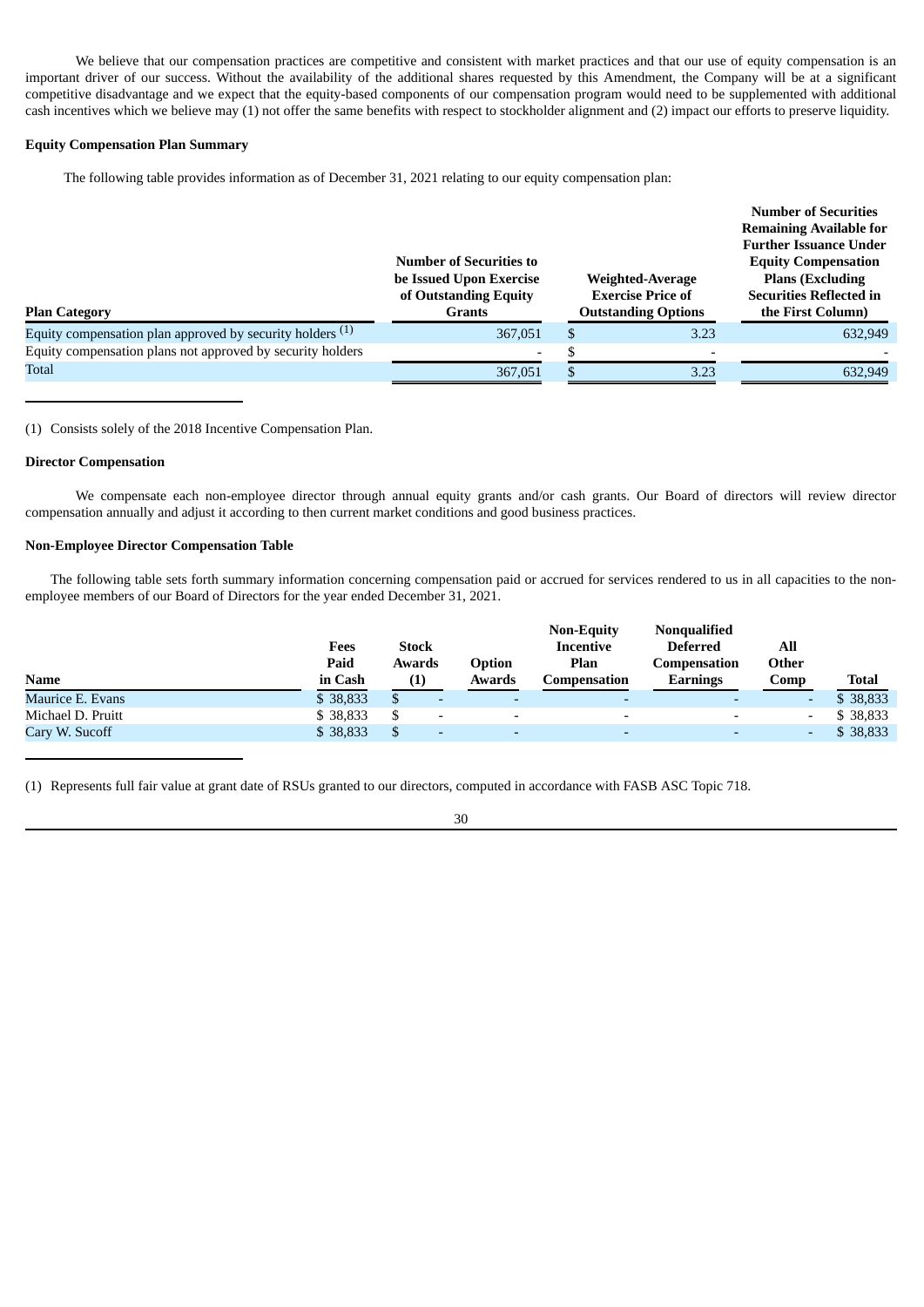# **ANNUAL REPORT**

A copy of our Annual Report on Form 10-K for the year ended December 31, 2021 has been provided to all stockholders as of the Record Date. Stockholders are referred to the report for financial and other information about us, but such report is not incorporated in this Proxy Statement and is not a part of the proxy soliciting material.

We will provide without charge to any stockholder, as of the record date, copies of our Annual Report, upon written request delivered to our Corporate Secretary, at the Company's offices at IMAC Holdings, Inc., 1605 Westgate Circle, Brentwood, Tennessee 37027.

By order of the Board of Directors,

An S

Jeffrey S. Ervin Chairman of the Board and Chief Executive Officer

Brentwood, Tennessee May 16, 2022